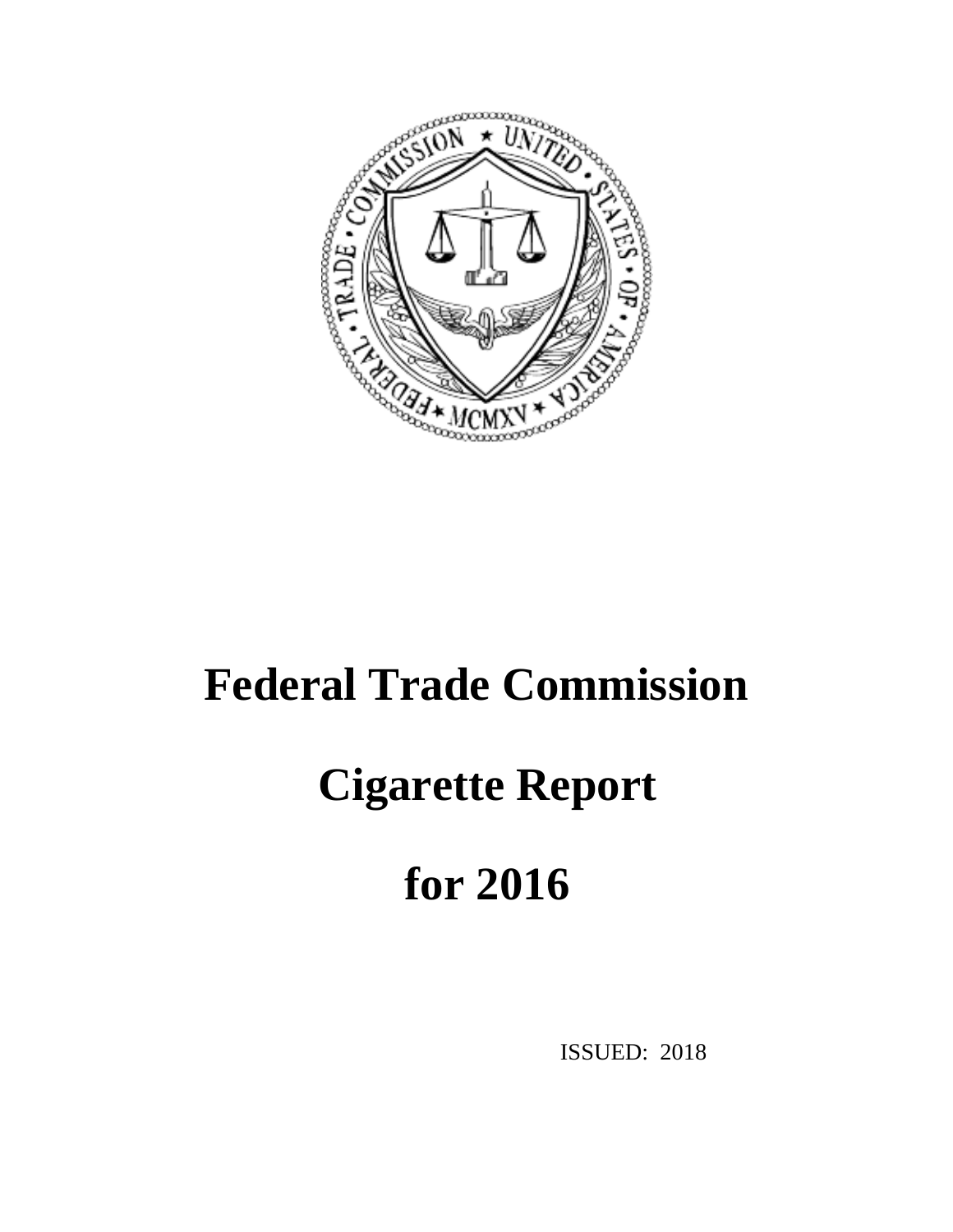### **I. INTRODUCTION**

This report is the latest in a series on cigarette sales, advertising, and promotion that the Federal Trade Commission ("Commission") has prepared since 1967.

The tables appended to this report provide information on domestic cigarette sales and advertising and promotional activity by the largest manufacturers.<sup>[1](#page-1-0)</sup> The 2016 sales and expenditure information in the tables was compiled from data contained in special reports submitted to the Commission pursuant to compulsory process by the parent companies of the major manufacturers of cigarettes sold in the United States: Altria Group, Inc.; ITG Holdings USA Inc.; Reynolds American, Inc.; and Vector Group Ltd.<sup>[2](#page-1-1)</sup>

# **II. TOTAL SALES AND ADVERTISING AND PROMOTIONAL EXPENDITURES**

The total number of cigarettes reported sold by the major manufacturers, 240.5 billion in 2016, decreased by 3.7 billion units (1.5 percent) from 2015. Advertising and promotional expenditures increased during that same period, from \$8.304 billion to \$8.706 billion. The largest single category of these expenditures in 2016 was price discounts paid to cigarette retailers in order to reduce the price of cigarettes to consumers, which accounted for \$5.806 billion (66.7 percent of total advertising and promotional expenditures).

## **III. CIGARETTES SOLD AND GIVEN AWAY**

 $\overline{a}$ 

Tables 1A and 1B display the manufacturer's annual cigarette sales to wholesalers and

<span id="page-1-0"></span> $1$  The data contained in the tables appended to this report are also in an electronic spreadsheet available at: [https://www.ftc.gov/cigarettedata.](https://www.ftc.gov/cigarettedata)

The advertising and promotional expenditure figures contained in this report and in the electronic spreadsheet are in nominal dollars and have not been adjusted for inflation.

<span id="page-1-1"></span> $2\degree$  The number and identity of the companies reporting cigarette data has varied over the many years that the Commission has issued these reports.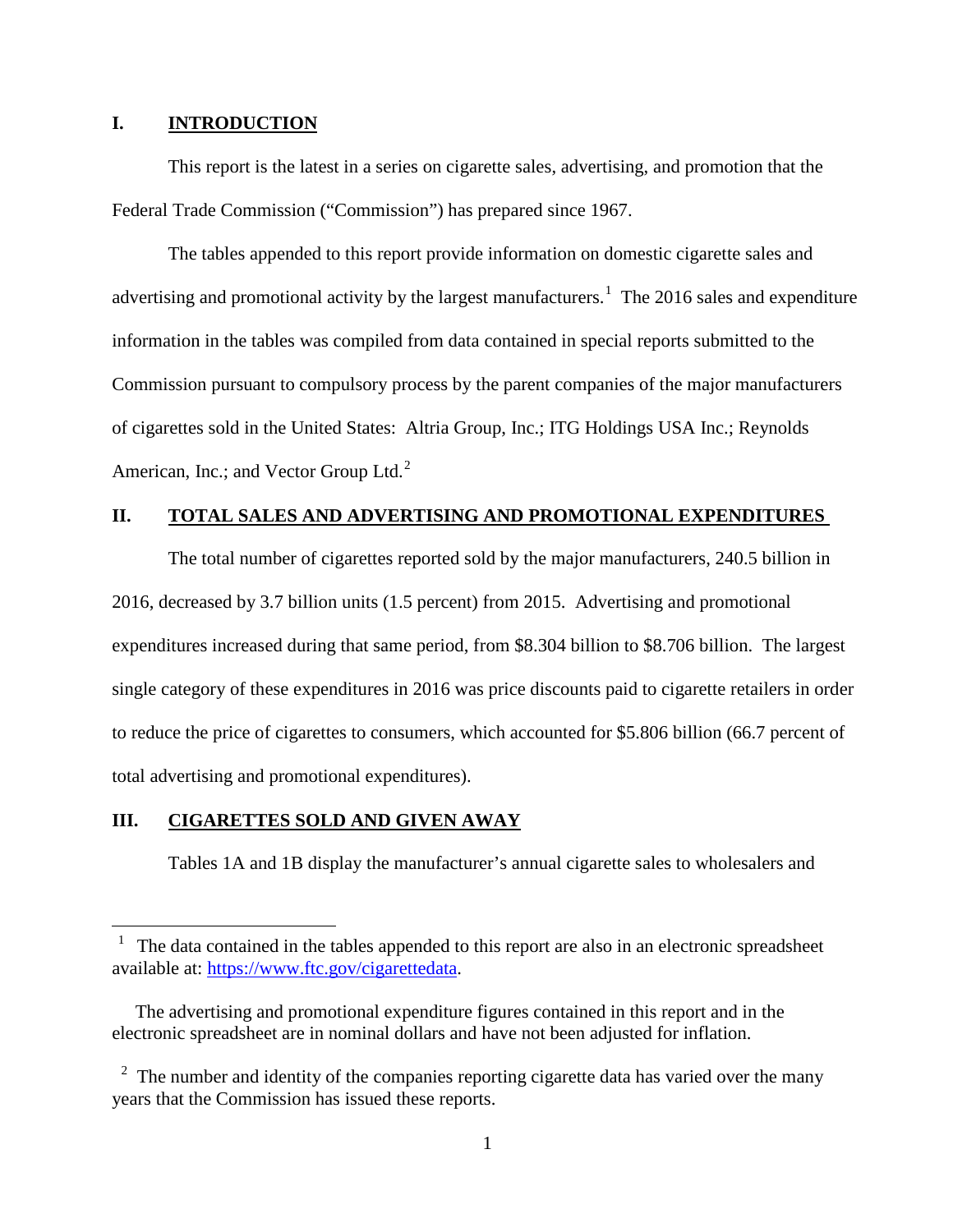retailers. Table 1B displays the total number of cigarettes sold and given away in the years 2001 through 2016. In 2016, the major cigarette manufacturers sold 240.5 billion cigarettes domestically, down from 244.2 billion in 2015. In 2016, the companies gave away 7.8 million cigarettes.<sup>[3](#page-2-0)</sup> From 2011 through 2015, the Commission did not report the number of cigarettes given away because only one company reported such giveaways.<sup>[4](#page-2-1)</sup>

## **IV. ADVERTISING AND PROMOTIONAL EXPENDITURES BY CATEGORY**

Tables 2A through 2G show the amounts spent on cigarette advertising and promotion for the years 1970, and 197[5](#page-2-2) through  $2016$ <sup>5</sup>. These tables list the amounts spent on the different types of media advertising (*e.g.*, magazines) and sales promotion activities (*e.g.*, distribution of coupons), and also give the percentage of the total amount spent for each of the various types of advertising and promotion.

Table 2G shows that overall, the major manufacturers spent \$8.706 billion on cigarette advertising and promotion in 201[6](#page-2-3), an increase from the \$8.304 billion spent in 2015.<sup>6</sup>

 $\overline{a}$ 

<span id="page-2-2"></span><sup>5</sup> The expenditure data reported in these tables were not collected in their present form until 1975, at which time the Commission asked the companies to re-report their 1970 expenditures using the then-new advertising and promotional expenditure categories.

 The reported figures include all advertising and promotional expenditures related to cigarettes, regardless of whether such expenditures would constitute "commercial speech" or would be protected from law enforcement action under the First Amendment.

<span id="page-2-0"></span><sup>&</sup>lt;sup>3</sup> Cigarettes given away include all cigarettes distributed for free, whether through sampling, coupons for free product, or "buy 3 packs, get 1 free" type offers, for consumer research, or otherwise, as long as those cigarettes were not reported as sold. For years prior to 2001, the Commission required the manufacturers to report the number of cigarettes they sold but not the number they gave away. It is possible that in those earlier years, some manufacturers included in their sales figures some cigarettes that were actually given away.

<span id="page-2-1"></span><sup>&</sup>lt;sup>4</sup> When only one company reports in a category, the Commission does not report this information in order to avoid potential disclosure of individual company data.

<span id="page-2-3"></span><sup>&</sup>lt;sup>6</sup> Definitions of the 2016 advertising and promotional expenditure categories appear in the Appendix to this report. If only one company reported spending money on a particular type of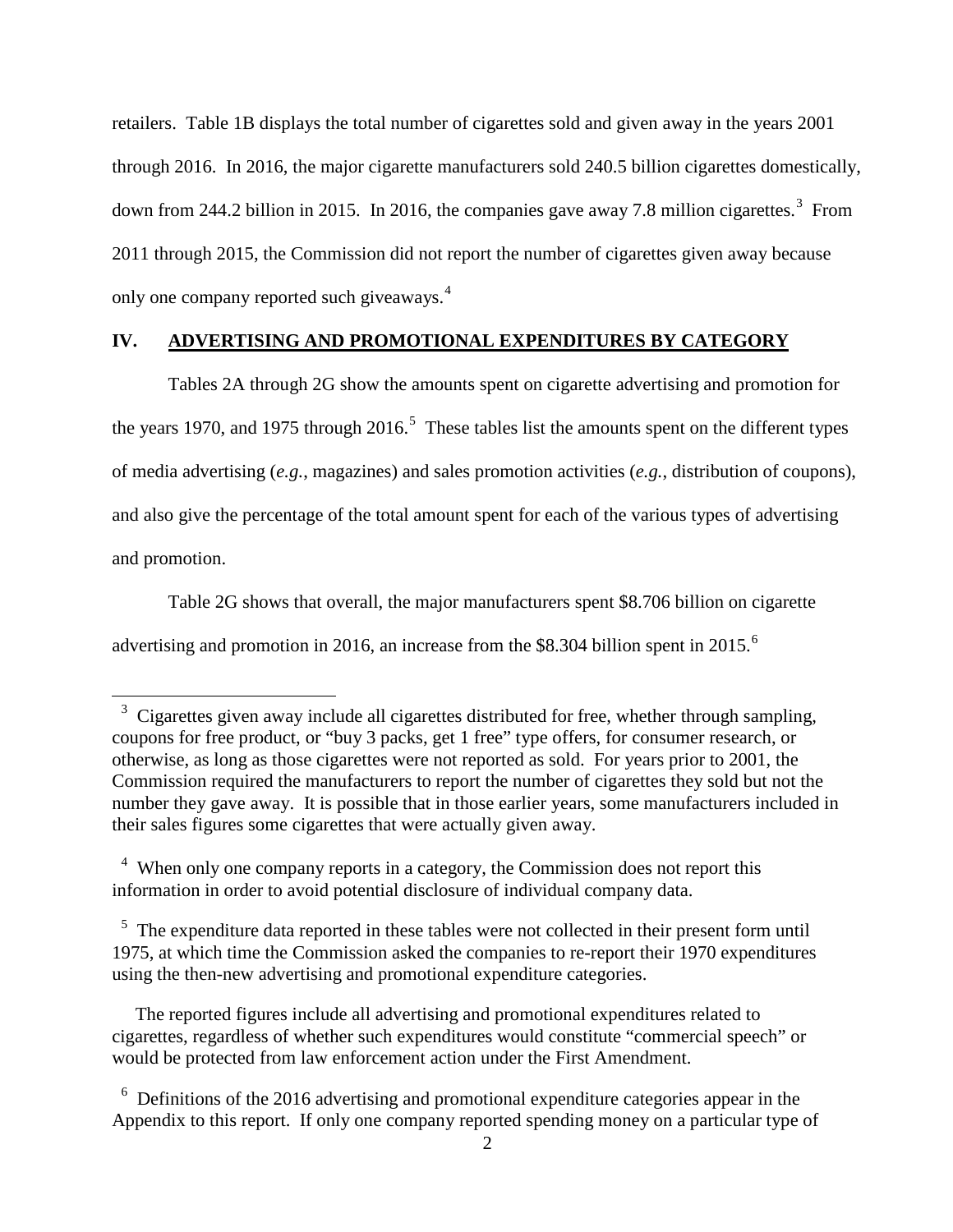The Commission is not reporting the amount spent on newspaper advertising in 2016 because, as in each year since 2012, only one company reported spending in that category. The companies reported spending \$19.9 million on magazine advertising in 2016, a decrease from the \$22.5 million they spent in 2015. Spending on "outdoor" advertising decreased from \$2.0 million in 2015 to \$1.[7](#page-3-0) million in 2016.<sup>7</sup> Spending on point-of-sale materials (ads posted at the retail location but excluding outdoor ads on retailer property), which was \$36.4 million in 2015, increased to \$51.9 million in 2016.<sup>[8](#page-3-1)</sup> The companies reported spending \$40.0 million for direct mail advertising in 2016, down from \$41.8 million in  $2015.<sup>9</sup>$  $2015.<sup>9</sup>$  $2015.<sup>9</sup>$ 

In 2016, the companies reported spending \$5.806 billion on price discounts (payments made in order to reduce the price of cigarettes to consumers) paid to retailers and \$1.441 billion on price

 $\overline{a}$ 

 The Commission's orders for 2014 through 2016 did not collect data on transit advertising (advertising on or in vehicles, bus stops, taxi stands, or transportation facilities) because the recipients of the orders had not reported expenditures on transit advertising since 2000.

<span id="page-3-1"></span> $8\text{ The Commission's complexity process orders for 2016 clarified that point-of-sale advertising}$ consists of materials displayed or distributed at a retail location.

advertising or promotion, that category appears as "N/A" in the table and the expenditures are included in the "Other" category, to avoid potential disclosure of individual company data. For this reason, the Commission is not separately reporting the amounts spent in 2016 on newspaper advertising, promotional allowances paid other than to retailers or wholesalers, public entertainment in adult-only facilities, Internet advertising other than on the company's own websites, or telephone advertising.

<span id="page-3-0"></span> $\frac{7}{1}$  Since 2002, "outdoor" advertising has been defined to mean billboards; signs and placards in arenas, stadiums, and shopping malls (whether they are open air or enclosed); and any other advertisements placed outdoors, regardless of their size, including those on cigarette retailer property. Before 2002, "outdoor" advertising was not precisely defined and it was not clear that signs in arenas, stadiums, shopping malls, or on retailer property were to be reported in this category.

<span id="page-3-2"></span><sup>&</sup>lt;sup>9</sup> The companies are asked to report the cost of coupons sent by direct mail in the coupons category.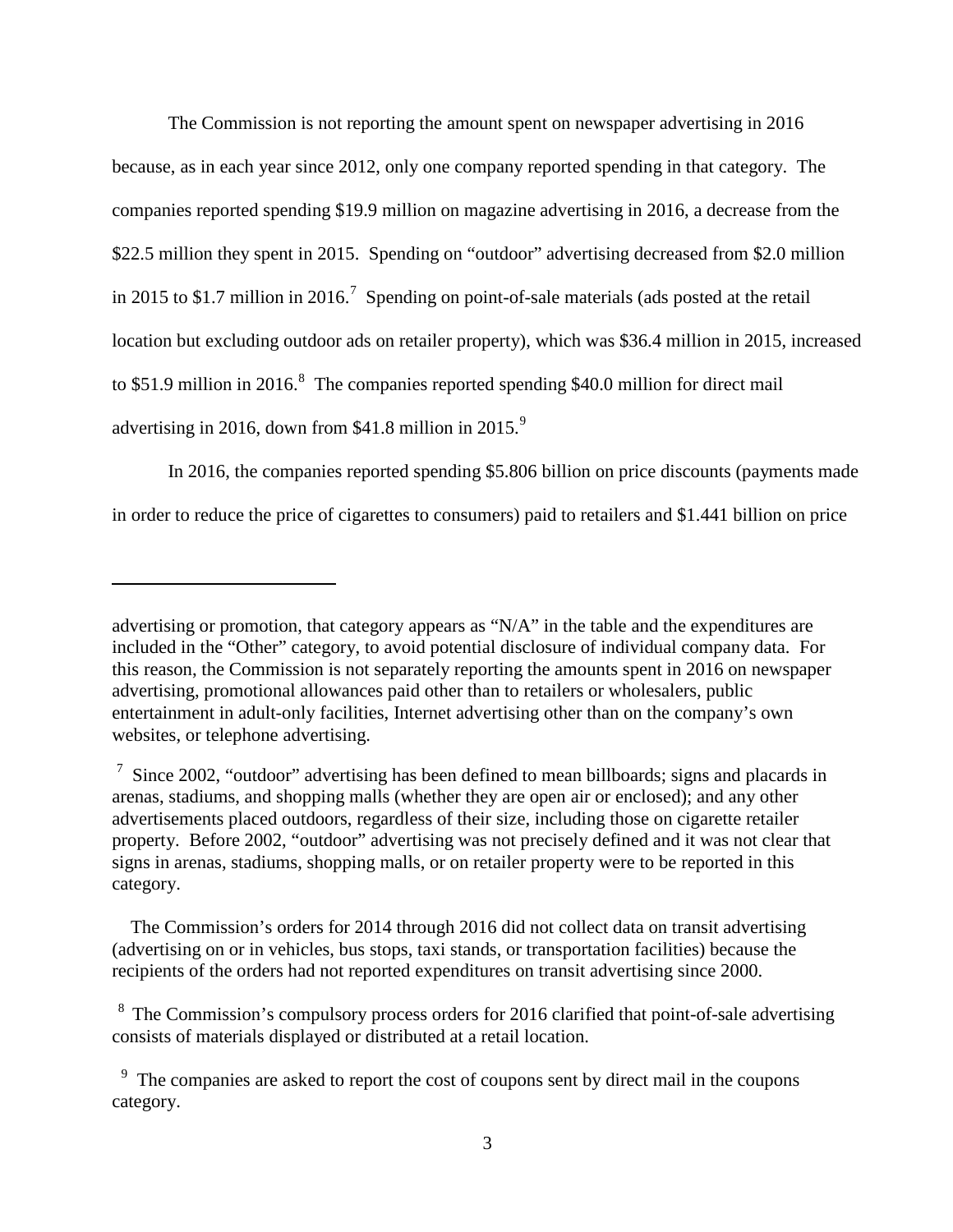discounts paid to wholesalers.<sup>10</sup> In 2015, expenditures in those categories were \$5.449 billion and \$1.503 billion, respectively. Retail and wholesale price discounts were the two largest expenditure categories in 2016, representing a combined 83.2 percent of total expenditures (66.7 percent and 16.5 percent, respectively).

Spending on promotional allowances (intended to facilitate the sale or placement of cigarettes) paid to cigarette retailers (*e.g.*, payments for stocking, shelving, displaying, and merchandising brands, volume rebates, and incentive payments) increased from \$217.2 million in 2015 to \$228.8 million in 2016. Spending on promotional allowances paid to cigarette wholesalers (*e.g.*, payments for volume rebates, incentive payments, value-added services, and promotional executions) rose from \$356.7 million in 2015 to \$395.9 million in 2016. The Commission is not reporting the amount spent on promotional allowances paid to persons other than retailers or wholesalers in 2016 because, as in each year since 2012, only one company reported spending in that category.

When price discounts and promotional allowances paid to cigarette retailers and wholesalers are combined, they total \$7.873 billion, and account for 90.4 percent of all 2016 advertising and promotional expenditures.

In 2016, the companies reported spending \$53,000 on cigarette samples to the public ("sampling").<sup>[11](#page-4-1)</sup> The Commission did not report expenditures on sampling for 2011 through 2015

<span id="page-4-0"></span><sup>&</sup>lt;sup>10</sup> Examples of price discounts include off-invoice discounts, buy downs, and voluntary price reductions.

<span id="page-4-1"></span> $11$  Although regulations promulgated by the Food and Drug Administration pursuant to the Family Smoking Prevention and Tobacco Control Act ("Tobacco Control Act") prohibited sampling effective in mid-2010, *see* 21 C.F.R. § 1140.16(d), companies have continued to report sampling expenditures because the Commission defines "sampling" to include the distribution of cigarettes for consumer testing or evaluation outside the company's facility.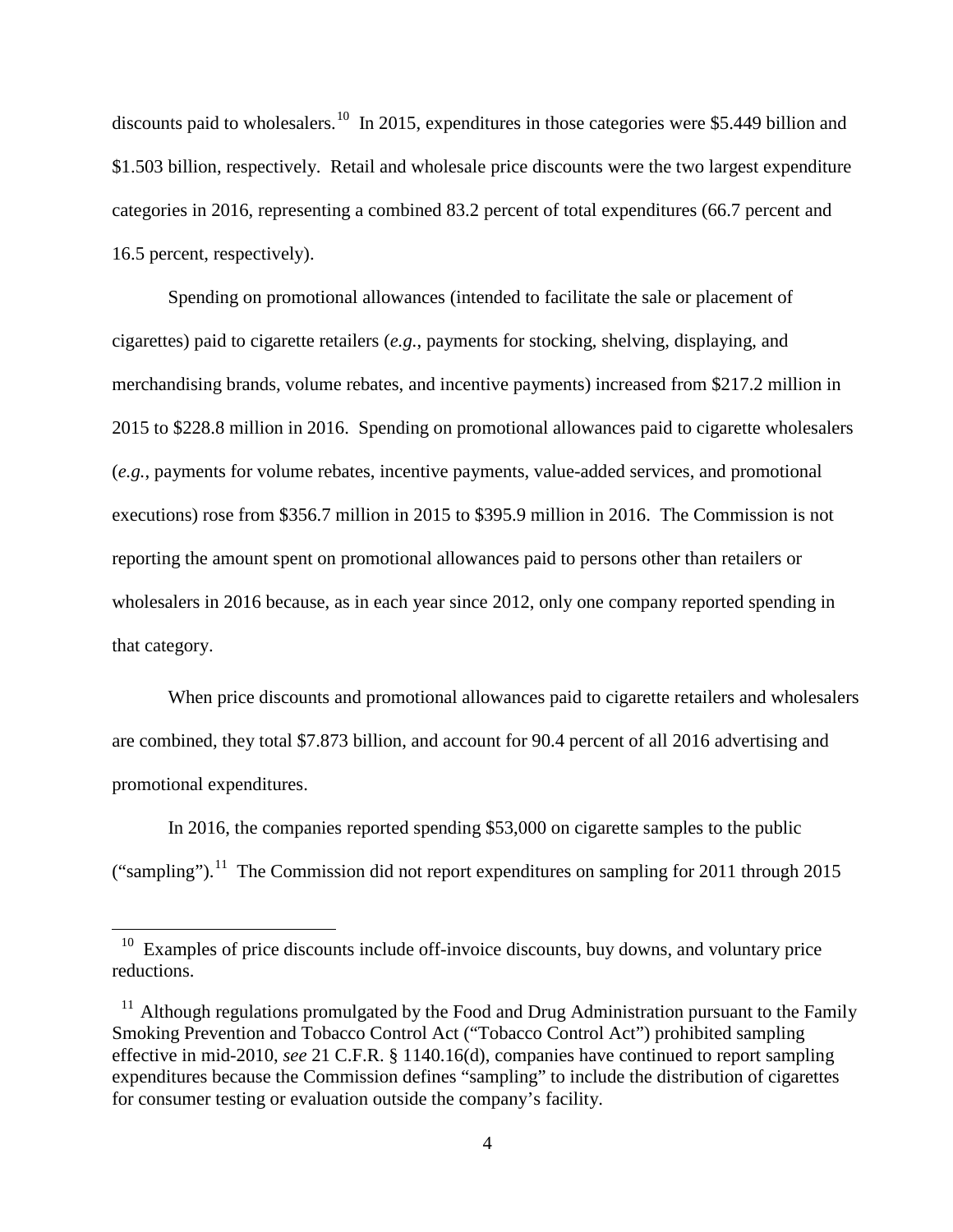because in each year only one company reported spending in that category.

In 2016, \$96.0 million was spent on non-branded specialty item distribution in connection with the marketing or promotion of cigarettes, an increase from the \$79.4 million spent in 2015.<sup>[12](#page-5-0)</sup>

The compulsory process orders issued by the Commission for 2016 asked for the first time about expenditures for two types of consumer engagement. The companies reported spending \$38.2 million in 2016 on consumer engagement at cigarette retail locations open to underage individuals (*e.g.*, at convenience stores) and \$66.1 million on consumer engagement in adult-only facilities.

The companies reported spending \$72.4 million in 2015 on public entertainment in adultonly facilities. This category includes public entertainment events that take place in an adult-only facility (*e.g.*, sponsorship of bar nights or concerts) and display the name or logo of a company's cigarettes or otherwise refer to cigarettes. In 2016, the Commission clarified that such events must include actual entertainment, as opposed to simply consumer engagement.<sup>[13](#page-5-1)</sup> The Commission is

<span id="page-5-0"></span> $12$  Specialty item distribution includes the practice of selling or giving to consumers noncigarette items, such as T-shirts, caps, sunglasses, key chains, lighters, and sporting goods. When the distribution of such items is combined with the sale of cigarettes, such as when a noncigarette item is blister-packed to packages of cigarettes, the associated expenditures are reported under retail-value-added.

Pursuant to the 1998 Tobacco Master Settlement Agreement with the attorneys general of 46 states, major tobacco companies, including all those from which the Commission then collected cigarette advertising and promotional data, agreed not to distribute branded non-tobacco promotional items. Subsequently, the distribution of such items was also prohibited by regulations promulgated pursuant to the Tobacco Control Act. *See* 21 C.F.R. § 1140.34(a). Nevertheless, due to misunderstandings, some of the companies misreported for a number of years that they incurred expenses for branded specialty item distribution. Because all such expenditures were misreported, the Commission has deleted the branded specialty item distribution category from Tables 2A through 2G and reallocated the expenditures in that category pursuant to instructions from the individual companies. Where the companies were unable to properly reallocate the expenditures, they were moved to the "Other" expenditure category.

<span id="page-5-1"></span> $13$  The Commission learned last year that the companies had been reporting consumer engagement in adult-only facilities under this adult-only public entertainment category even when such activities do not entail any entertainment. Also, at some point, the companies stopped sponsoring any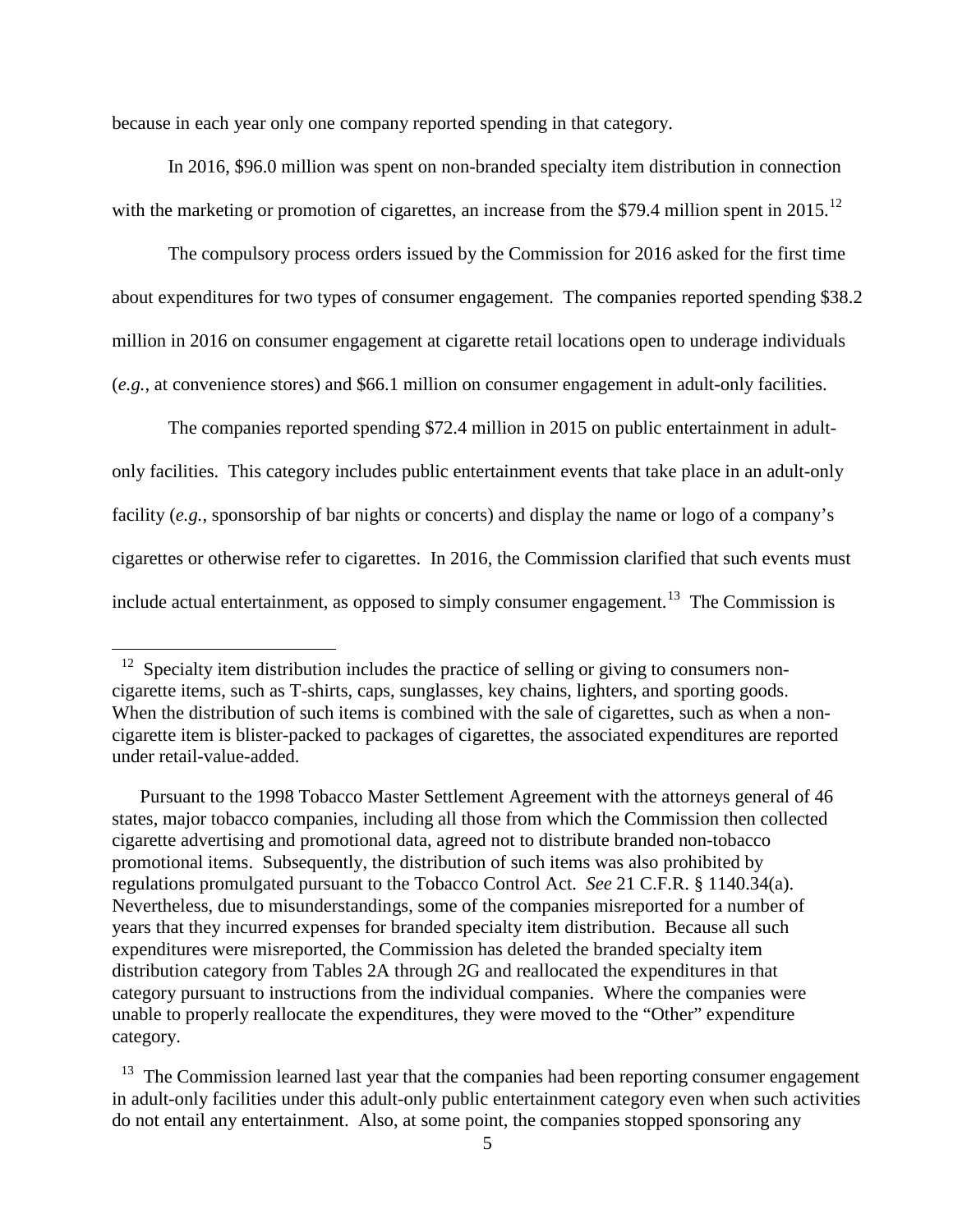not reporting expenditures on adult-only public entertainment in 2016, because only one company reported spending in that category. For 2015 and 2016, the companies reported that they made no expenditures on public entertainment events taking place outside of adult-only facilities.

As they have since 2010, all reporting companies stated that in 2016 they spent no money on sponsorships.<sup>14</sup> Since 1989, all of the companies have stated that they spent no money on endorsements and testimonials.

The companies reported spending \$380.0 million in 2016 on coupons to reduce the retail cost of cigarettes, an increase from the \$345.6 million spent in 20[15](#page-6-1).<sup>15</sup>

Retail-value-added expenditures are the costs associated with offers such as "buy one, get one free" and "buy three, get a free T-shirt," where the bonus is distributed to consumers at retail when the cigarettes are purchased. As they have each year since 2011, the companies reported spending no money in 2016 on retail-value-added involving bonus cigarettes. Each year from 2010 until 2015, the companies reported spending no money on retail-value-added promotions involving non-cigarette items. In 2016, the Commission expanded this category to include discounts such as "buy two, save 20 cents per gallon of gasoline." In 2016, the companies reported spending \$633,000 on retail-value-added expenditures for promotions involving free or discounted noncigarette items.

In 2016, the companies reported spending \$27.7 million on advertising on company

entertainment in adult-only facilities. We are unable to distinguish prior expenditures on adult-only entertainment from those on adult-only consumer engagement.

<span id="page-6-0"></span><sup>&</sup>lt;sup>14</sup> Regulations promulgated pursuant to the Tobacco Control Act and effective since mid-2010 prohibited tobacco-brand sponsorships of "any athletic, musical, artistic, or other social or cultural event, or any entry or team in any event." *See* 21 C.F.R. § 1140.34(c).

<span id="page-6-1"></span><sup>&</sup>lt;sup>15</sup> When coupons are distributed for free cigarettes and no purchase is required to redeem them, such activities are reported as "sampling," not as "coupons."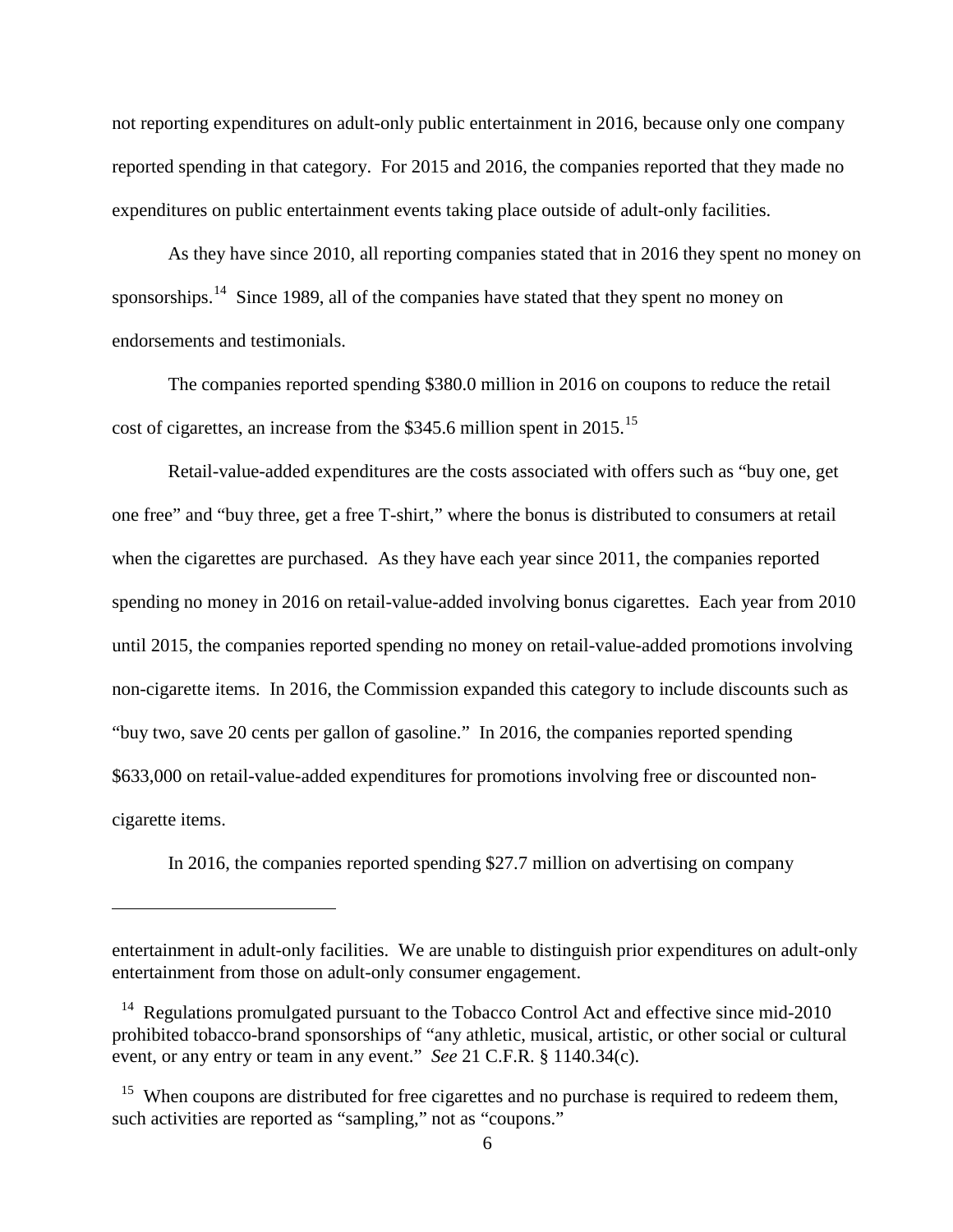websites, a decrease from the \$31.3 million they reported in 2015. As in 2015, the Commission is not separately reporting the amount spent in 2016 on Internet advertising other than on company websites because only one company reported spending in that category.

The Commission is not reporting expenditures on telephone advertising in 2016 because only one company reported spending in that category. This category includes costs associated with telemarketing calls or the operation of incoming telephone lines for consumers to participate in promotions or hear pre-recorded product messages. The companies reported no spending in 2015 in this category.

Since 2013, the companies have reported that they made no expenditures on audio-visual advertising.

The companies reported no spending in 2016 on "social media marketing on Web sites or other online services or communities, including but not limited to social networking sites, microblogging sites, content-sharing sites, and blogs," just as they have each year since the Commission started requesting these data in 2009.

The Commission also requires the cigarette manufacturers to report the amounts they spent on advertising and promotion in connection with sports and sporting events.<sup>16</sup> This question is separate from, and duplicative of, the reporting of the individual advertising and promotion categories. For example, money spent on sponsorship of a sports team would be reported under the "sponsorship" category and as "sports and sporting events" expenditures. These expenditures are

<span id="page-7-0"></span><sup>&</sup>lt;sup>16</sup> This includes expenditures for: (1) the sponsoring, advertising, or promotion of sports or sporting events; support of an individual, group, or sports team; and purchase of or support for equipment, uniforms, sports facilities, and/or training facilities; (2) advertising in the name of the cigarette company or any of its brands in a sports facility, on a scoreboard, or in conjunction with the reporting of sports results; and (3) functional promotional items (clothing, hats, etc.) connected with a sporting event.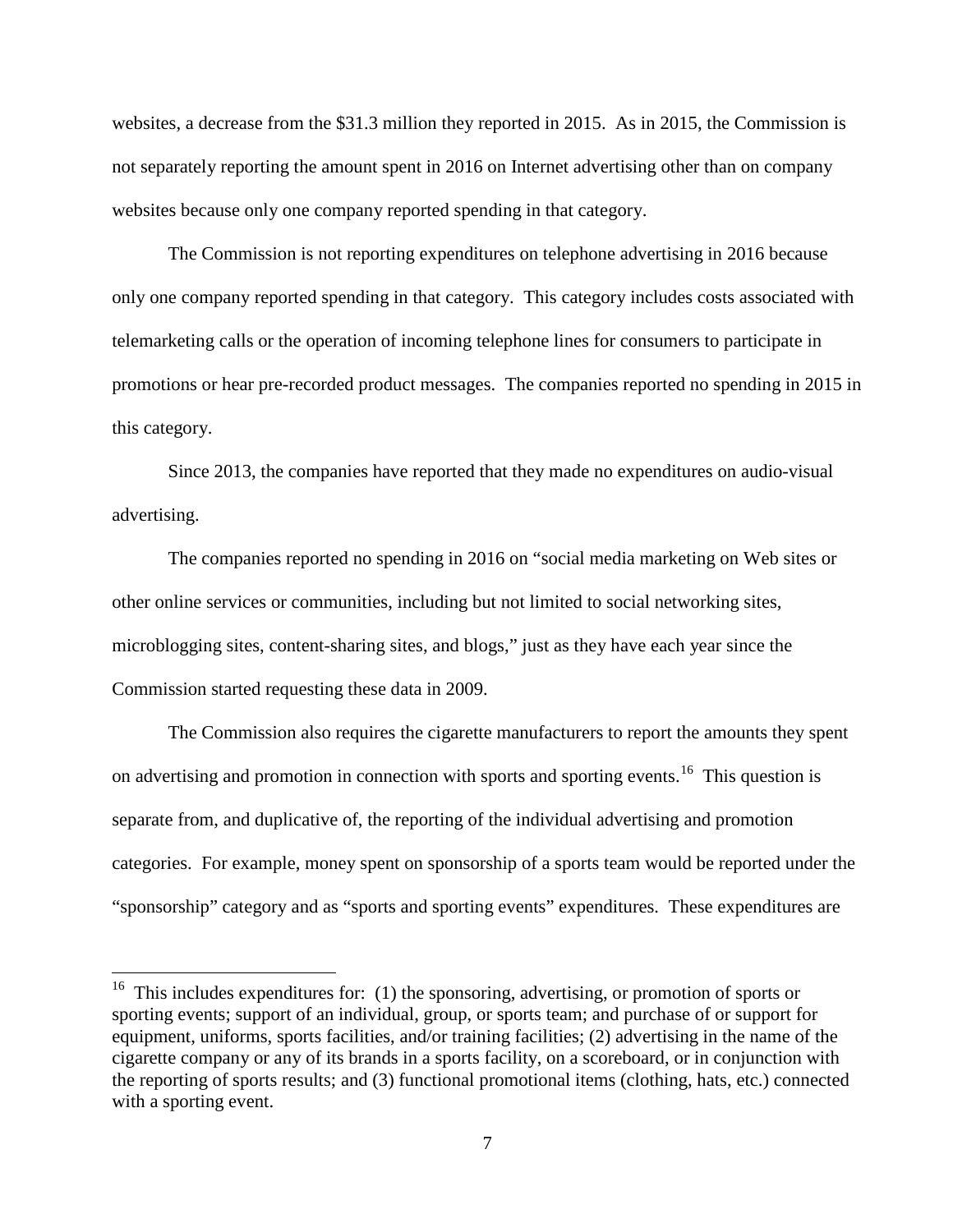counted only once, however, in computing the companies' total advertising and promotional expenditures.

From 2010 through 2014, the companies reported that they did not spend any money advertising and promoting sports and sporting events. The Commission's compulsory process orders for 2015 clarified that the companies should report all advertising and promotional expenditures "connected with or related to" sports or sporting events, including cigarette sampling in an adult-only facility on the grounds or in the parking lot of a sports facility. The companies reported that they spent \$574,000 in 2015 on advertising and promotion in connection with sports and sporting events. In 2016, the orders further clarified that the companies should also report "consumer engagement" on the grounds or lot of a sports facility. The companies reported spending \$498,000 in 2016 connected with or related to sports or sporting events.

Since 2001, the Commission has required the manufacturers to report expenditures on advertisements directed to youth or their parents that are intended to reduce youth smoking. The companies reported spending \$1.7 million in 2016.<sup>[17](#page-8-0)</sup> Over the previous fourteen years, these expenditures ranged from a high of \$74.2 million in 2002 to a low of \$1.7 million in 2014. These figures do not include contributions to third parties that engage in such programs.

The cigarette manufacturers reported that neither they nor anyone working for them or on their behalf paid money or any other form of compensation in connection with the production or filming of any motion picture or television show in 2016, or paid money or any other form of compensation to anyone engaged in product placement in motion pictures or television shows. The companies also reported that neither they nor anyone working for them or on their behalf sought,

<span id="page-8-0"></span> $17$  These expenditures are not included in the \$8.706 billion reported in Table 2G (cigarette expenditures by category for 2016).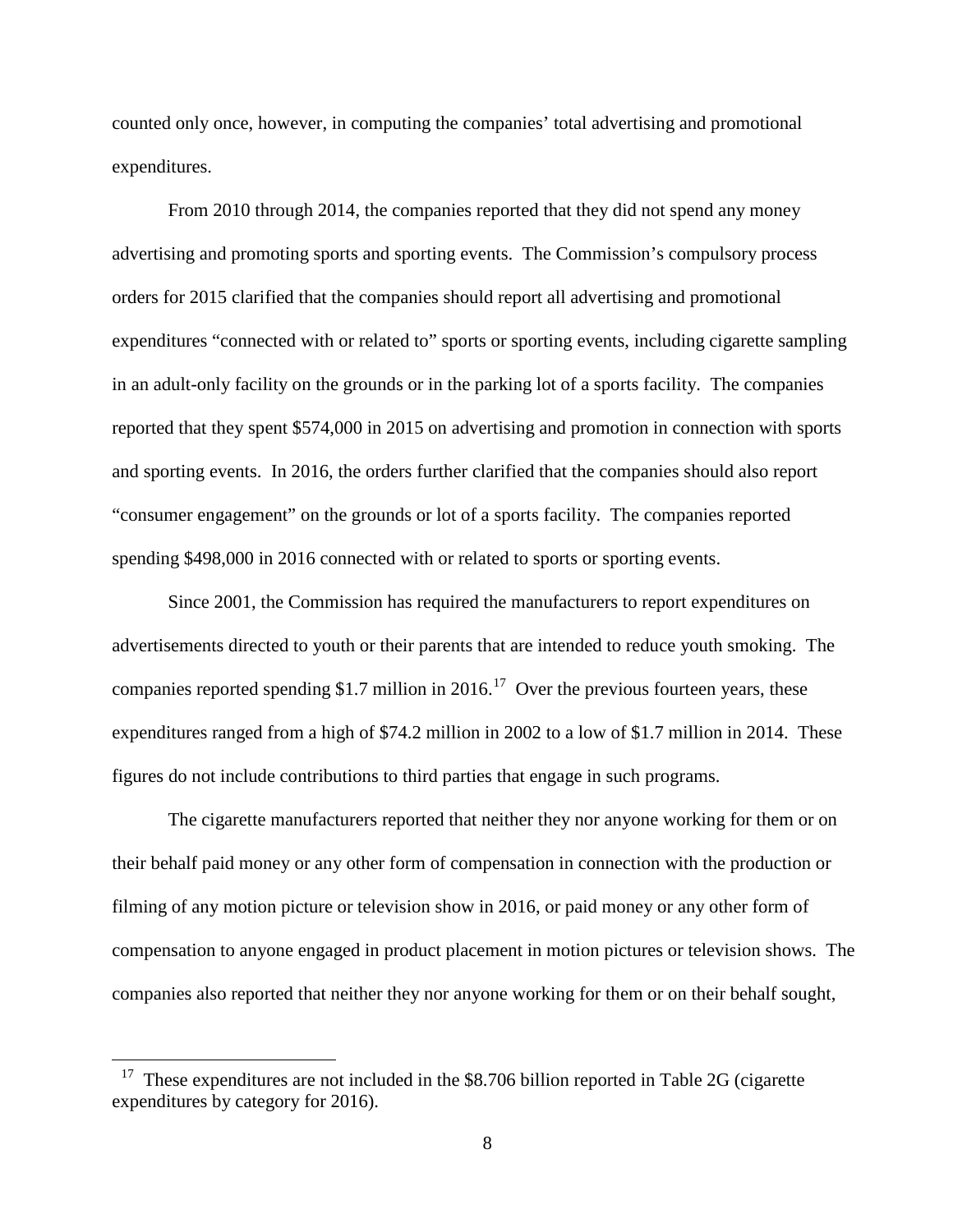solicited, granted approval, or otherwise gave permission for the appearance of any cigarette product or cigarette brand imagery in any motion picture or television show. Most of the companies reported that neither they nor anyone working for them or on their behalf: (1) sought, solicited, granted approval, or otherwise gave permission for the appearance of any cigarette product or cigarette brand imagery in any video appearing on the Internet; or (2) engaged in social media marketing that promoted any cigarette brand or variety or used cigarette brand imagery. One company reported having video advertising on company-operated websites and allowing the posting of user-generated content on those websites.

The expenditure data reported in Tables 2 through 2G were not collected in their present form until 1975. Therefore, Table 3 reports advertising expenditures from 1963 through 1974.

# **V. TAR YIELDS, FILTERS, LENGTH, AND FLAVOR**

Tables 4A and 4B give the domestic market share of cigarettes with tar yields of 15 mg or less among the major manufacturers for the years 1967 through 2016. The data for the years since 1982 are further broken down into sub-categories according to tar yields (*e.g.*, 3 mg or less, 6 mg or less, etc.), and the sub-categories are presented cumulatively.

The tar yield data reported to the Commission appear to show decreases from 2015 to 2016 in the shares of cigarettes with tar yields of 6 mg or less and 12 mg or less. They also appear to show increases in the shares of cigarettes with tar yields of 9 mg or less and 15 mg or less. The Commission notes, however, that its compulsory process orders requesting data for 2011 through 2016 have required the companies only to report tar, nicotine, and carbon monoxide yield data that they have available; they were not required to conduct additional testing. Consequently, share comparisons within these years or to previous years may not be reliable.

As shown in Tables 5A and 5B, filtered cigarettes have dominated the market among the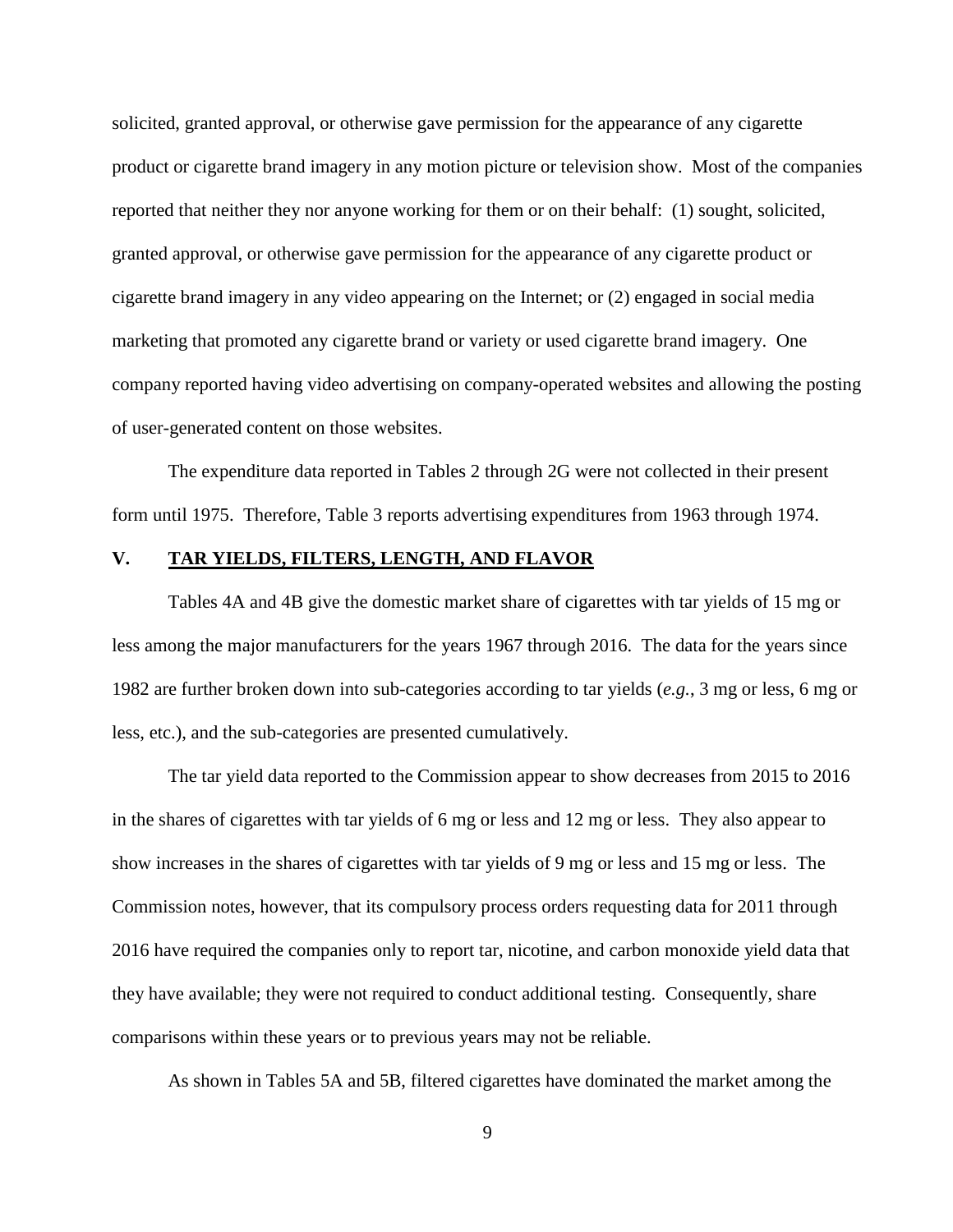major manufacturers since the Commission began collecting this information in 1963. Filtered cigarettes accounted for 99.7 percent of the market among the major manufacturers in 2016.

Tables 6A and 6B provide the share of the various cigarette length categories. The King size (79-88 mm) category continues to be the biggest seller, with 56 percent of the market among the major manufacturers in 2016. This category is followed by the Long (94-101 mm) group, with 40 percent.

Tables 7A and 7B give the market share of menthol and non-menthol cigarettes. In 2016, menthol cigarettes were 35% percent of the market among the major manufacturers, while nonmenthols were 65% percent.

Table 8A shows the percentage of cigarettes that disclosed both tar and nicotine yields on their packs during the years 1994 through 2001; Table 8B shows the percentage that disclosed tar yields from 2002 to 2011. In 2016, as in every year since 2008, no major manufacturer disclosed tar yields on its cigarette packs. Therefore, as the Commission first noted in its Cigarette Report for 2011, Table 8B will not be updated unless and until the companies resume printing tar yields on their product packaging.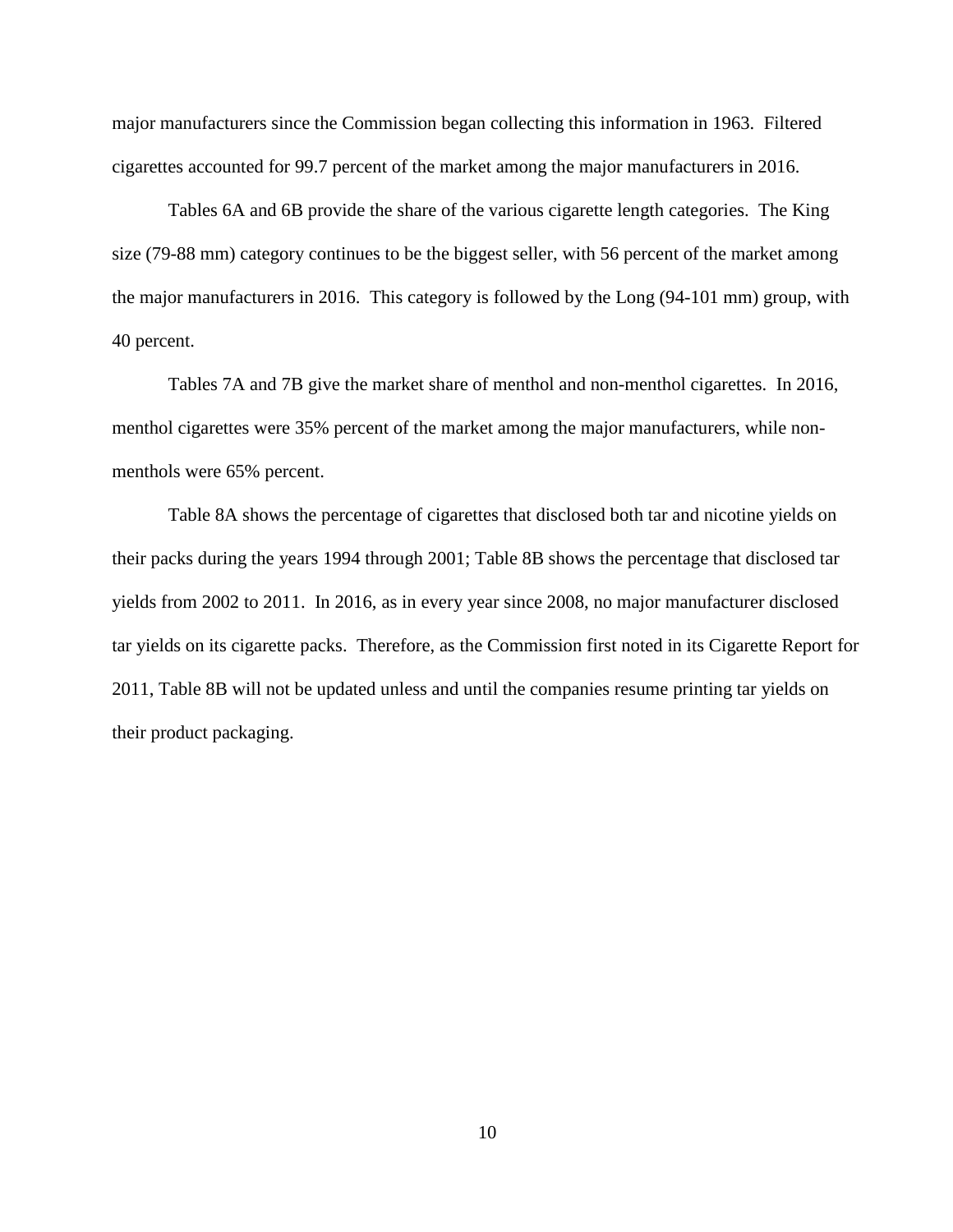# TABLE 1A

# TOTAL DOMESTIC CIGARETTE UNIT SALES (1963-2000) (IN BILLIONS OF INDIVIDUAL CIGARETTES)

| <b>YEAR</b> | TOTAL SALES REPORTED BY<br><b>CIGARETTE</b><br>MANUFACTURERS* | UNIT CHANGE<br><b>FROM PRIOR YEAR</b> | % CHANGE<br><b>FROM PRIOR YEAR</b> | <b>USDA CIGARETTE</b><br><b>CONSUMPTION ESTIMATES</b> |
|-------------|---------------------------------------------------------------|---------------------------------------|------------------------------------|-------------------------------------------------------|
| 1963        | 516.5                                                         | $\overline{\phantom{a}}$              | $\overline{\phantom{a}}$           | 523.9                                                 |
| 1964        | 505.0                                                         | (11.5)                                | (2.2)                              | 511.2                                                 |
| 1965        | 521.1                                                         | 16.1                                  | 3.2                                | 528.7                                                 |
| 1966        | 529.9                                                         | $\ \ 8.8$                             | 1.7                                | 541.2                                                 |
| 1967        | 535.8†                                                        | 5.9                                   | 1.1                                | 549.2                                                 |
| 1968        | 540.3                                                         | 4.5                                   | $.8\,$                             | 545.7                                                 |
| 1969        | 527.9                                                         | (12.4)                                | (2.3)                              | 528.9                                                 |
| 1970        | 534.2                                                         | 6.3                                   | 1.1                                | 536.4                                                 |
| 1971        | 547.2                                                         | 13.0                                  | 2.4                                | 555.1                                                 |
| 1972        | 561.7                                                         | 14.5                                  | 2.7                                | 566.8                                                 |
| 1973        | 584.7                                                         | 23.0                                  | 4.1                                | 589.7                                                 |
| 1974        | 594.5                                                         | 9.8                                   | 1.7                                | 599.0                                                 |
| 1975        | 603.2                                                         | 8.7                                   | 1.5                                | 607.2                                                 |
| 1976        | 609.9                                                         | 6.7                                   | 1.1                                | 613.5                                                 |
| 1977        | 612.6                                                         | 2.7                                   | $\cdot$ 4                          | 617.0                                                 |
| 1978        | 615.3                                                         | 2.7                                   | $.4\phantom{0}$                    | 616.0                                                 |
| 1979        | 621.8                                                         | 6.5                                   | 1.1                                | 621.5                                                 |
| 1980        | 628.2                                                         | 6.4                                   | 1.0                                | 631.5                                                 |
| 1981        | 636.5                                                         | 8.3                                   | 1.3                                | 640.0                                                 |
| 1982        | 632.5                                                         | (4.0)                                 | (.6)                               | 634.0                                                 |
| 1983        | 603.6                                                         | (28.9)                                | (4.6)                              | 600.0                                                 |
| 1984        | 608.4                                                         | 4.8                                   | $.8\,$                             | 600.4                                                 |
| 1985        | 599.3                                                         | (9.1)                                 | (1.5)                              | 594.0                                                 |
| 1986        | 586.4                                                         | (12.9)                                | (2.2)                              | 583.8                                                 |
| 1987        | 575.4                                                         | (11.0)                                | (1.9)                              | 575.0                                                 |
| 1988        | 560.7                                                         | (14.7)                                | (2.6)                              | 562.5                                                 |
| 1989        | 525.6                                                         | (35.1)                                | (6.3)                              | 540.0                                                 |
| 1990        | 523.7                                                         | (1.9)                                 | (.4)                               | 525.0                                                 |
| 1991        | 510.9                                                         | (12.8)                                | (2.4)                              | 510.0                                                 |
| 1992        | 506.4                                                         | (4.5)                                 | (.9)                               | 500.0                                                 |
| 1993        | 461.4                                                         | (45.0)                                | (8.9)                              | 485.0                                                 |
| 1994        | 490.2                                                         | 28.8                                  | $6.2\,$                            | 486.0                                                 |
| 1995        | 482.3                                                         | (7.9)                                 | (1.6)                              | 487.0                                                 |
| 1996        | 484.1                                                         | 1.8                                   | $0.4\,$                            | 487.0                                                 |
| 1997        | 478.6                                                         | (5.5)                                 | (1.1)                              | 480.0                                                 |
| 1998        | 458.6                                                         | (20.1)                                | (4.2)                              | 465.0                                                 |
| 1999        | 411.3                                                         | (47.2)                                | (10.3)                             | 435.0                                                 |
| 2000        | 413.9                                                         | $2.6\,$                               | $.6\,$                             | 430.0                                                 |

\* Cigarettes sold by manufacturers to wholesalers and retailers within the U.S. and to armed forces personnel stationed outside the U.S.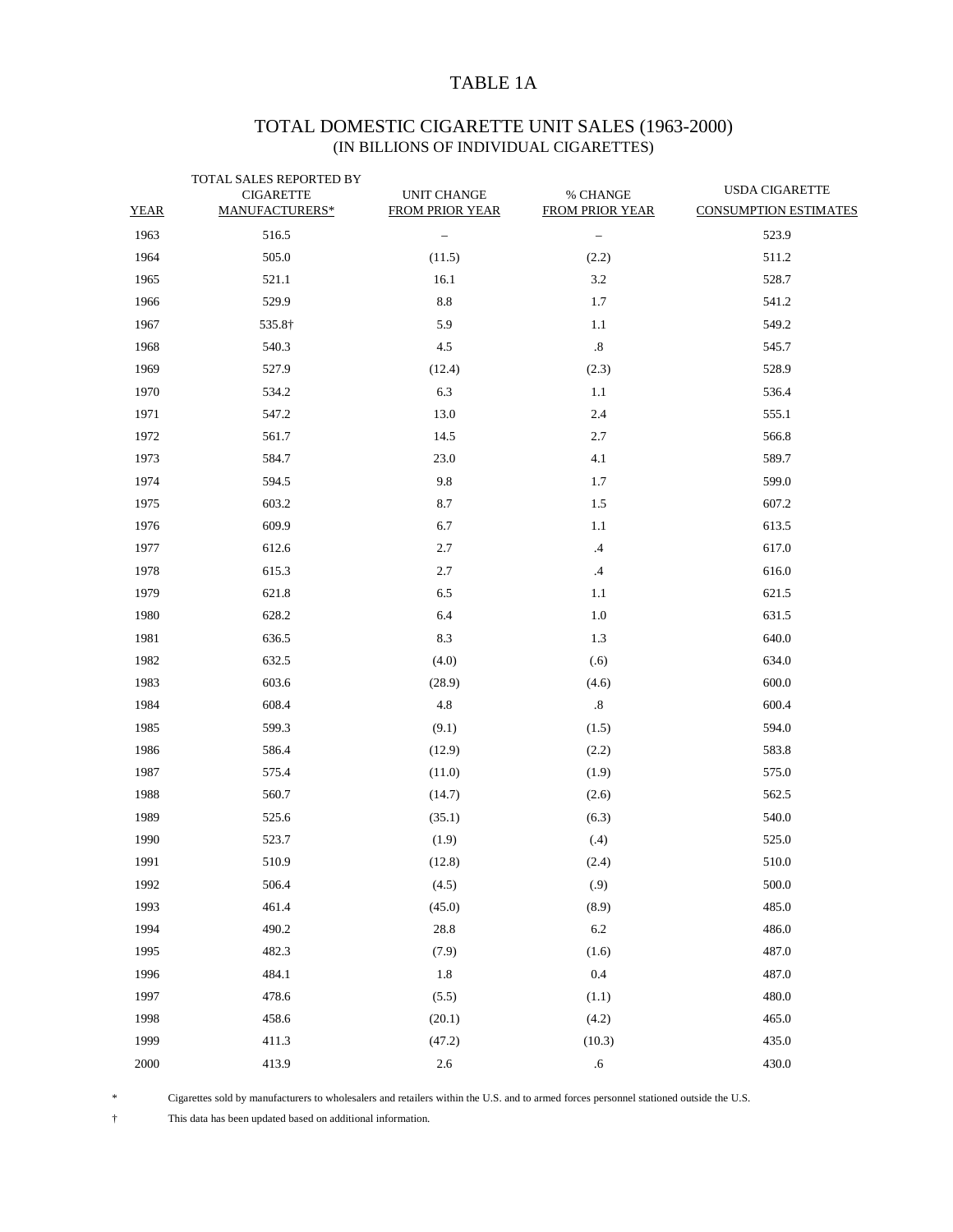#### TABLE 1B

| <b>YEAR</b> | <b>UNITS</b><br>SOLD* | <b>UNITS</b><br><b>GIVEN</b><br>AWAY** | TOTAL NUMBER<br>SOLD AND GIVEN<br><b>AWAY AS REPORTED</b><br><b>BY MANUFACTURERS</b> | <b>UNIT</b><br><b>CHANGE IN SOLD</b><br>(AND GIVEN<br>AWAY)<br><b>FROM PRIOR</b><br>YEAR*** | <b>FENCENT</b><br><b>CHANGE IN SOLD</b><br>(AND GIVEN<br>AWAY)<br>FROM PRIOR<br>YEAR*** | <b>USDA</b><br><b>CIGARETTE</b><br><b>CONSUMPTION</b><br><b>ESTIMATES</b> |
|-------------|-----------------------|----------------------------------------|--------------------------------------------------------------------------------------|---------------------------------------------------------------------------------------------|-----------------------------------------------------------------------------------------|---------------------------------------------------------------------------|
| 2001        | 398.3                 | 3.9                                    | 402.2                                                                                |                                                                                             |                                                                                         | 425.0                                                                     |
| 2002        | 376.4                 | 11.1                                   | 387.4                                                                                | (14.8)                                                                                      | (3.7)                                                                                   | 415.0                                                                     |
| 2003        | 360.5                 | 7.1                                    | 367.6                                                                                | (19.8)                                                                                      | (5.1)                                                                                   | 400.0                                                                     |
| 2004        | 361.3                 | 2.1                                    | 363.4                                                                                | (4.2)                                                                                       | (1.1)                                                                                   | 388.0                                                                     |
| 2005        | 351.6                 | 3.0                                    | 354.6                                                                                | (8.8)                                                                                       | (2.4)                                                                                   | 376.0                                                                     |
| 2006        | 343.3                 | 7.2                                    | 350.5                                                                                | (4.1)                                                                                       | (1.2)                                                                                   | 371.0                                                                     |
| 2007        | 337.7                 | 5.0                                    | 342.8                                                                                | (7.7)                                                                                       | (2.2)                                                                                   | ****                                                                      |
| 2008        | 320.0                 | 2.7                                    | 322.6                                                                                | (20.2)                                                                                      | (5.9)                                                                                   | ****                                                                      |
| 2009        | 290.6                 | 0.1                                    | 290.7†                                                                               | (31.9)                                                                                      | (9.9)                                                                                   | ****                                                                      |
| 2010        | 282.9†                | $0.1\dagger$                           | 282.9†                                                                               | $(7.8)$ †                                                                                   | $(2.7)$ †                                                                               | ****                                                                      |
| 2011        | 274.4†                | N/A                                    | N/A                                                                                  | $(8.5)$ †                                                                                   | $(3.0)$ <sup>+</sup>                                                                    | ****                                                                      |
| 2012        | 268.4†                | $\rm N/A$                              | $\rm N/A$                                                                            | $(6.0)$ †                                                                                   | $(2.2)$ †                                                                               | ****                                                                      |
| 2013        | 255.2†                | N/A                                    | $\rm N/A$                                                                            | $(13.1)$ †                                                                                  | $(4.9)$ †                                                                               | ****                                                                      |
| 2014        | 254.7†                | $\rm N/A$                              | $\rm N/A$                                                                            | $(0.5)$ †                                                                                   | $(0.2)$ †                                                                               | ****                                                                      |
| 2015        | 244.2                 | N/A                                    | $\rm N/A$                                                                            | $(10.5)$ †                                                                                  | $(4.1)$ †                                                                               | ****                                                                      |
| 2016        | 240.5                 | 0.01                                   | 240.5                                                                                | (3.7)                                                                                       | (1.5)                                                                                   | ****                                                                      |

#### TOTAL DOMESTIC CIGARETTE UNITS SOLD AND GIVEN AWAY (2001-2016) (IN BILLIONS OF INDIVIDUAL CIGARETTES)

**PERCENT** 

\* Cigarettes sold by manufacturers to wholesalers and retailers within the U.S. and to armed forces personnel stationed outside the U.S.

\*\* Cigarettes given away within the U.S. and to armed forces personnel stationed outside the U.S. Prior to 2001, the Commission did not ask about cigarettes given away, although some cigarettes given away might have been reported as sold.

\*\*\* For 2002 through 2010, the changes reported are cigarettes sold and given away, combined. For 2011 through 2016, the changes reported are in cigarettes sold.

\*\*\*\* USDA ceased reporting these data.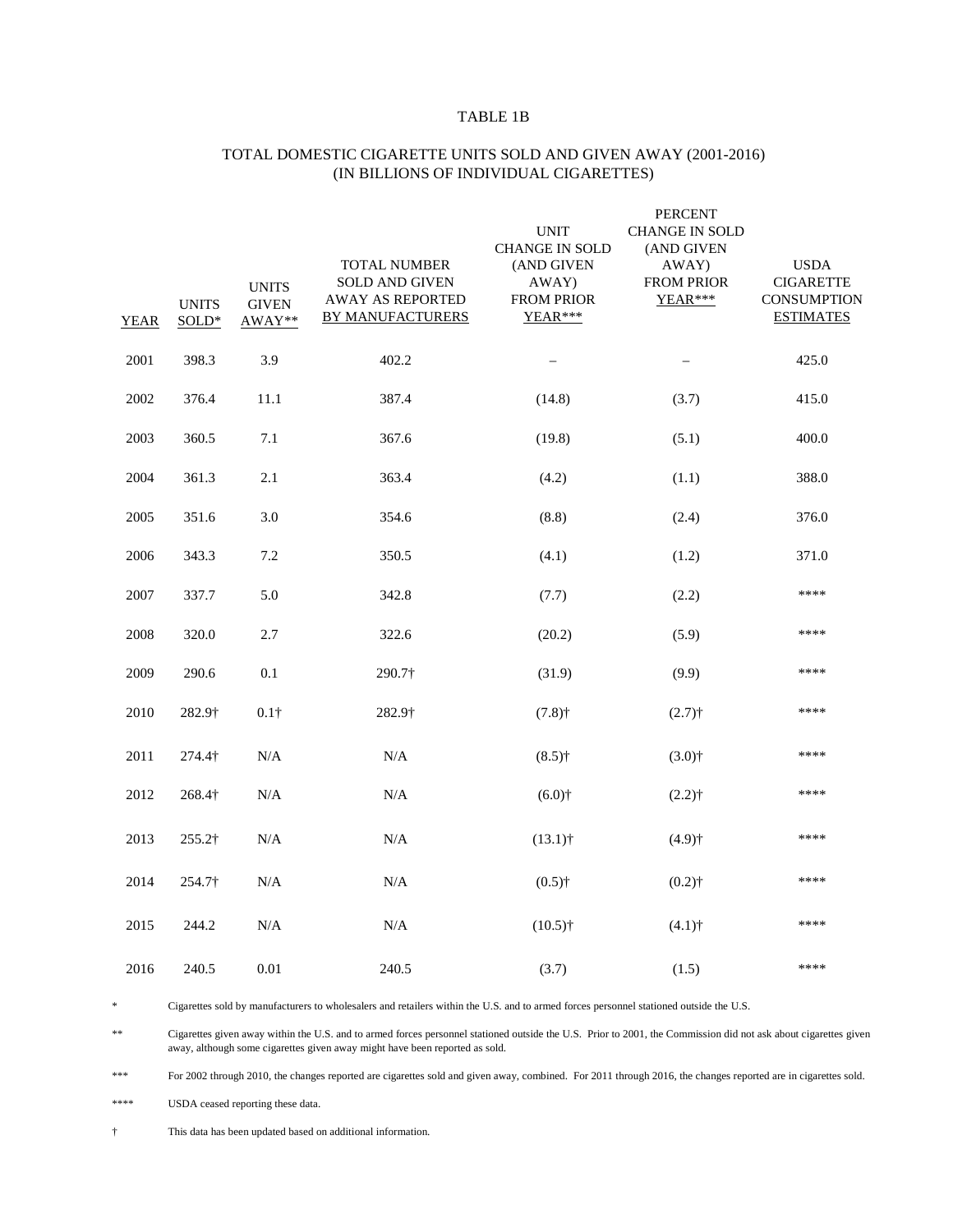#### TABLE 2A

#### DOMESTIC CIGARETTE ADVERTISING AND PROMOTIONAL EXPENDITURES FOR YEARS 1970, 1975-1985 (DOLLARS IN THOUSANDS)\*

|                               | 1970      | 1975      | 1976      | 1977      | 1978      | 1979        | 1980        | 1981        | 1982        | 1983        | 1984        | 1985        |
|-------------------------------|-----------|-----------|-----------|-----------|-----------|-------------|-------------|-------------|-------------|-------------|-------------|-------------|
| Newspapers                    | \$14,026  | \$104,460 | \$155,808 | \$190,677 | \$186,947 | \$240,978   | \$304,380   | \$358,096   | \$282,897   | \$200,563   | \$193,519   | \$203,527   |
|                               | 3.9%      | 21.3%     | 24.4%     | 24.5%     | 21.4%     | 22.2%       | 24.5%       | 23.1%       | 15.8%       | 10.6%       | 9.2%        | 8.2%        |
| Magazines                     | \$50,018  | \$131,199 | \$148,032 | \$173,296 | \$184,236 | \$257,715   | \$266,208   | \$291,227   | \$349,229   | \$388,365   | \$425,912   | \$395,129   |
|                               | 13.9%     | 26.6%     | 23.2%     | 22.2%     | 21.1%     | 23.8%       | 21.4%       | 18.8%       | 19.5%       | 20.4%       | 20.3%       | 16.0%       |
| Outdoor                       | \$7,338   | \$84,329  | \$102,689 | \$120,338 | \$149,010 | \$162,966   | \$193,333   | \$228,081   | \$266,925   | \$295,226   | \$284,972†  | \$300,233   |
|                               | 2.0%      | 17.2%     | 16.1%     | 15.4%     | 17.0%     | 15.0%       | 15.6%       | 14.7%       | 14.9%       | 15.5%       | 13.6%       | 12.1%       |
| Transit                       | \$5,354   | \$10,852  | \$19,341  | \$21,530  | \$22,899  | \$21,151    | \$26,160    | \$21,931    | \$24,135    | \$26,652    | \$25,817    | \$33,136    |
|                               | 1.5%      | 2.2%      | 3.0%      | 2.8%      | 2.6%      | 2.1%        | 2.0%        | 1.4%        | 1.3%        | 1.4%        | 1.2%        | 1.3%        |
| Point-of-Sale                 | \$11,663  | \$35,317  | \$44,176  | \$46,220  | \$57,384  | \$66,096    | \$79,799    | \$98,968    | \$116,954   | \$170,059   | \$167,279   | \$142,921   |
|                               | 3.2%      | 7.2%      | 6.9%      | 5.9%      | 6.6%      | 6.1%        | 6.4%        | 6.4%        | 6.5%        | 8.9%        | 8.0%        | 5.8%        |
| <b>Promotional Allowances</b> | \$33,789  | \$72,018  | \$82,523  | \$108,227 | \$125,148 | \$137,111   | \$179,094   | \$229,077   | \$272,269   | \$366,153   | \$363,247   | \$548,877   |
|                               | 9.4%      | 14.7%     | 12.9%     | 13.9%     | 14.3%     | 12.7%       | 14.4%       | 14.8%       | 15.2%       | 19.3%       | 17.3%       | 22.2%       |
| <b>Sampling Distribution</b>  | \$11,775  | \$24,196  | \$40,390  | \$47,683  | \$47,376  | \$64,286    | \$50,459    | \$81,522    | \$141,178   | \$125,968   | \$148,031   | \$140,565   |
|                               | 3.3%      | 4.9%      | 6.3%      | 6.1%      | 5.4%      | 5.9%        | 4.1%        | 5.3%        | 7.9%        | 6.6%        | 7.1%        | 5.7%        |
| Specialty Item Distribution   | \$5,652   | \$10,088  | \$20,030  | \$35,797  | \$48,281  | \$62,029    | \$69,248    | \$115,107   | \$95,246    | \$127,186   | \$140,431   | \$211,429   |
|                               | 2.6%      | 2.1%      | 3.1%      | 4.6%      | 5.5%      | 5.7%        | 5.6%        | 7.5%        | 5.3%        | 6.6%        | 6.7%        | 8.5%        |
| <b>Public Entertainment</b>   | \$544     | \$8,484   | \$7,946   | \$9,538   | \$11,590  | \$10,783    | \$16,914    | \$37,423    | \$63,168    | \$76,648    | \$59,988    | \$57,581    |
|                               | 0.2%      | 1.7%      | 1.3%      | 1.2%      | 1.3%      | 1.0%        | 1.4%        | 2.4%        | 3.5%        | 4.0%        | 2.9%        | 2.3%        |
| Other**                       | \$220,841 | \$10,311  | \$18,182  | \$26,157  | \$42,100  | \$60,310    | \$56,694    | \$86,226    | \$181,813   | \$123,951   | \$286,035   | \$443,043   |
|                               | 61.1%     | 2.0%      | 2.8%      | 3.4%      | 4.8%      | 5.6%        | 4.6%        | 5.6%        | 10.1%       | 6.5%        | 13.7%       | 17.9%       |
| Total                         | \$361,000 | \$491,254 | \$639,117 | \$779,463 | \$874,972 | \$1,083,425 | \$1,242,288 | \$1,547,658 | \$1,793,814 | \$1,900,771 | \$2,095,231 | \$2,476,441 |

\* Because of rounding, sums of percentages may not equal 100 percent.<br>\*\* Includes TV and Radio advertising expenditures of \$207 324,000 and

Includes TV and Radio advertising expenditures of \$207,324,000 and \$12,492,000, respectively, for 1970. Broadcast advertising was banned after January 1, 1971. Expenditures for direct mail, endorsements, testimonials, and audio-visual are included in the "Other" category to avoid potential disclosure of individual company data.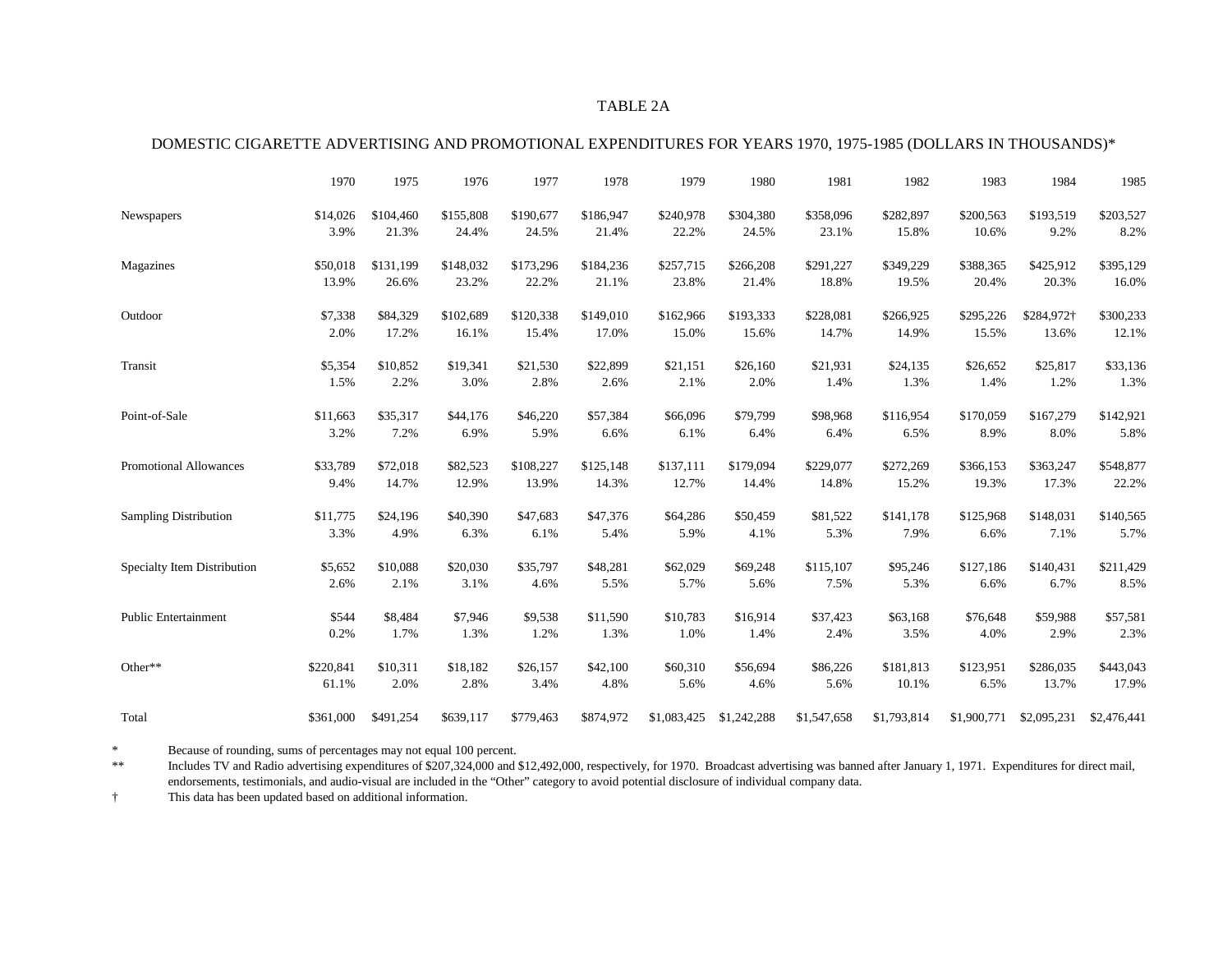| TABLE 2B                                                                                                |
|---------------------------------------------------------------------------------------------------------|
| DOMESTIC CIGARETTE ADVERTISING AND PROMOTIONAL EXPENDITURES FOR YEARS 1986-1995 (DOLLARS IN THOUSANDS)* |

|                              | 1986        | 1987        | 1988               | 1989               | 1990                 | 1991                 | 1992                 | 1993                 | 1994                 | 1995                 |
|------------------------------|-------------|-------------|--------------------|--------------------|----------------------|----------------------|----------------------|----------------------|----------------------|----------------------|
| Newspapers                   | \$119,629   | \$95,810    | \$105,783          | \$76,993           | \$71,174             | \$48,212             | \$35,467             | \$36,220             | \$24,143             | \$19,122             |
|                              | 5.0%        | 3.7%        | 3.2%               | 2.1%               | 1.8%                 | 1.0%                 | 0.7%                 | 0.6%                 | 0.5%                 | 0.4%                 |
| Magazines                    | \$340,160   | \$317,748   | \$355,055          | \$380,393          | \$328,143            | \$278,110            | \$237,061            | \$235,253            | \$251,644            | \$248,848            |
|                              | 14.3%       | 12.3%       | 10.8%              | 10.5%              | 8.2%                 | 6.0%                 | 4.5%                 | 3.9%                 | 5.2%                 | 5.1%                 |
| Outdoor                      | \$301,822   | \$269,778   | \$319,293          | \$358,583          | \$375,627            | \$386,165            | \$295,657            | \$231,481            | \$240,024            | \$273,664            |
|                              | 12.7%       | 10.5%       | 9.7%               | 9.9%               | 9.4%                 | 8.3%                 | 5.7%                 | 3.8%                 | 5.0%                 | 5.6%                 |
| Transit                      | \$34,725    | \$35,822    | \$44,379           | \$52,294           | \$60,249             | \$60,163             | \$53,293             | \$39,117             | \$29,323             | \$22,543             |
|                              | 1.5%        | 1.4%        | 1.4%               | 1.4%               | 1.5%                 | 1.3%                 | 1.0%                 | 0.6%                 | 0.6%                 | $0.5\%$              |
| Point-of-Sale                | \$135,541   | \$153,494   | \$222,289          | \$241,809          | \$303,855            | \$344,580            | \$366,036            | \$400,943            | \$342,650            | \$259,035            |
|                              | 5.7%        | 5.9%        | 6.8%               | 6.7%               | 7.6%                 | 7.4%                 | 7.0%                 | 6.6%                 | 7.1%                 | 5.3%                 |
| Direct Mail                  | \$187,057   | \$187,931   | \$42,545           | \$45,498           | \$51,875             | \$65,002             | \$34,345             | \$31,463             | \$31,187             | \$34,618             |
|                              | 7.9%        | 7.3%        | 1.3%               | 1.3%               | 1.3%                 | 1.4%                 | 0.7%                 | 0.5%                 | 0.7%                 | 0.7%                 |
| Promotional Allowances       | \$630,036   | \$702,430   | \$879,703          | \$999,843          | \$1,021,427          | \$1,156,280          | \$1,514,026          | \$1,557,635          | \$1,678,917          | \$1,865,657          |
|                              | 26.4%       | 27.2%       | 26.9%              | 27.6%              | 25.6%                | 24.9%                | 28.9%                | 25.8%                | 34.7%                | 38.1%                |
| Sampling Distribution        | \$98,866    | \$55,020    | \$74,511           | \$57,771           | \$100,893            | \$56,970             | \$49,315             | \$40,202             | \$6,974              | \$13,836             |
|                              | 4.1%        | 2.1%        | 2.3%               | 1.6%               | 2.5%                 | 1.2%                 | 0.9%                 | 0.7%                 | 0.1%                 | 0.3%                 |
| Specialty Item Distribution  | \$210,128   | \$391,351   | \$190,003          | \$262,432          | \$307,037            | \$184,348            | \$339,997            | \$755,780            | \$850,810            | \$665,173            |
|                              | 8.8%        | 15.2%       | 5.8%               | 7.3%               | 7.7%                 | 4.0%                 | 6.5%                 | 12.5%                | 17.6%                | 13.6%                |
| <b>Public Entertainment</b>  | \$71,439    | \$71,389    | \$88,072           | \$92,120           | \$125,094            | \$118,622            | \$89,739             | \$84,276             | \$81,292             | \$110,669            |
|                              | 3.0%        | 2.8%        | 2.7%               | 2.5%               | 3.1%                 | 2.6%                 | 1.7%                 | 1.4%                 | 1.7%                 | 2.3%                 |
| Endorsements & Testimonials  | \$384       | \$376       | \$781              | \$0                | \$0                  | \$0                  | \$0                  | \$0                  | \$0                  | \$0                  |
|                              | 0.0%        | $0.0\%$     | 0.0%               | $0.0\%$            | 0.0%                 | 0.0%                 | 0.0%                 | $0.0\%$              | $0.0\%$              | 0.0%                 |
| Coupons & Retail-Value-Added | **          | $\ast$      | \$874,127<br>26.7% | \$959,965<br>26.5% | \$1,183,798<br>29.6% | \$1,882,905<br>40.4% | \$2,175,373<br>41.6% | \$2,559,387<br>42.4% | \$1,248,896<br>25.8% | \$1,348,378<br>27.5% |
| Other***                     | \$252,570   | \$299,355   | \$78,366           | \$89,290           | \$62,917             | \$68,758             | \$41,608             | \$63,680             | \$47,672             | \$33,680             |
|                              | 10.0%       | 11.6%       | 2.4%               | 2.5%               | 1.6%                 | 1.5%                 | 0.8%                 | 1.2%                 | 1.0%                 | 0.7%                 |
| Total                        | \$2,382,357 | \$2,580,504 | \$3,274,853        | \$3,616,993        | \$3,992,008          | \$4,650,114          | \$5,231,917          | \$6,035,437          | \$4,833,532          | \$4,895,223          |
| Sports & Sporting Events**** |             |             | \$84,000           | \$97,900           | \$108.700            | \$102,000            | \$81,900             | \$78,000             | \$76,000             | \$83,000             |

\* Because of rounding, sums of percentages may not equal 100 percent.

\*\* Prior to 1988, the Commission did not specifically collect information on Coupons & Retail-Value-Added.

\*\*\* Expenditures for audio-visual are included in the "Other" category to avoid potential disclosure of individual company data.

\*\*\*\* These Sports & Sporting Event Expenditures are rounded to the nearest million dollars, except for those for 1989, 1990, and 1992, which are rounded to the nearest hundred thousand dollars.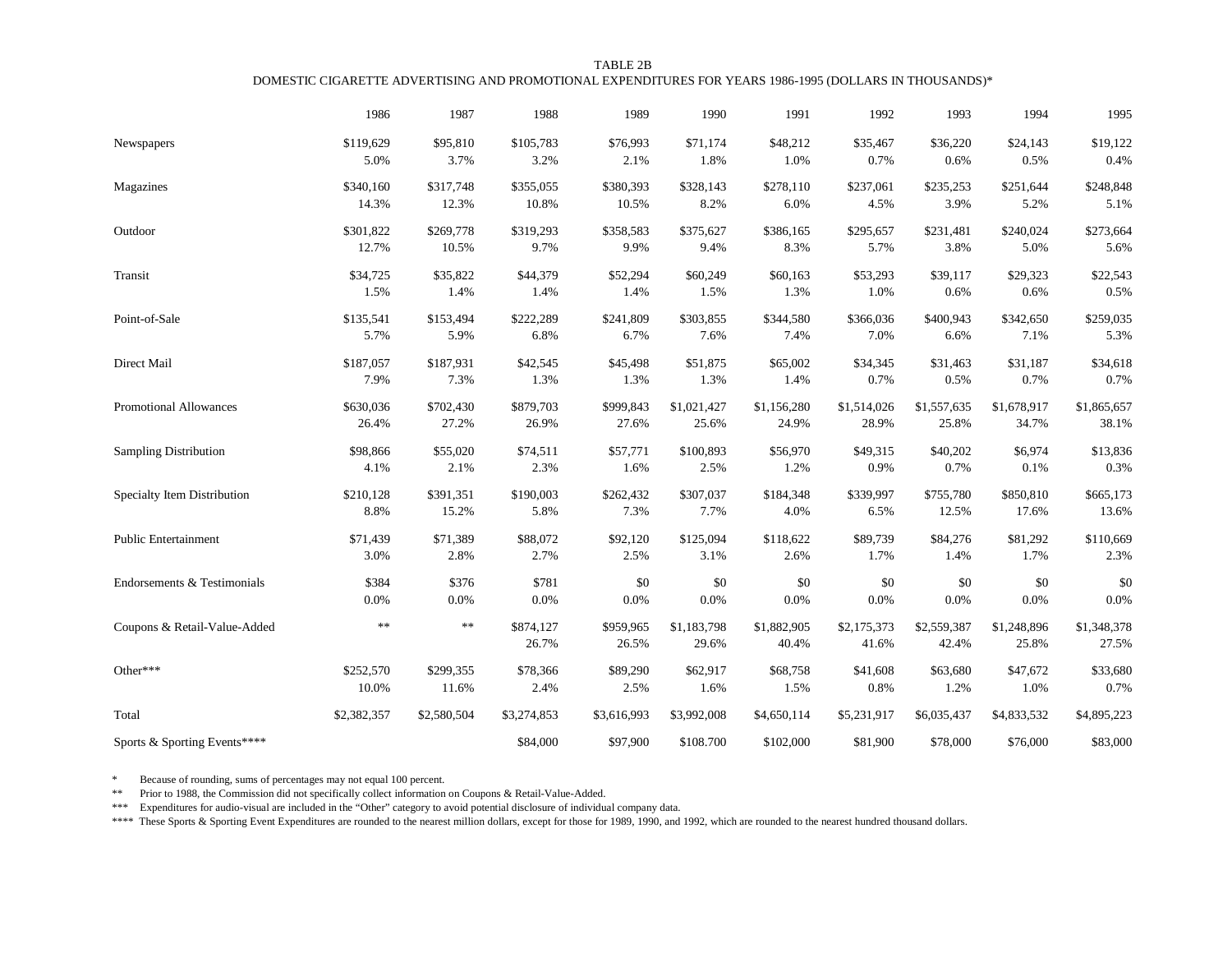#### TABLE 2C

#### DOMESTIC CIGARETTE ADVERTISING AND PROMOTIONAL EXPENDITURES FOR YEARS 1996-2001 (DOLLARS IN THOUSANDS)\*

|                               | 1996          | 1997              | 1998              | 1999              | 2000              | 2001              |
|-------------------------------|---------------|-------------------|-------------------|-------------------|-------------------|-------------------|
| Newspapers                    | \$14,067      | \$16,980          | \$29,444          | \$50,952          | \$51,652          | \$31,676          |
|                               | 0.3%          | 0.3%              | 0.4%              | 0.6%              | 0.5%              | 0.3%              |
| Magazines                     | \$243,046     | \$236,950         | \$281,296         | \$377,364         | \$294,916         | \$172,853         |
|                               | 4.8%          | 4.2%              | 4.2%              | 4.6%              | 3.1%              | 1.5%              |
| Outdoor                       | \$292,261     | \$295,334         | \$294,721         | \$53,787          | \$9,262           | \$8,241           |
|                               | 5.7%          | 5.2%              | 4.4%              | 0.7%              | 0.1%              | 0.1%              |
| Transit                       | \$28,865      | \$26,407          | \$40,158          | \$5,573           | \$4               | \$0               |
|                               | 0.6%          | 0.5%              | 0.6%              | 0.1%              | 0.0%              | 0.0%              |
| Point-of-Sale                 | \$252,619     | \$305,360         | \$290,739         | \$329,429         | \$347,038         | \$284,319         |
|                               | 4.9%          | 5.4%              | 4.3%              | 4.0%              | 3.6%              | 2.5%              |
| Direct Mail                   | \$38,703      | \$37,310          | \$57,772          | \$94,610          | \$92,902          | \$133,947         |
|                               | 0.8%          | 0.7%              | 0.9%              | 1.2%              | 1.0%              | 1.2%              |
| <b>Promotional Allowances</b> | \$2,150,838   | \$2,438,468       | \$2,878,919       | \$3,542,950       | \$3,913,997       | \$4,452,709       |
|                               | 42.1%         | 43.1%             | 42.8%             | 43.0%             | 40.8%             | 39.7%             |
| <b>Sampling Distribution</b>  | \$15,945      | \$22,065          | \$14,436          | \$33,711          | \$22,330          | \$17,175          |
|                               | 0.3%          | 0.4%              | 0.2%              | 0.4%              | 0.2%              | 0.2%              |
| Specialty Item Distribution   | \$544,345     | \$512,602         | \$355,835         | \$335,680         | \$327,826         | \$333,394         |
|                               | 10.7%         | 9.6%              | 5.3%              | 4.1%              | 3.4%              | 3.0%              |
| <b>Public Entertainment</b>   | \$171,177     | \$195,203         | \$248,536         | \$267,379         | \$309,610         | \$312,366         |
|                               | 3.4%          | 3.4%              | 3.7%              | 3.3%              | 3.2%              | 2.8%              |
| Endorsements & Testimonials   | \$0           | \$0               | \$0               | \$0               | \$0               | \$0               |
|                               | 0.0%          | 0.0%              | 0.0%              | 0.0%              | 0.0%              | 0.0%              |
| Coupons                       |               | \$552,550<br>9.8% | \$624,199<br>9.3% | \$531,004<br>6.5% | \$705,299<br>7.4% | \$602,110<br>5.4% |
| Retail-Value-Added            | \$1,308,708** | \$970,363         | \$1,555,391       | \$2,559,883       | \$3,453,446       | \$4,761,792       |
|                               | 25.6%         | 17.1%             | 23.1%             | 31.1%             | 36.0%             | 42.5%             |
| Internet                      | \$432         | \$215             | \$125             | \$651             | \$949             | \$841             |
|                               | 0.0%          | 0.0%              | 0.0%              | 0.0%              | 0.0%              | 0.0%              |
| Other***                      | \$46,696      | \$50,207          | \$61,584          | \$54,658          | \$63,395          | \$104,797         |
|                               | 0.9%          | 1.0%              | 0.9%              | 0.7%              | 0.7%              | 0.9%              |
| Total                         | \$5,107,700   | \$5,660,014       | \$6,733,157       | \$8,237,631       | \$9,592,627       | \$11,216,220      |
| Sports & Sporting Events****  | \$85,000      | \$121,400         | \$125,600         | \$113,600         | \$127,900         | \$110,600         |

\* Because of rounding, sums of percentages may not equal 100 percent.

\*\* Prior to 1997, Coupons and Retail-Value-Added were reported as a single category.

\*\*\* Expenditures for audio-visual are included in the "Other" category to avoid potential disclosure of individual company data.

\*\*\*\* These Sports & Sporting Event Expenditures are rounded to the nearest hundred thousand dollars, except for those for 1996, which are rounded to the nearest million dollars.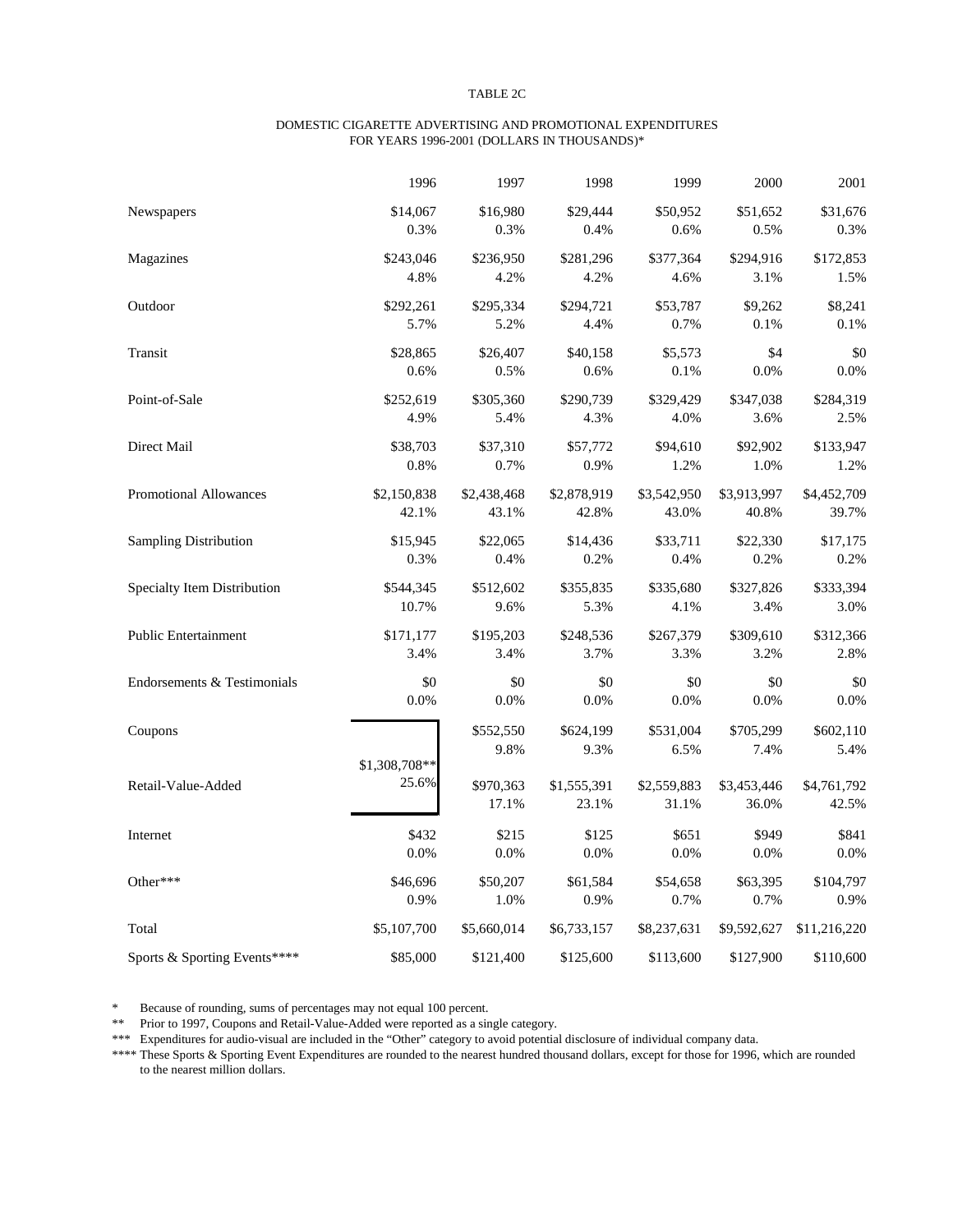| <b>TABLE 2D</b>                                                                 |              |              |              |              |  |  |  |  |  |
|---------------------------------------------------------------------------------|--------------|--------------|--------------|--------------|--|--|--|--|--|
| DOMESTIC CIGARETTE ADVERTISING AND PROMOTIONAL EXPENDITURES FOR YEARS 2002-2005 |              |              |              |              |  |  |  |  |  |
| (DOLLARS IN THOUSANDS)*                                                         |              |              |              |              |  |  |  |  |  |
|                                                                                 | 2002         | 2003         | 2004         | 2005         |  |  |  |  |  |
| Newspapers                                                                      | \$25,538     | \$8,251      | \$4,913      | \$1,589      |  |  |  |  |  |
|                                                                                 | 0.2%         | 0.1%         | 0.0%         | 0.0%         |  |  |  |  |  |
| Magazines                                                                       | \$106,853    | \$156,394    | \$95,700     | \$44,777     |  |  |  |  |  |
|                                                                                 | 0.9%         | 1.0%         | 0.7%         | 0.3%         |  |  |  |  |  |
| Outdoor                                                                         | \$24,192     | \$32,599     | \$17,135     | \$9,821      |  |  |  |  |  |
|                                                                                 | 0.2%         | 0.2%         | 0.1%         | 0.0%         |  |  |  |  |  |
| Transit                                                                         | \$0          | \$0          | \$0          | \$0          |  |  |  |  |  |
|                                                                                 | 0.0%         | 0.0%         | 0.0%         | 0.0%         |  |  |  |  |  |
| Point-of-Sale                                                                   | \$260,902    | \$165,573    | \$163,621    | \$182,192    |  |  |  |  |  |
|                                                                                 | 2.1%         | 1.1%         | 1.2%         | 1.4%         |  |  |  |  |  |
| Direct Mail                                                                     | \$111,319    | \$92,978     | \$93,836     | \$51,844     |  |  |  |  |  |
|                                                                                 | 0.9%         | 0.6%         | 0.7%         | 0.0%         |  |  |  |  |  |
| Price Discounts                                                                 | \$7,873,835  | \$10,808,239 | \$10,932,198 | \$9,776,069  |  |  |  |  |  |
|                                                                                 | 63.2%        | 71.4%        | 77.3%        | 74.6%        |  |  |  |  |  |
| Promotional Allowances - Retailers                                              | \$1,333,097  | \$1,229,327  | \$542,212    | \$435,830    |  |  |  |  |  |
|                                                                                 | 10.7%        | 8.1%         | 3.8%         | 3.3%         |  |  |  |  |  |
| Promotional Allowances - Wholesalers                                            | \$446,327    | \$683,067    | \$387,757    | \$410,364    |  |  |  |  |  |
|                                                                                 | 3.6%         | 4.5%         | 2.7%         | 3.1%         |  |  |  |  |  |
| Promotional Allowances - Other                                                  | \$2,767      | \$2,786      | \$1,323      | \$1,493      |  |  |  |  |  |
|                                                                                 | 0.0%         | 0.0%         | 0.0%         | 0.0%         |  |  |  |  |  |
| <b>Sampling Distribution</b>                                                    | \$28,777     | \$17,853     | \$11,649     | \$17,211     |  |  |  |  |  |
|                                                                                 | 0.2%         | 0.1%         | 0.0%         | 0.1%         |  |  |  |  |  |
| Specialty Item Distribution - Non-Branded                                       | \$174,201    | \$254,956    | \$216,577    | \$225,279    |  |  |  |  |  |
|                                                                                 | 1.4%         | 1.7%         | 1.5%         | 1.7%         |  |  |  |  |  |
| Public Entertainment - Adult-Only                                               | \$219,016    | \$150,889    | \$140,137    | \$214,075    |  |  |  |  |  |
|                                                                                 | 1.8%         | 1.0%         | 1.0%         | 1.6%         |  |  |  |  |  |
| Public Entertainment - General-Audience                                         | \$34,089     | \$32,849     | \$115        | \$152        |  |  |  |  |  |
|                                                                                 | 0.3%         | 0.2%         | 0.0%         | 0.0%         |  |  |  |  |  |
| Sponsorships                                                                    | \$54,247     | \$31,371     | \$28,231     | \$30,575     |  |  |  |  |  |
|                                                                                 | 0.4%         | 0.2%         | 0.2%         | 0.2%         |  |  |  |  |  |
| Endorsements & Testimonials                                                     | \$0          | \$0          | \$0          | \$0          |  |  |  |  |  |
|                                                                                 | 0.0%         | 0.0%         | 0.0%         | 0.0%         |  |  |  |  |  |
| Coupons                                                                         | \$522,246    | \$650,653    | \$751,762    | \$870,137    |  |  |  |  |  |
|                                                                                 | 4.2%         | 4.3%         | 5.3%         | 6.6%         |  |  |  |  |  |
| Retail-Value-Added - Bonus Cigarettes                                           | \$1,060,304  | \$677,308    | \$636,221    | \$725,009    |  |  |  |  |  |
|                                                                                 | 8.5%         | 4.5%         | 4.5%         | 5.5%         |  |  |  |  |  |
| Retail-Value-Added - Non-Cigarette Bonus                                        | \$24,727     | \$20,535     | \$14,342     | \$7,526      |  |  |  |  |  |
|                                                                                 | 0.2%         | 0.1%         | 0.1%         | 0.0%         |  |  |  |  |  |
| Company Website                                                                 | \$940        | \$2,851      | \$1,401      | \$2,675      |  |  |  |  |  |
|                                                                                 | 0.0%         | 0.0%         | $0.0\%$      | $0.0\%$      |  |  |  |  |  |
| Internet - Other                                                                | \$0          | \$0          | \$0          | \$0          |  |  |  |  |  |
|                                                                                 | 0.0%         | 0.0%         | 0.0%         | 0.0%         |  |  |  |  |  |
| Telephone                                                                       | \$679        | \$760        | \$346        | \$59         |  |  |  |  |  |
|                                                                                 | 0.0%         | 0.0%         | 0.0%         |              |  |  |  |  |  |
| Other**                                                                         |              |              |              | 0.0%         |  |  |  |  |  |
|                                                                                 | \$162,302    | \$126,758    | \$110,381    | \$104,280    |  |  |  |  |  |
|                                                                                 | 1.3%         | 0.8%         | 0.8%         | 0.8%         |  |  |  |  |  |
| Total                                                                           | \$12,466,358 | \$15,145,998 | \$14,149,857 | \$13,110,955 |  |  |  |  |  |
| Sports & Sporting Events***                                                     | \$109,700    | \$62,800     | \$28,200     | \$30,600     |  |  |  |  |  |

\* Because of rounding, sums of percentages may not equal 100 percent.

\*\* Expenditures for audio-visual are included in the "Other" category to avoid potential disclosure of individual company data.

\*\*\* These Sports & Sporting Event Expenditures are rounded to the nearest hundred thousand dollars.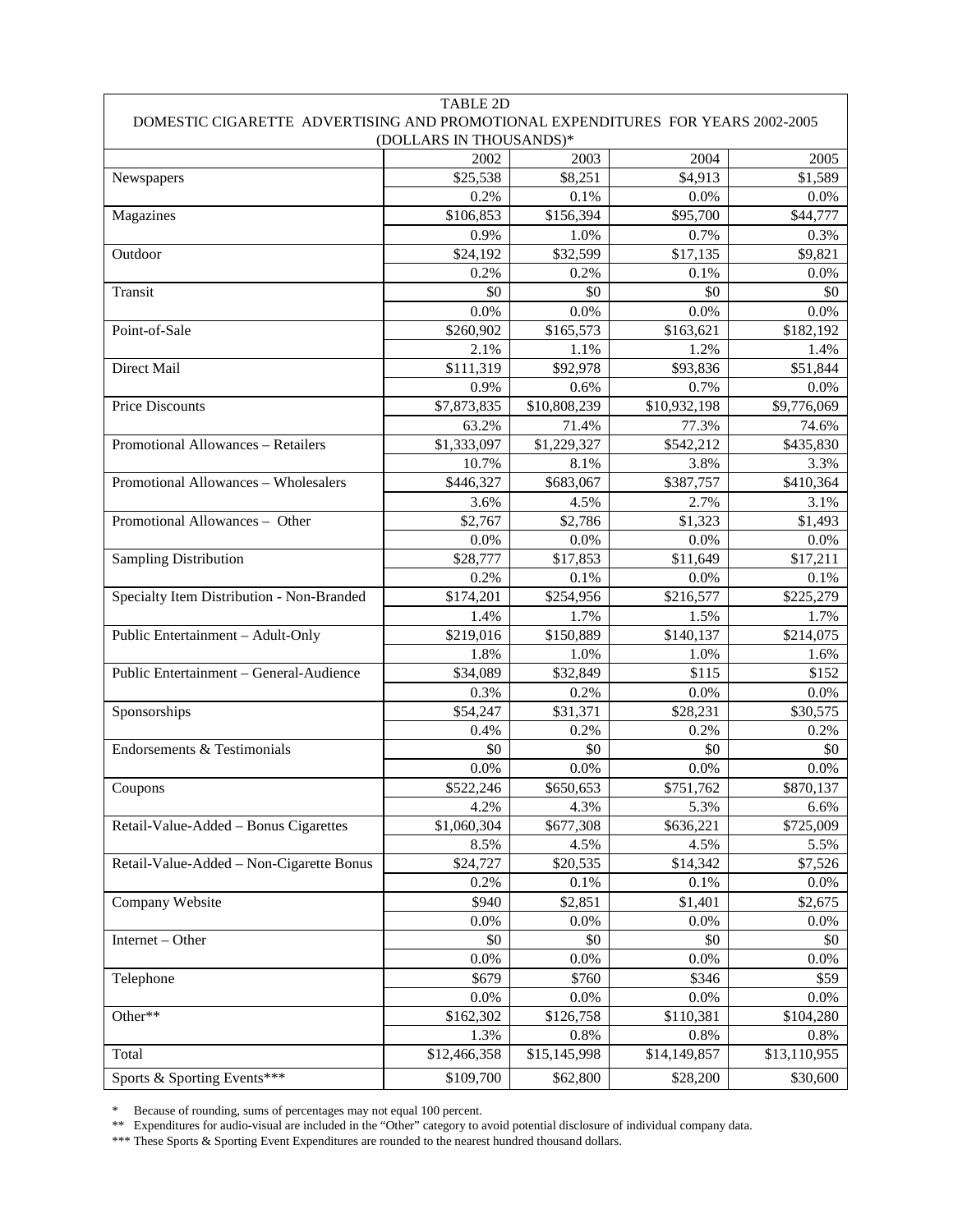#### TABLE 2E

#### CIGARETTE ADVERTISING AND PROMOTIONAL EXPENDITURES FOR 2006-2010 (DOLLARS IN THOUSANDS)\*

|                               | 2006          | 2007          | 2008            | 2009         | 2010            |
|-------------------------------|---------------|---------------|-----------------|--------------|-----------------|
| Newspapers                    | N/A           | N/A           | \$169           | N/A          | N/A             |
|                               | **            | $**$          | 0.0%            | **           | **              |
|                               | \$50,293      | \$47,203      | \$25,478        | \$36,680     | \$46,463        |
| Magazines                     |               |               |                 |              |                 |
|                               | 0.0%<br>\$935 | 0.4%          | 0.3%<br>\$2,045 | 0.4%         | 0.6%<br>\$1.744 |
| Outdoor                       |               | \$3,041       |                 | \$1,812      |                 |
|                               | 0.0%          | 0.0%          | 0.0%            | 0.0%         | 0.0%            |
| Transit                       | \$0           | \$0           | \$0             | \$0          | \$0             |
|                               | 0.0%          | 0.0%          | 0.0%            | 0.0%         | 0.0%            |
| Point-of-Sale                 | \$242,625     | \$200,785     | \$165,870       | \$112,125    | \$108,369       |
|                               | 1.9%          | 1.8%          | 1.7%            | 1.3%         | 1.3%            |
| Direct Mail                   | \$102,353     | \$81,929      | \$89,920        | \$68,891     | \$56,482        |
|                               | 0.8%          | 0.8%          | 0.9%            | 0.8%         | 0.7%            |
| <b>Price Discounts</b>        | \$9,205,107   | \$7,699,362   | \$7,171,092     | \$6,672,428  | \$6,492,381†    |
|                               | 73.7%         | 70.9%         | 72.1%           | 78.2%        | 80.6%           |
| Promotional Allowances -      | \$434,239     | \$454,898     | \$481,955       | \$429,981    | \$376,805†      |
| Retailers                     | 3.5%          | 4.2%          | 4.8%            | 5.0%         | 4.7%            |
| Promotional Allowances -      | \$471,204     | \$479,032     | \$448,461       | \$449,006    | \$410,370       |
| Wholesalers                   | 3.8%          | 4.4%          | 4.5%            | 5.3%         | 5.1%            |
| Promotional Allowances -      | N/A           | N/A           | \$1,245         | \$965        | \$210           |
| Other                         | **            | $**$          | 0.0%            | 0.0%         | 0.0%            |
| <b>Sampling Distribution</b>  | \$29,431      | \$48,719      | \$54,261        | \$23,784     | \$22,166        |
|                               | 0.2%          | 0.4%          | 0.5%            | 0.3%         | 0.3%            |
| Specialty Item Distribution - | \$163,761     | \$160,047     | \$93,798        | \$74,956     | \$65,574        |
| Non-Branded                   | 1.3%          | 1.5%          | 0.9%            | 0.9%         | 0.8%            |
| Public Entertainment -        | \$168,098     | \$160,104     | \$154,749       | \$134,328    | \$138,889       |
| Adult-Only                    | 1.3%          | 1.5%          | 1.5%            | 1.6%         | 1.7%            |
| Public Entertainment -        | N/A           | N/A           | N/A             | N/A          | N/A             |
| General-Audience              | **            | **            | **              | **           | **              |
| Sponsorships                  | N/A           | N/A           | N/A             | N/A          | \$0             |
|                               | **            | $**$          | **              | **           | 0.0%            |
| Endorsements & Testimonials   | \$0           | \$0           | \$0             | \$0          | \$0             |
|                               | 0.0%          | 0.0%          | 0.0%            | 0.0%         | 0.0%            |
| Coupons                       | \$625,777     | \$366,779     | \$359,793       | \$371,028    | \$235,802       |
|                               |               |               |                 |              | 2.9%            |
|                               | 5.0%          | 3.4%          | 3.6%            | 4.3%         |                 |
| Retail-Value-Added -          | \$817,792     | \$981,566     | \$721,818       | \$11,736     | N/A<br>**       |
| <b>Bonus Cigarettes</b>       | 6.5%          | 9.0%          | 7.3%            | 0.1%         |                 |
| Retail-Value-Added -          | \$14,642      | \$17,720      | \$10.983        | N/A<br>**    | \$0             |
| Non-Cigarette Bonus           | 0.1%          | 0.1%          | 0.1%            |              | 0.0%            |
| Company Website               | \$6,497       | \$2,351       | \$13,172        | \$18,300     | \$20,829        |
|                               | 0.1%          | 0.0%          | 0.1%            | 0.2%         | 0.3%            |
| Internet – Other              | \$0           | N/A           | N/A             | N/A          | N/A             |
|                               | 0.0%          | $**$          | **              | **           | **              |
| Telephone                     | N/A           | N/A           | N/A             | N/A          | N/A             |
|                               | **            | **            | **              | **           | **              |
| Audio-Visual                  | \$0           | \$0           | \$0             | \$0          | \$0             |
|                               | 0.0%          | 0.0%          | 0.0%            | 0.0%         | 0.0%            |
| Social Media                  |               |               |                 | \$0          | \$0             |
|                               |               |               |                 | 0.0%         | 0.0%            |
| Other**                       | \$156,938     | \$161,231†    | \$148,260       | \$126,354    | \$76,705        |
|                               | 1.3%          | 1.5%          | 1.5%            | 1.5%         | 1.0%            |
| Total                         | \$12,489,692  | \$10,864,768† | \$9,943,068     | \$8,532,375† | \$8,052,790†    |
|                               |               |               |                 |              |                 |
| Sports & Sporting Events***   | N/A           | \$33,200      | \$37,300        | N/A          | \$0             |
|                               |               |               |                 |              |                 |

\* Because of rounding, sums of percentages may not equal 100 percent.

\*\* Expenditures denoted "N/A" are included in the "Other" category to avoid potential disclosure of individual company data.

\*\*\* These Sports & Sporting Event Expenditures are rounded to the nearest hundred thousand dollars.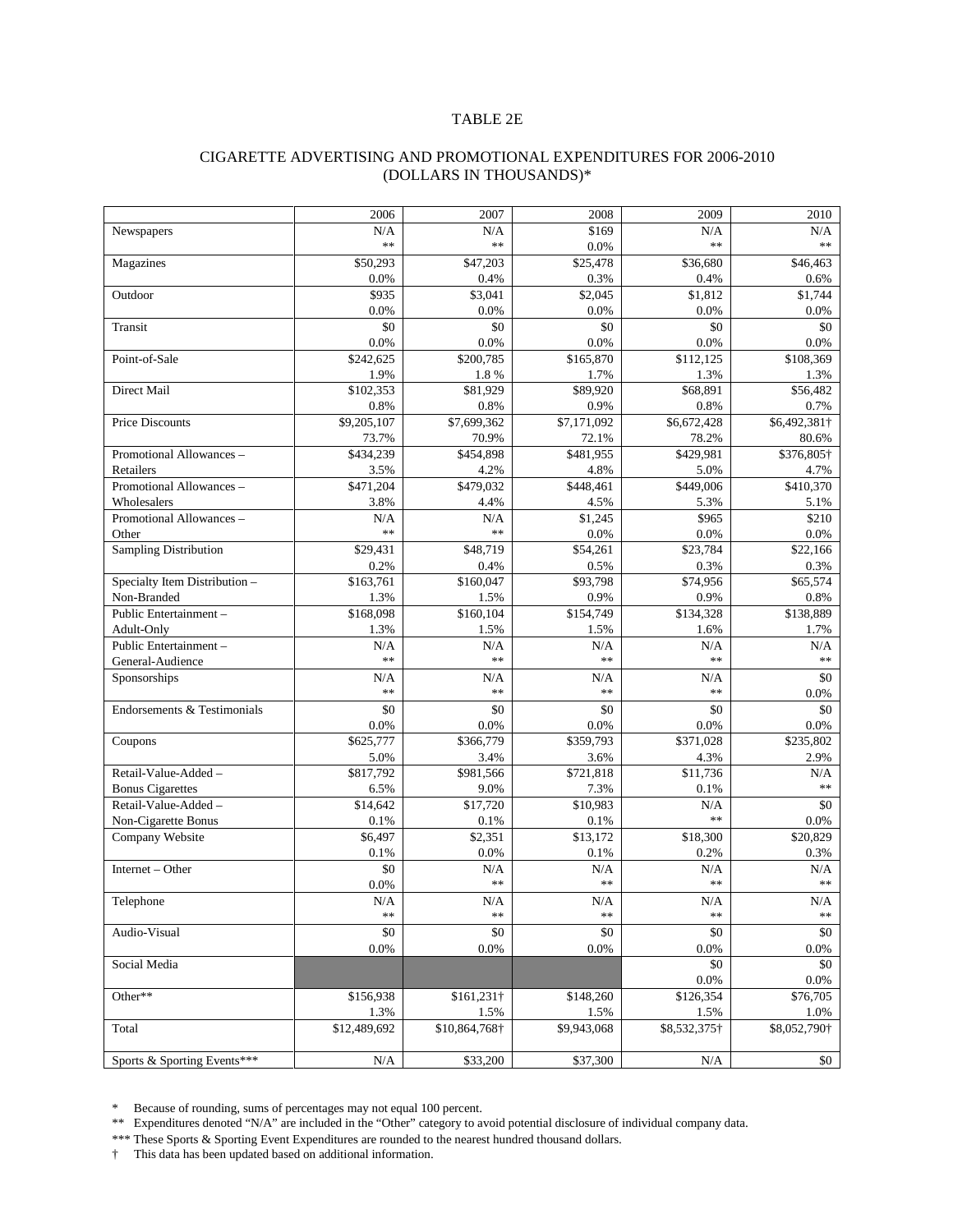#### TABLE 2F

#### CIGARETTE ADVERTISING AND PROMOTIONAL EXPENDITURES FOR 2011-2015 (DOLLARS IN THOUSANDS)\*

|                                                              | 2011         | 2012             | 2013         | 2014         | 2015          |
|--------------------------------------------------------------|--------------|------------------|--------------|--------------|---------------|
| Newspapers                                                   | \$549        | N/A              | N/A          | N/A          | N/A           |
|                                                              | 0.0%         | **               | **           | **           | $\ast$        |
| Magazines                                                    | \$23,254     | \$27,943         | \$50,610†    | \$49,976†    | \$22,463      |
|                                                              | 0.3%         | 0.3%             | 0.6%         | 0.6%         | 0.3%          |
| Outdoor                                                      | \$3.100      | \$2,211          | \$2,268      | \$2,216†     | \$2,020       |
|                                                              | 0.0%         | 0.0%             | 0.0%         | 0.0%         | 0.0%          |
| Transit                                                      | \$0          | \$0              | \$0          |              |               |
|                                                              | 0.0%         | 0.0%             | 0.0%         |              |               |
| Point-of-Sale                                                | \$78,280     | \$69,560         | \$60,658†    | \$47,484†    | \$36,374†     |
|                                                              | 0.9%         | 0.8%             | 0.7%         | 0.6%         | $0.4\%$       |
| Direct Mail                                                  | \$51,491     | \$45,582         | \$38,294     | \$46,193     | \$41,831      |
|                                                              | 0.6%         | 0.5%             | 0.4%         | 0.6%         | 0.5%          |
| Price Discounts – Retailers <sup><math>\ddagger</math></sup> |              |                  |              | \$5,565,093† | \$5,448,562†  |
|                                                              | \$7,001,717† | \$7,807,477†     | \$7,648,571† | 68.9%        | 65.6%         |
| Price Discounts - Wholesalers <sup>‡</sup>                   | 83.6%        | 85.1%            | 84.9%        |              |               |
|                                                              |              |                  |              | \$1,201,986† | \$1,502,637†  |
|                                                              |              |                  |              | 14.9%        | 18.1%         |
| Promotional Allowances -                                     | \$360,334†   | \$337,521†       | \$293,971†   | \$261,411†   | \$217,159†    |
| Retailers                                                    | 4.3%         | 3.7%             | 3.3%         | 3.2%         | 2.6%          |
| Promotional Allowances -                                     | \$401,006    | \$391,146        | \$400,004†   | \$365,836†   | \$356,730     |
| Wholesalers                                                  | 4.8%         | 4.3%             | 4.4%         | 4.5%         | 4.3%          |
| Promotional Allowances -                                     | \$204        | N/A              | N/A          | N/A          | N/A           |
| Other                                                        | 0.0%         | $\ast\ast$       | $**$         | **           | $\ast$ $\ast$ |
| <b>Sampling Distribution</b>                                 | N/A          | N/A              | N/A          | N/A          | N/A           |
|                                                              | **           | $\ast\ast$       | $**$         | **           | $\ast$ $\ast$ |
| Specialty Item Distribution -                                | \$44,394     | \$46,912†        | \$57,061†    | \$58,248†    | \$79,359†     |
| Non-Branded                                                  | 0.5%         | 0.5%             | 0.6%         | 0.7%         | 1.0%          |
| Public Entertainment-                                        | \$133,134    | \$118,995†       | \$105,072†   | \$104,898    | \$72,422      |
| Adult-Only                                                   | 1.6%         | 1.3%             | 1.2%         | 1.3%         | 0.9%          |
| Public Entertainment-                                        | \$0          | N/A              | $N/A\dagger$ | $N/A\dagger$ | \$0           |
| General-Audience                                             | 0.0%         | **               | **           | **           | 0.0%          |
| Sponsorships                                                 | \$0          | \$0              | \$0          | \$0          | \$0           |
|                                                              | 0.0%         | 0.0%             | 0.0%         | 0.0%         | 0.0%          |
| Endorsements & Testimonials                                  | \$0          | \$0 <sub>1</sub> | \$0          | \$0          |               |
|                                                              |              |                  |              |              | \$0           |
|                                                              | 0.0%         | 0.0%             | 0.0%         | 0.0%         | 0.0%          |
| Coupons                                                      | \$171,222    | \$239,618        | \$257,507†   | \$262,753†   | \$345,626†    |
|                                                              | 2.0%         | 2.6%             | 2.9%         | 3.3%         | 4.2%          |
| Retail-Value-Added -                                         | \$0          | \$0              | \$0          | \$0          | \$0           |
| <b>Bonus Cigarettes</b>                                      | 0.0%         | 0.0%             | 0.0%         | 0.0%         | 0.0%          |
| Retail-Value-Added -                                         | \$0          | \$0              | \$0          | \$0          | \$0           |
| Non-Cigarette Bonus                                          | 0.0%         | 0.0%             | 0.0%         | 0.0%         | 0.0%          |
| Company Website                                              | \$21,898     | \$21.403         | \$15,402     | \$16,632     | \$31,253†     |
|                                                              | 0.3%         | 0.2%             | 0.2%         | 0.2%         | 0.4%          |
| Internet - Other                                             | N/A          | \$1,309          | \$5,441†     | \$5,410†     | N/A           |
|                                                              | $\ast\ast$   | $0.0\%$          | $0.1\%$      | $0.1\%$      | $\ast\ast$    |
| Telephone                                                    | $\rm N/A$    | N/A              | N/A          | \$65         | \$0           |
|                                                              | $\ast\ast$   | $\ast\ast$       | **           | 0.0%         | $0.0\%$       |
| Audio-Visual                                                 | \$0          | N/A              | \$0          | \$0          | \$0           |
|                                                              | $0.0\%$      | $\ast\ast$       | 0.0%         | 0.0%         | 0.0%          |
| Social Media                                                 | \$0          | \$0              | \$0          | \$0          | \$0           |
|                                                              | $0.0\%$      | 0.0%             | $0.0\%$      | 0.0%         | 0.0%          |
| Other**                                                      | \$82,678†    | \$66,734†        | \$69,371†    | \$83,773†    | \$147,132†    |
|                                                              | 1.0%         | 0.7%             | 0.8%         | 1.0%         | 1.8%          |
| Total                                                        | \$8,373,260† | \$9,176,411†     | \$9,004,229† | \$8,071,975† | \$8,303,569†  |
|                                                              |              |                  |              |              |               |
| Sports & Sporting Events                                     | \$0          | \$0              | \$0          | \$0          | \$574         |
|                                                              |              |                  |              |              |               |

\* Because of rounding, sums of percentages may not equal 100 percent.

\*\* Expenditures denoted "N/A" are included in the "Other" category to avoid potential disclosure of individual company data.

‡ Prior to 2014, price discounts were not broken down by whether they were paid to retailers or wholesalers.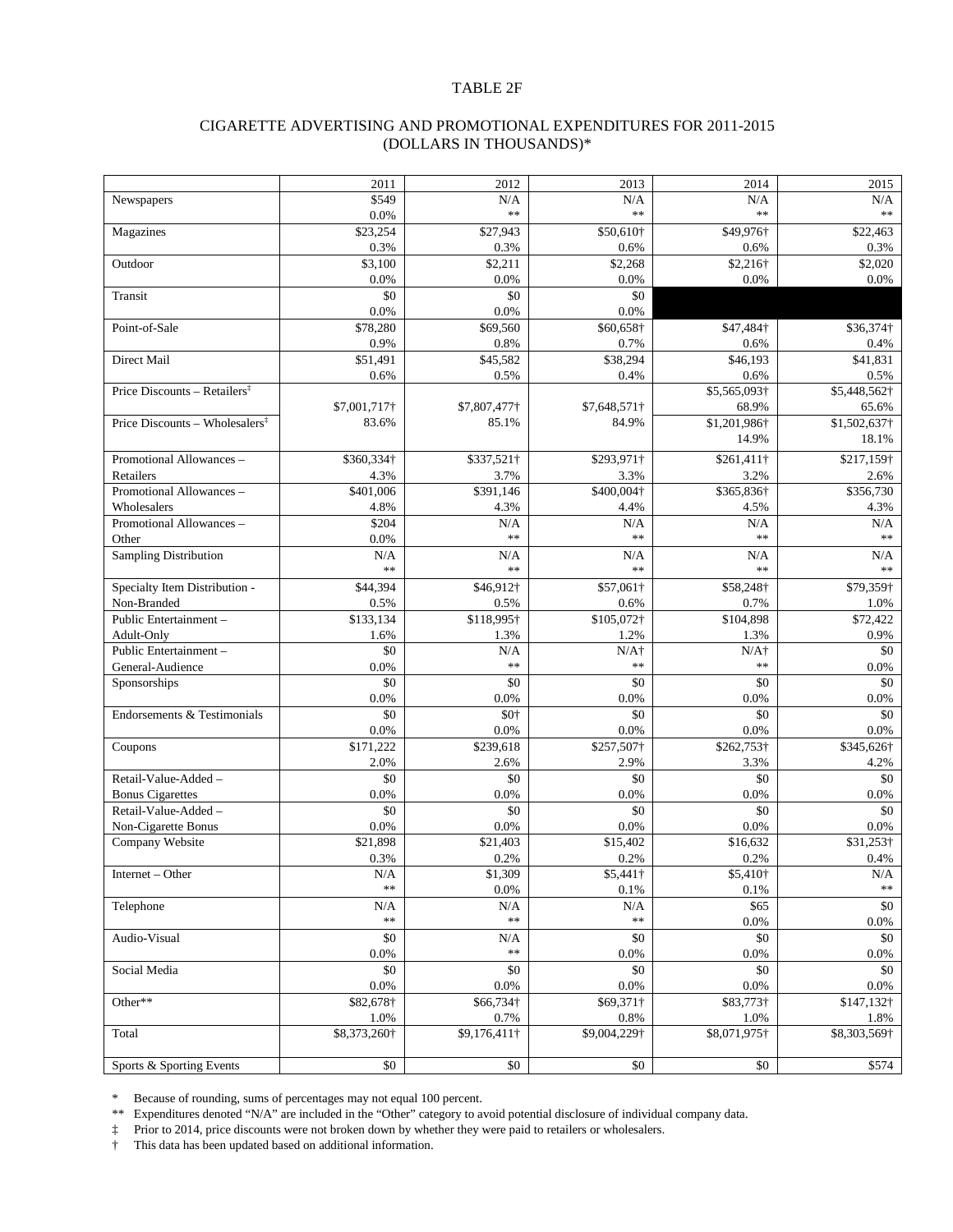#### TABLE 2G

#### CIGARETTE ADVERTISING AND PROMOTIONAL EXPENDITURES FOR 2016 (DOLLARS IN THOUSANDS)\*

|                               | 2016        |
|-------------------------------|-------------|
| Newspapers                    | N/A         |
|                               | **          |
| Magazines                     | \$19,948    |
|                               | 0.2%        |
| Outdoor                       | \$1.662     |
|                               |             |
|                               | $0.0\%$     |
| Point-of-Sale                 | \$51,941    |
|                               | 0.6%        |
| Direct Mail                   | \$39,979    |
|                               | 0.6%        |
| Price Discounts - Retailers   | \$5,806,108 |
|                               |             |
|                               | 66.7%       |
| Price Discounts - Wholesalers | \$1,440,776 |
|                               | 16.5%       |
| Promotional Allowances -      | \$228,828   |
| Retailers                     | 2.6%        |
| Promotional Allowances -      | \$395,929   |
| Wholesalers                   | 4.5%        |
|                               |             |
| Promotional Allowances -      | N/A         |
| Other                         | **          |
| Sampling Distribution         | \$53        |
|                               | 0.0%        |
| Specialty Item Distribution - | \$96,044    |
| Non-Branded                   | 1.1%        |
| Consumer Engagement - Retail  | \$38,219    |
|                               |             |
|                               | 0.4%        |
| Consumer Engagement-          | \$66,116    |
| Adult-Only                    | 0.8%        |
| Public Entertainment-         | N/A         |
| Adult-Only                    | **          |
| Public Entertainment -        | \$0         |
|                               |             |
| General-Audience              | 0.0%        |
| Sponsorships                  | \$0         |
|                               | $0.0\%$     |
| Endorsements & Testimonials   | \$0         |
|                               | $0.0\%$     |
| Coupons                       | \$379,631   |
|                               | 4.4%        |
| Retail-Value-Added -          | \$0         |
|                               |             |
| <b>Bonus Cigarettes</b>       | $0.0\%$     |
| Retail-Value-Added -          | \$633       |
| Non-Cigarette Bonus           | $0.0\%$     |
| Company Website               | \$27,701    |
|                               | 0.3%        |
| Internet - Other              | N/A         |
|                               | **          |
| Telephone                     | N/A         |
|                               | **          |
|                               |             |
| Audio-Visual                  | \$0         |
|                               | $0.0\%$     |
| Social Media                  | \$0         |
|                               | 0.0%        |
| Other**                       | \$112,666   |
|                               | 1.3%        |
|                               |             |
| Total                         | \$8,706,234 |
|                               |             |
| Sports & Sporting Events      | \$498       |
|                               |             |

\* Because of rounding, sums of percentages may not equal 100 percent.

\*\* Expenditures denoted "N/A" are included in the "Other" category to avoid potential disclosure of individual company data.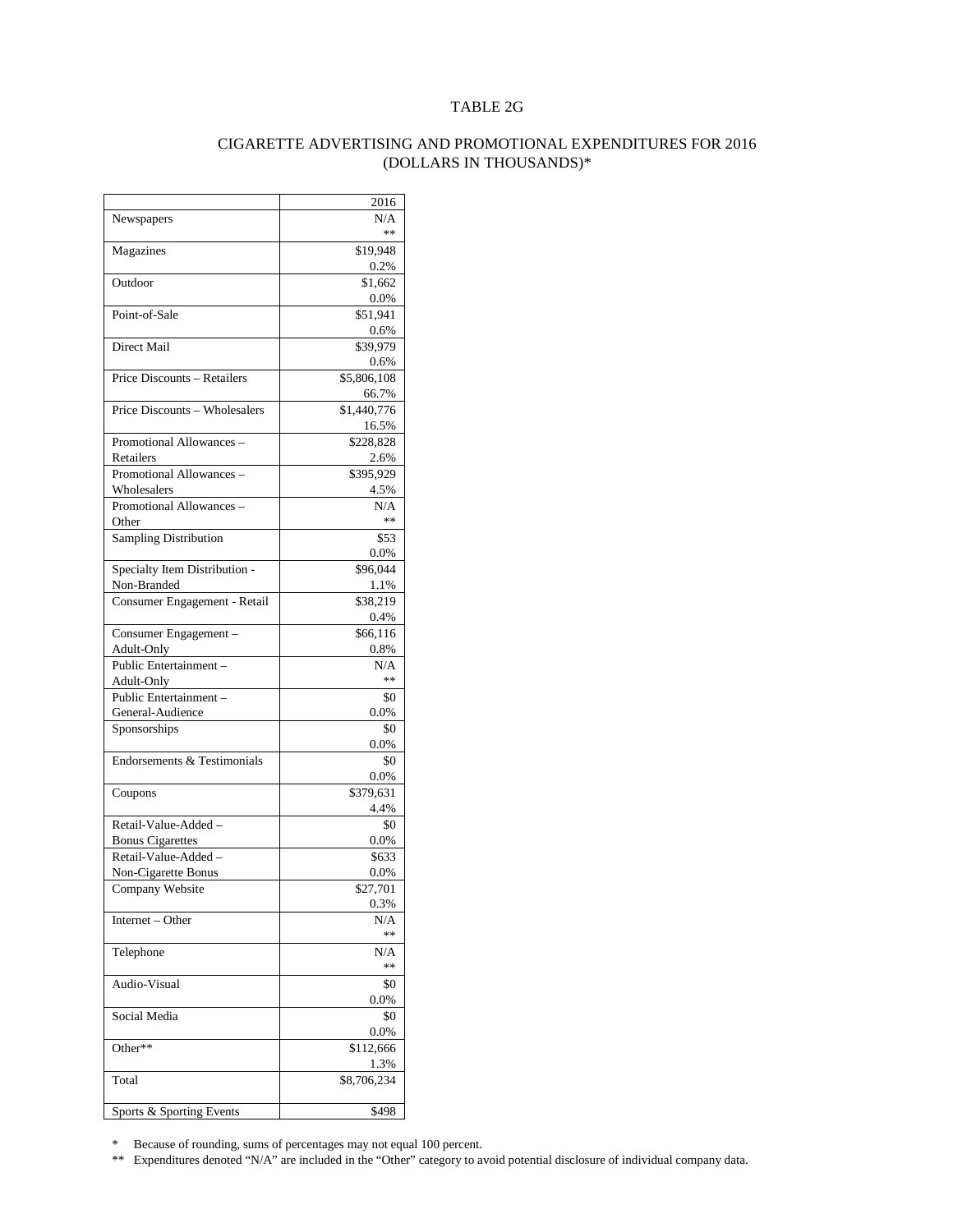## TABLE 3

| DOMESTIC CIGARETTE ADVERTISING EXPENDITURES |
|---------------------------------------------|
| BY MEDIA FOR YEARS 1963 - 1974*             |
| (MILLIONS OF DOLLARS)                       |

| <b>YEAR</b> | $\underline{\text{TV}}$ | <b>RADIO</b>     | <b>NEWSPAPER</b> | <b>MAGAZINES</b> | <b>DIRECT</b> | <b>BILLBOARD</b><br>POSTER/<br>OUTDOOR/<br><b>TRANSIT</b> | <b>OTHER</b> | <b>TOTAL</b> |
|-------------|-------------------------|------------------|------------------|------------------|---------------|-----------------------------------------------------------|--------------|--------------|
| 1963        | 151.7                   | 31.6             |                  | 45.6             |               |                                                           | 7.4          | 249.5        |
| 1964        | 170.2                   | 25.5             |                  | 45.2             | 14.6          |                                                           | 5.8          | 261.3        |
| 1965        | 175.6                   | 24.8             |                  | 41.9             | 14.7          |                                                           | 6.0          | 263.0        |
| 1966        | 198.0                   | 31.3             |                  | 43.4             | 17.9          |                                                           | 6.9          | 297.5        |
| 1967        | 226.9                   | 17.5             |                  | 41.2             | 20.3          |                                                           | 6.0          | 311.9†       |
| 1968        | 217.2                   | 21.3             |                  | 44.6             | 21.6          |                                                           | 6.0          | 310.7        |
| 1969        | 221.3                   | 13.6             |                  | 48.7             | 13.4          |                                                           | 8.9          | 305.9        |
| 1970        | 205.0                   | 12.4             | 14.7             | 49.5             | 16.9          | 11.7                                                      | 4.5          | 314.7        |
| 1971        | 2.2                     | $\boldsymbol{0}$ | 59.3             | 98.3             | 27.0          | 60.6                                                      | 4.2          | 251.6        |
| 1972        | $\boldsymbol{0}$        | $\mathbf{0}$     | 63.1             | 96.1             | 22.9          | 67.5                                                      | 8.0          | 257.6        |
| 1973        | $\boldsymbol{0}$        | $\boldsymbol{0}$ | 65.3             | 92.4             | 15.2          | 63.2                                                      | 11.4         | 247.5        |
| 1974        | $\boldsymbol{0}$        | $\boldsymbol{0}$ | 80.5             | 114.6            | 31.1          | 71.4                                                      | 9.2          | 306.8        |

l

<sup>\*</sup> For 1963 through 1974, the reporting companies did not report promotional activities which they did not consider to be advertising. The data reported in Tables 2 through 2G were not collected in their present form until 1975. Thus, Table 3, which reports cigarette advertising expenditures from 1963 through 1974, has been retained in this report for comparative purposes.

<sup>†</sup> This data has been updated based on additional information.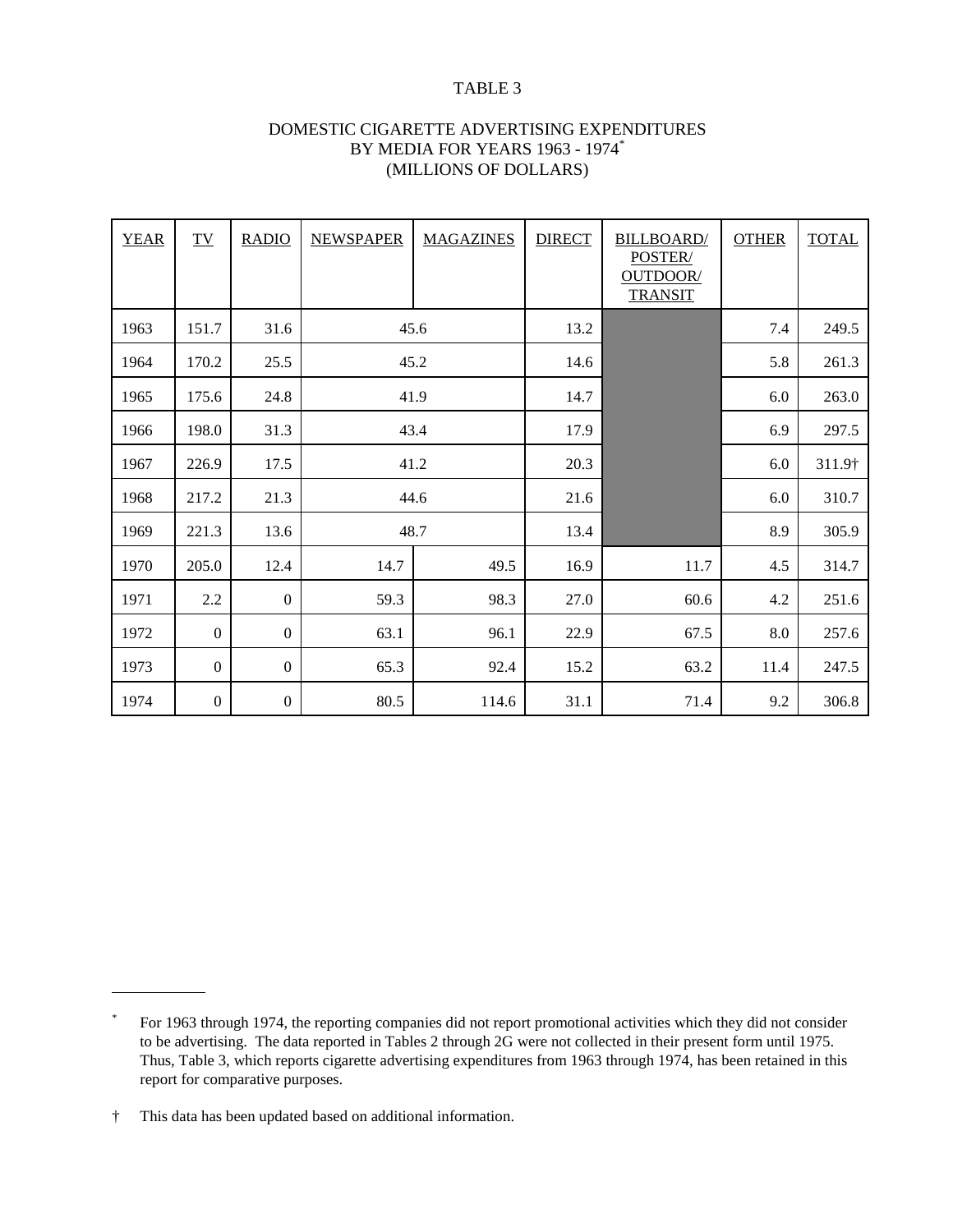| <b>TABLE 4A</b><br>DOMESTIC MARKET SHARE OF CIGARETTES BY TAR YIELD<br>$(1967-1990)$ |                                                  |                |               |               |               |  |  |  |  |
|--------------------------------------------------------------------------------------|--------------------------------------------------|----------------|---------------|---------------|---------------|--|--|--|--|
| Year                                                                                 | Market share of cigarettes having tar yields of: |                |               |               |               |  |  |  |  |
|                                                                                      | 15 mg. or less                                   | 12 mg. or less | 9 mg. or less | 6 mg. or less | 3 mg. or less |  |  |  |  |
| 1967                                                                                 | 2.0%                                             |                |               |               |               |  |  |  |  |
| 1968                                                                                 | 2.5%                                             |                |               |               |               |  |  |  |  |
| 1969                                                                                 | 3.0%                                             |                |               |               |               |  |  |  |  |
| 1970                                                                                 | 3.6%                                             |                |               |               |               |  |  |  |  |
| 1971                                                                                 | 3.8%                                             |                |               |               |               |  |  |  |  |
| 1972                                                                                 | 6.6%                                             |                |               |               |               |  |  |  |  |
| 1973                                                                                 | 8.9%                                             |                |               |               |               |  |  |  |  |
| 1974                                                                                 | 8.9%                                             |                |               |               |               |  |  |  |  |
| 1975                                                                                 | 13.5%                                            |                |               |               |               |  |  |  |  |
| 1976                                                                                 | 15.9%                                            |                |               |               |               |  |  |  |  |
| 1977                                                                                 | 22.7%                                            |                |               |               |               |  |  |  |  |
| 1978                                                                                 | 27.5%                                            |                |               |               |               |  |  |  |  |
| 1979                                                                                 | 40.9%                                            |                |               |               |               |  |  |  |  |
| 1980                                                                                 | 44.8%                                            | 34.4%          | 16.8%         | 7.3%          | 3.3%          |  |  |  |  |
| 1981                                                                                 | 56.0%                                            | 40.1%          | 24.6%         | 9.6%          | 3.7%          |  |  |  |  |
| 1982                                                                                 | 52.2%                                            | 43.8%          | 27.8%         | 8.9%          | 2.9%          |  |  |  |  |
| 1983                                                                                 | 53.1%                                            | 44.9%          | 27.9%         | 9.4%          | 3.1%          |  |  |  |  |
| 1984                                                                                 | 51.0%                                            | 43.4%          | 26.3%         | 9.4%          | 2.9%          |  |  |  |  |
| 1985                                                                                 | 51.9%                                            | 43.1%          | 25.3%         | 8.4%          | 2.3%          |  |  |  |  |
| 1986                                                                                 | 52.6%                                            | 44.5%          | 22.3%         | 9.9%          | 2.6%          |  |  |  |  |
| 1987                                                                                 | 55.4%                                            | 47.8%          | 20.2%         | 10.0%         | 2.5%          |  |  |  |  |
| 1988                                                                                 | 54.2%                                            | 48.7%          | 20.1%         | 10.7%         | 3.1%          |  |  |  |  |
| 1989                                                                                 | 55.1%                                            | 48.4%          | 21.5%         | 11.4%         | 2.4%          |  |  |  |  |
| 1990                                                                                 | 60.6%                                            | 51.5%          | 25.5%         | 12.2%         | 2.8%          |  |  |  |  |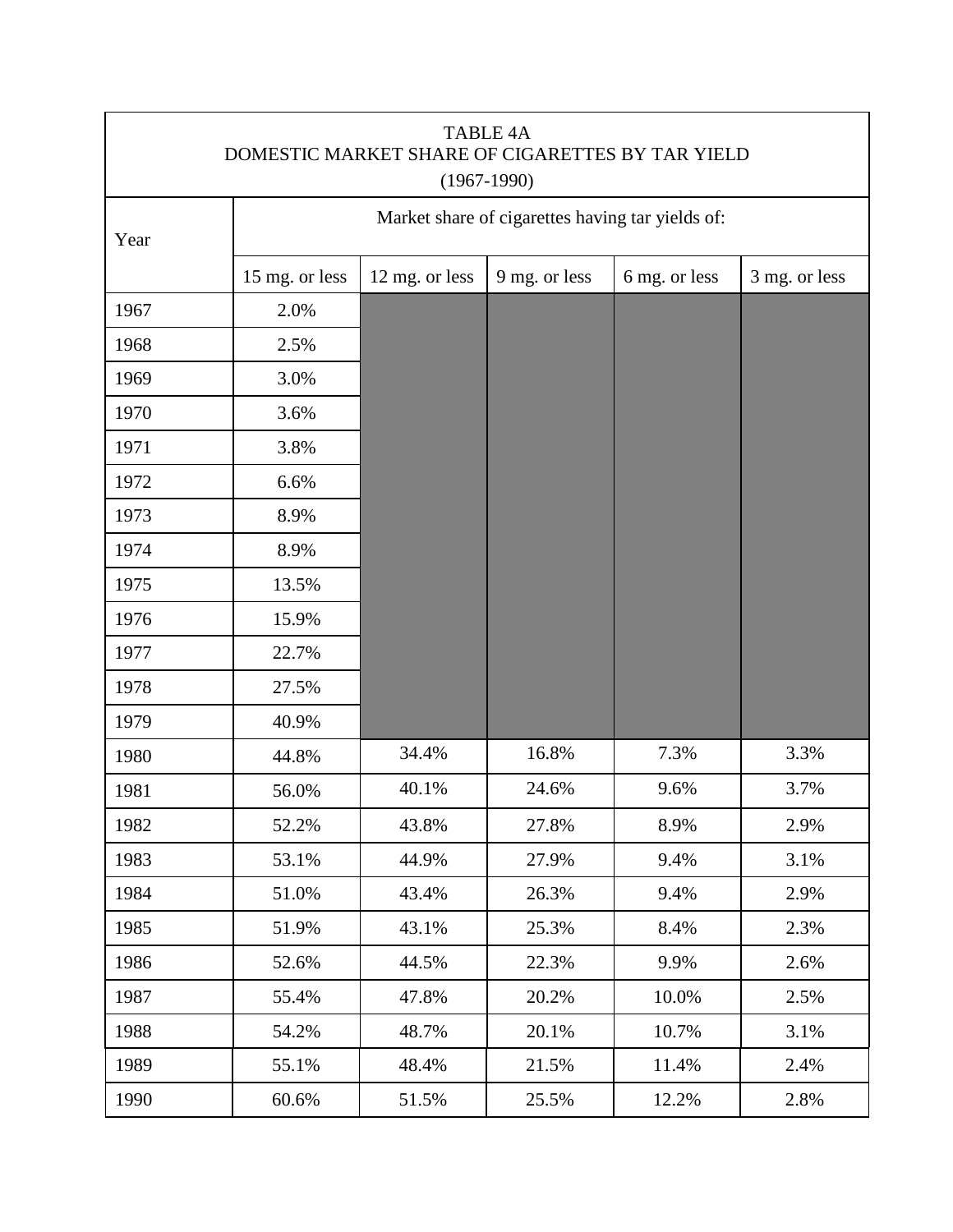|                                                                                                                                                                                                            |                | DOMESTIC MARKET SHARE OF CIGARETTES BY TAR YIELD | <b>TABLE 4B</b><br>$(1991 - 2016)$               |               |               |
|------------------------------------------------------------------------------------------------------------------------------------------------------------------------------------------------------------|----------------|--------------------------------------------------|--------------------------------------------------|---------------|---------------|
|                                                                                                                                                                                                            |                |                                                  | Market share of cigarettes having tar yields of: |               |               |
| Year<br>1991<br>1992<br>1993<br>1994<br>1995<br>1996<br>1997<br>1998<br>1999<br>2000<br>2001<br>2002<br>2003<br>2004<br>2005<br>2006<br>2007<br>2008<br>2009<br>2010<br>$2011*$<br>2012*<br>2013*<br>2014* | 15 mg. or less | 12 mg. or less                                   | 9 mg. or less                                    | 6 mg. or less | 3 mg. or less |
|                                                                                                                                                                                                            | 60.5%          | 52.6%                                            | 22.0%                                            | 12.7%         | 2.6%          |
|                                                                                                                                                                                                            | 68.7%          | 52.9%                                            | 24.9%                                            | 12.7%         | 2.5%          |
|                                                                                                                                                                                                            | 66.5%          | 53.3%                                            | 23.4%                                            | 12.6%         | 1.9%          |
|                                                                                                                                                                                                            | 71.2%          | 53.7%                                            | 23.1%                                            | 12.3%         | 2.1%          |
|                                                                                                                                                                                                            | 72.7%          | 53.6%                                            | 27.1%                                            | 12.2%         | 2.2%          |
|                                                                                                                                                                                                            | 67.4%          | 55.5%                                            | 22.3%                                            | 11.9%         | 1.9%          |
|                                                                                                                                                                                                            | 70.2%          | 55.6%                                            | 21.9%                                            | 11.5%         | 1.7%          |
|                                                                                                                                                                                                            | 81.9%          | 56.8%                                            | 22.9%                                            | 13.2%         | 1.6%          |
|                                                                                                                                                                                                            | 86.6%          | 57.4%                                            | 25.3%                                            | 13.6%         | 1.6%          |
|                                                                                                                                                                                                            | 87.1%          | 50.4%                                            | 23.7%                                            | 13.6%         | 1.3%          |
|                                                                                                                                                                                                            | 85.2%          | 58.1%                                            | 22.6%                                            | 13.2%         | 1.0%          |
|                                                                                                                                                                                                            | 84.9%          | 58.2%                                            | 22.5%                                            | 12.9%         | 0.9%          |
|                                                                                                                                                                                                            | 84.9%          | 59.5%                                            | 22.5%                                            | 12.6%         | 0.8%          |
|                                                                                                                                                                                                            | 84.8%          | 57.7%                                            | 19.2%                                            | 11.5%         | 0.8%          |
|                                                                                                                                                                                                            | 83.5%          | 58.4%                                            | 18.7%                                            | 11.5%         | 0.6%          |
|                                                                                                                                                                                                            | 84.4%          | 57.7%                                            | 19.5%                                            | 11.1%         | 0.5%          |
|                                                                                                                                                                                                            | 82.7%          | 57.3%                                            | 19.6%                                            | 10.7%         | 0.4%          |
|                                                                                                                                                                                                            | 84.3%          | 57.6%                                            | 18.0%                                            | 10.3%         | 0.3%          |
|                                                                                                                                                                                                            | 74.7%          | 54.4%                                            | 15.5%                                            | 9.6%          | 0.3%          |
|                                                                                                                                                                                                            | 86.3%†         | 53.8%                                            | 12.9%                                            | $8.2%$ †      | 0.2%          |
|                                                                                                                                                                                                            | 94.1%†         | 53.3%+                                           | 12.2%                                            | 7.9%+         | 0.2%          |
|                                                                                                                                                                                                            | 88.6%†         | 51.6%†                                           | 15.5%+                                           | $8.2%$ †      | $0.2%$ †      |
|                                                                                                                                                                                                            | 87.3%          | 51.7%†                                           | 14.0%                                            | 7.4%          | $0.2%$ †      |
|                                                                                                                                                                                                            | 83.3%†         | 49.0%+                                           | 16.7%†                                           | $6.9%$ †      | $0.2%$ †      |
| 2015*                                                                                                                                                                                                      | 84.5%          | 52.4%                                            | 14.8%                                            | 7.2%          | 0.2%          |
| 2016*                                                                                                                                                                                                      | 87.9%          | 52.2%                                            | 16.7%                                            | 6.7%          | 0.2%          |

\* Prior to 2011, the companies were required to submit tar, nicotine, and carbon monoxide yield data for every cigarette variety they sold. Since 2011, the companies have only been required to submit data in their possession or control; the Commission has not required them to test their cigarettes. As a result, market share comparisons both within a given year and to previous years might no longer be accurate.

† This data has been updated based on additional information.

 $\mathsf{l}$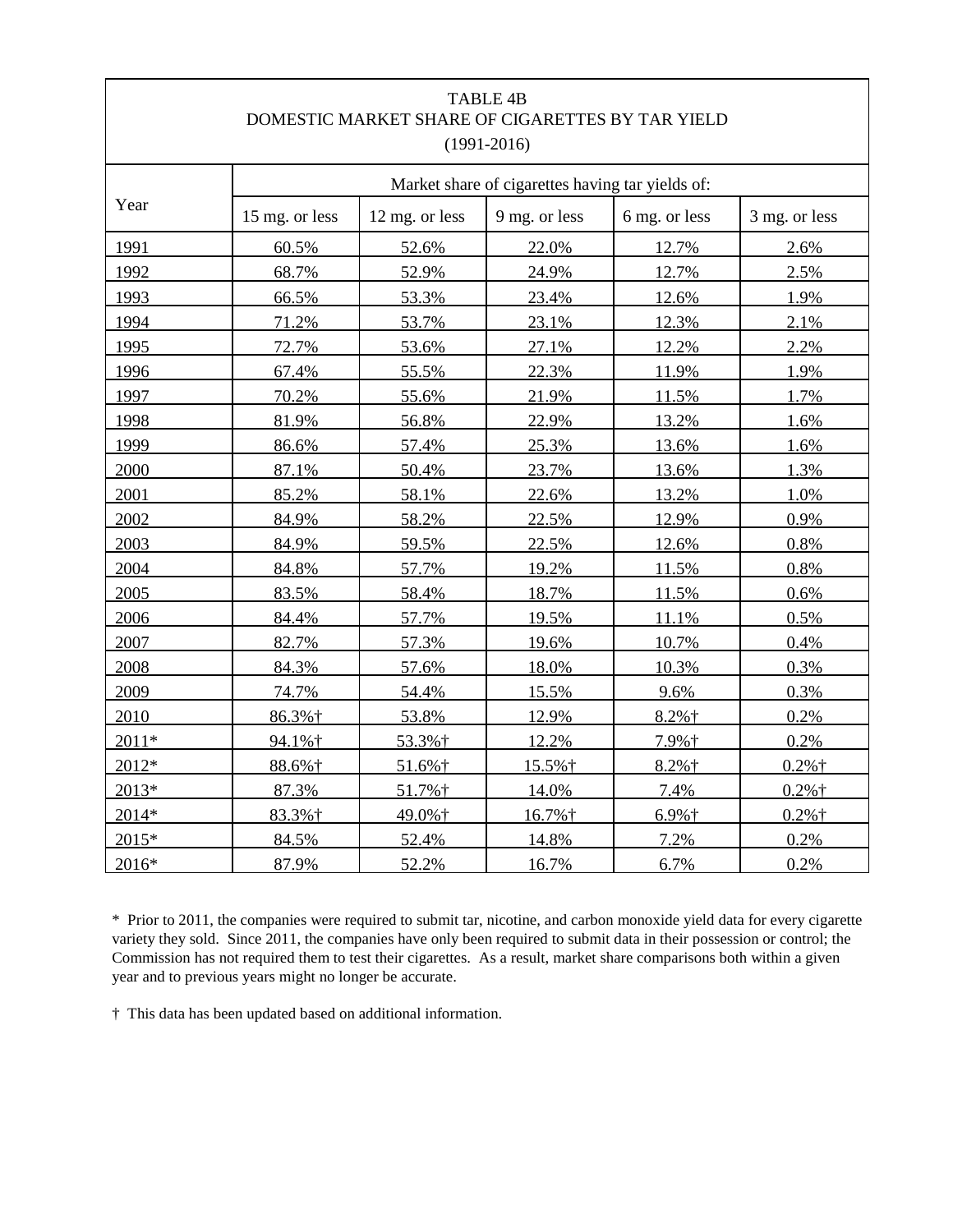## TABLE 5A

# DOMESTIC MARKET SHARE OF FILTER AND NON-FILTER CIGARETTES (1963-1986)

| YEAR | <b>NON-FILTER</b> | <b>FILTER</b> | <b>CHARCOAL</b> | NON-CHARCOAL |
|------|-------------------|---------------|-----------------|--------------|
| 1963 | 42%               | 58%           | $\ast$          | $\ast$       |
| 1964 | 39%               | 61%           | $\ast$          | $\ast$       |
| 1965 | 36%               | 64%           | $\ast$          | $\ast$       |
| 1966 | 32%               | 68%           | $\ast$          | $\ast$       |
| 1967 | 28%               | 72%           | $\ast$          | $\ast$       |
| 1968 | 26%               | 74%           | 6%              | 68%          |
| 1969 | 23%               | 77%           | 6%              | 71%          |
| 1970 | 20%               | 80%           | 6%              | 74%          |
| 1971 | 18%               | 82%           | 6%              | 76%          |
| 1972 | 16%               | 84%           | 6%              | 78%†         |
| 1973 | 15%               | 85%           | 5%              | 80%          |
| 1974 | 14%               | 86%           | 5%              | 81%          |
| 1975 | 13%               | 87%           | 5%              | 82%          |
| 1976 | 12%               | 88%           | 4%              | 84%          |
| 1977 | 10%               | 90%           | 4%              | 86%          |
| 1978 | 10%               | 90%           | 3%              | 87%          |
| 1979 | 9%                | 91%           | 3%              | 88%          |
| 1980 | 8%                | 92%           | 3%              | 89%          |
| 1981 | 8%                | 92%           | 2%              | 90%          |
| 1982 | 7%                | 93%           | 2%              | 91%          |
| 1983 | 7%                | 93%           | 2%              | 91%          |
| 1984 | 7%                | 93%           | 2%              | 91%          |
| 1985 | 6%                | 94%           | 1%              | 93%          |
| 1986 | 6%                | 94%           | 1%              | 93%          |

\* Figures for charcoal filter cigarettes for the years 1963 through 1967 were not obtained.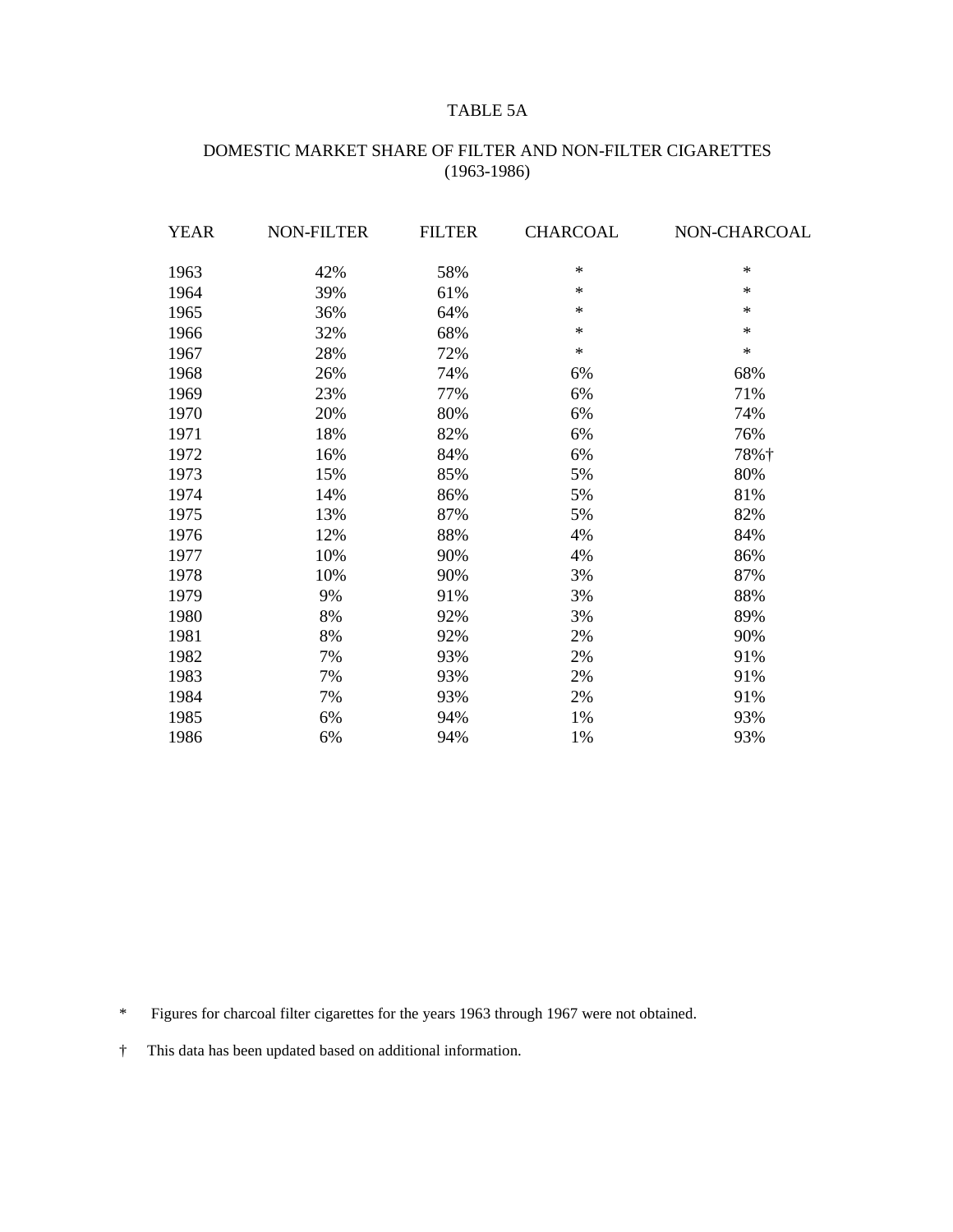# TABLE 5B

# DOMESTIC MARKET SHARE OF FILTER AND NON-FILTER CIGARETTES (1987-2016)

| <b>YEAR</b> | <b>NON-FILTER</b> | <b>FILTER</b> |
|-------------|-------------------|---------------|
| 1987        | 4%                | 96%           |
| 1988        | 5%                | 95%           |
| 1989        | 5%                | 95%           |
| 1990        | 5%                | 95%           |
| 1991        | 4%                | 96%           |
| 1992        | 3%                | 97%           |
| 1993        | 3%                | 97%           |
| 1994        | 3%                | 97%           |
| 1995        | 3%                | 97%           |
| 1996        | 3%                | 97%           |
| 1997        | 2%                | 98%           |
| 1998        | 2%                | 98%           |
| 1999        | 2%                | 98%           |
| 2000        | 2%                | 98%           |
| 2001        | 2%                | 98%           |
| 2002        | 2%                | 98%           |
| 2003        | 1%                | 99%           |
| 2004        | 1%                | 99%           |
| 2005        | 1%                | 99%           |
| 2006        | 1%                | 99%           |
| 2007        | 1%                | 99%           |
| 2008        | 1%                | 99%           |
| 2009        | 0.5%              | 99.5%         |
| 2010        | $0.6%$ †          | 99.4%†        |
| 2011        | $0.5%$ †          | 99.5%†        |
| 2012        | $0.4%$ †          | 99.6%†        |
| 2013        | $0.4%$ †          | 99.6%†        |
| 2014        | $0.4%$ †          | 99.6%†        |
| 2015        | 0.2%              | 99.8%         |
| 2016        | 0.3%              | 99.7%         |
|             |                   |               |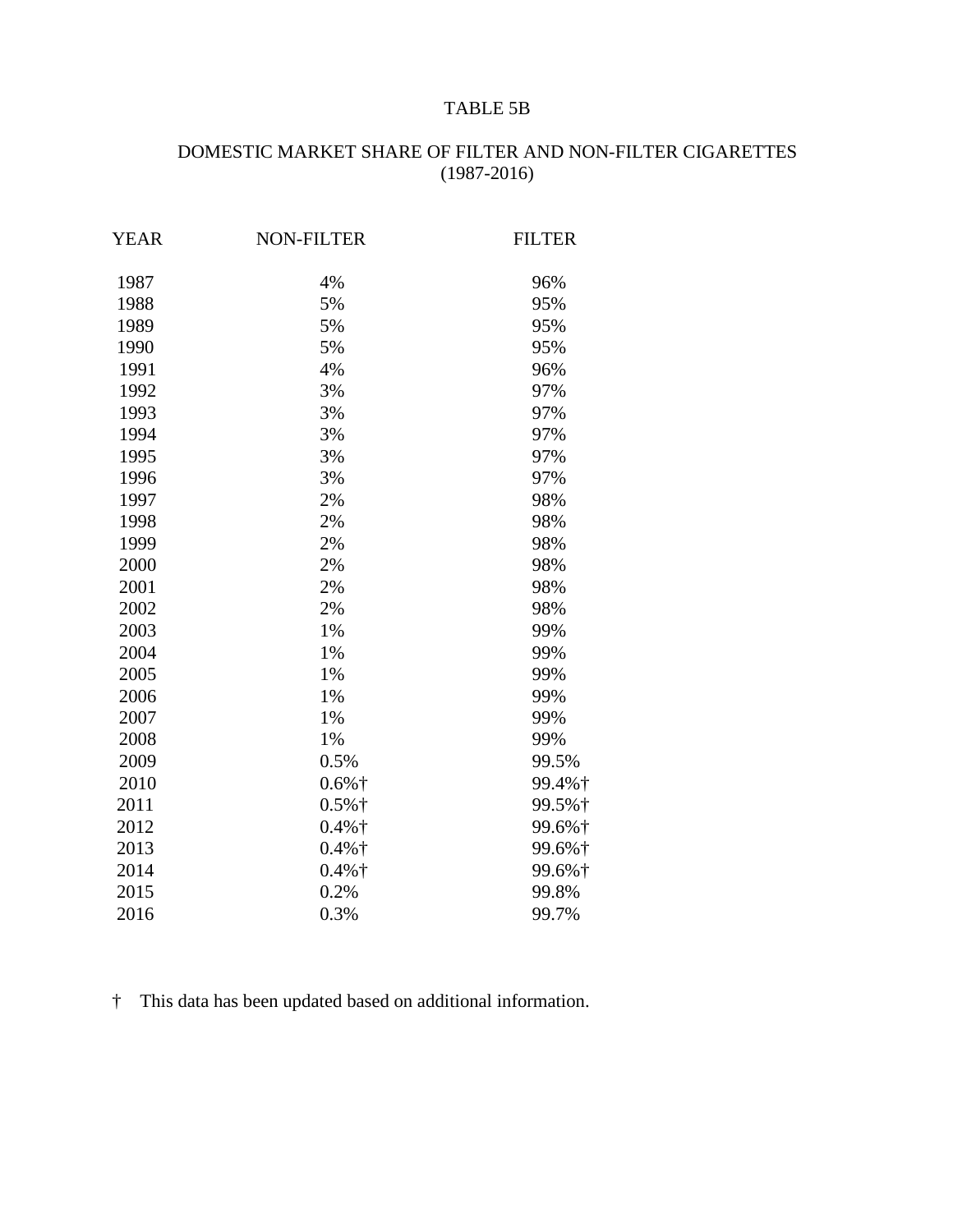### TABLE 6A

#### DOMESTIC MARKET SHARE OF CIGARETTES BY LENGTH IN MILLIMETERS (1967-2010)

| <b>YEAR</b> | 68-72 mm | 79-88 mm<br>(King) | 94-101 mm<br>(Long) | 110-121 mm |
|-------------|----------|--------------------|---------------------|------------|
| 1967        | 14%      | 77%                | 9%                  | ---        |
| 1968        | 12%      | 74%                | 13%                 |            |
| 1969        | 11%      | 74%                | 16%                 |            |
| 1970        | 9%       | 73%                | 18%                 |            |
| 1971        | $8\%$    | 72%                | 20%                 |            |
| 1972        | $8\%$    | 71%                | 21%                 |            |
| 1973        | 7%       | 71%                | 22%                 |            |
| 1974        | 6%       | 71%                | 23%                 | --- *      |
| 1975        | 6%       | 69%                | 24%                 | $1\%$      |
| 1976        | 5%       | 69%                | 24%                 | $2\%$      |
| 1977        | 5%       | 67%                | 26%                 | $2\%$      |
| 1978        | 5%       | 65%                | 27%                 | $2\%$      |
| 1979        | 4%       | 65%                | 30%                 | $2\%$      |
| 1980        | 3%       | 63%                | 32%                 | $2\%$      |
| 1981        | 3%       | 62%                | 33%                 | $2\%$      |
| 1982        | 3%       | 61%                | 34%                 | $2\%$      |
| 1983        | 3%       | 60%                | 34%                 | $2\%$      |
| 1984        | 3%       | 59%                | 36%                 | $2\%$      |
| 1985        | 3%       | 58%                | 37%                 | $2\%$      |
| 1986        | $2\%$    | 58%                | 37%                 | 3%         |
| 1987        | $2\%$    | 57%                | 38%                 | 3%         |
| 1988        | $2\%$    | 57%                | 38%                 | $2\%$      |
| 1989        | $2\%$    | 57%                | 39%                 | $2\%$      |
| 1990        | $2\%$    | 57%                | 39%                 | $2\%$      |
| 1991        | $2\%$    | 56%                | 40%                 | $2\%$      |
| 1992        | $2\%$    | 56%                | 41%                 | $2\%$      |
| 1993        | $1\%$    | 55%                | 42%                 | $2\%$      |
| 1994        | $1\%$    | 56%                | 41%                 | $2\%$      |
| 1995        | $1\%$    | 57%                | 40%                 | $2\%$      |
| 1996        | $1\%$    | 57%                | 40%                 | $2\%$      |
| 1997        | $1\%$    | 58%                | 39%                 | $2\%$      |
| 1998        | 1%       | 59%                | 38%                 | $2\%$      |
| 1999        | $1\%$    | 59%                | 38%                 | $2\%$      |
| 2000        | $1\%$    | 60%                | 37%                 | $2\%$      |
| 2001        | 1%       | 60%                | 38%                 | 1%         |
| 2002        | 1%       | 61%                | 37%                 | $2\%$      |
| 2003        | 1%       | 61%                | 36%                 | $2\%$      |
| 2004        | 1%       | 62%                | 35%                 | $2\%$      |
| 2005        | 1%       | 62%                | 35%                 | $2\%$      |
| 2006        | 1%       | 62%                | 35%                 | $2\%$      |
| 2007        | 1%       | 65%                | 32%                 | $2\%$      |
| 2008        | $2\%$    | 61%                | 34%                 | $2\%$      |
| 2009        | $2\%$    | 61%                | 35%                 | $2\%$      |
| 2010        | 3%       | 59%                | 36%                 | 2%         |

\* The 110-121 mm length was combined with 94-101 mm length.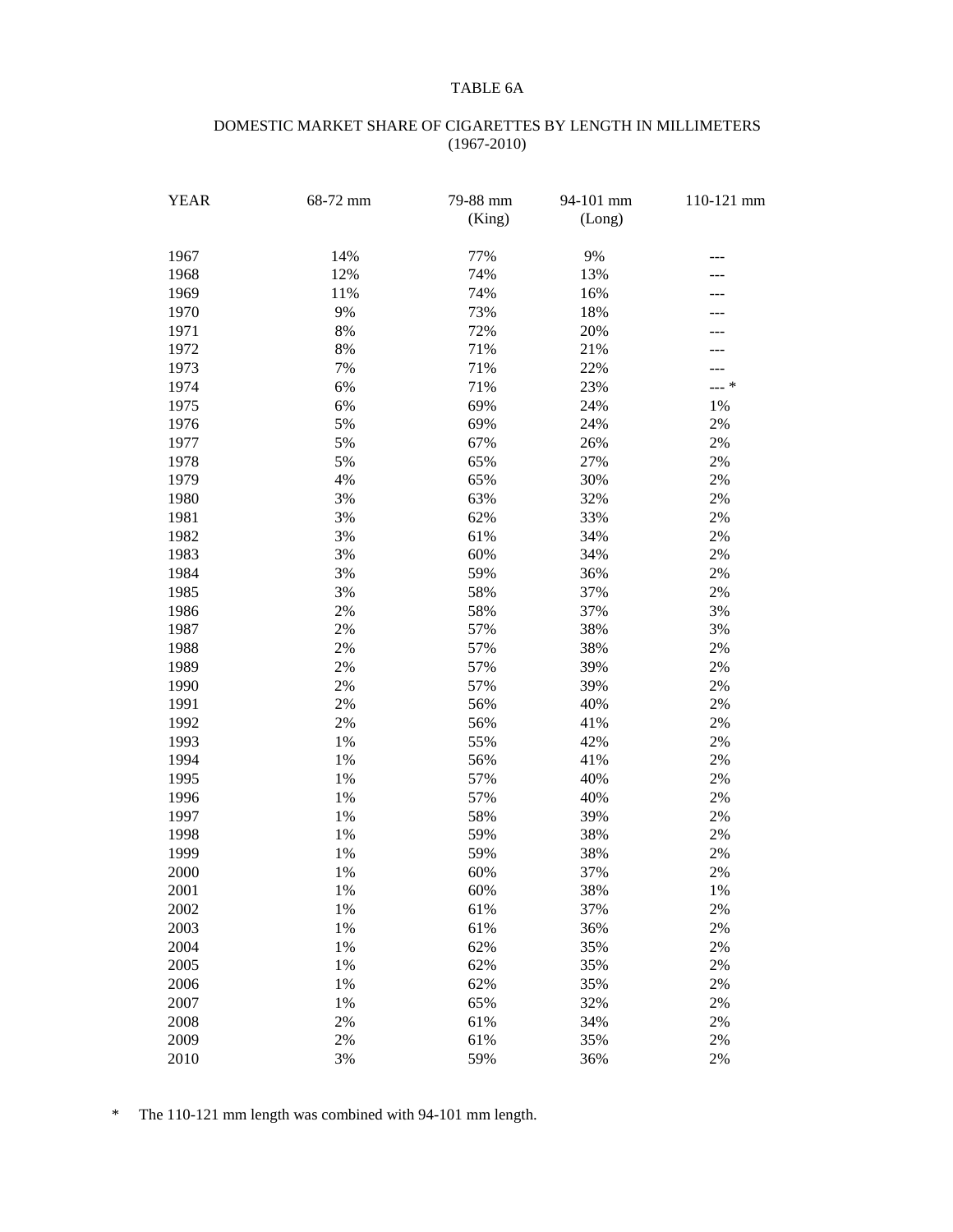#### TABLE 6B DOMESTIC MARKET SHARE OF CIGARETTES BY LENGTH IN MILLIMETERS (2011-2016)

| <b>YEAR</b> | 68-72 mm | 79-88 mm<br>(King) | $94-101$ mm<br>(Long) | $110-121$ mm |
|-------------|----------|--------------------|-----------------------|--------------|
| 2011        | 3%       | 57%                | 38%                   | 2%           |
| 2012        | 3%       | 57%†               | 39%                   | 1%           |
| $2013*$     | 3%       | 57%                | 39%                   | 1%           |
| 2014        | 3%       | 58%†               | 38%                   | 1%           |
| 2015        | 3%       | 53%                | 43%                   | 1%           |
| 2016        | 3%       | 56%                | 40%                   | 1%           |
|             |          |                    |                       |              |

\* The table does not report the less than 0.1% share of cigarettes with a 93 mm length.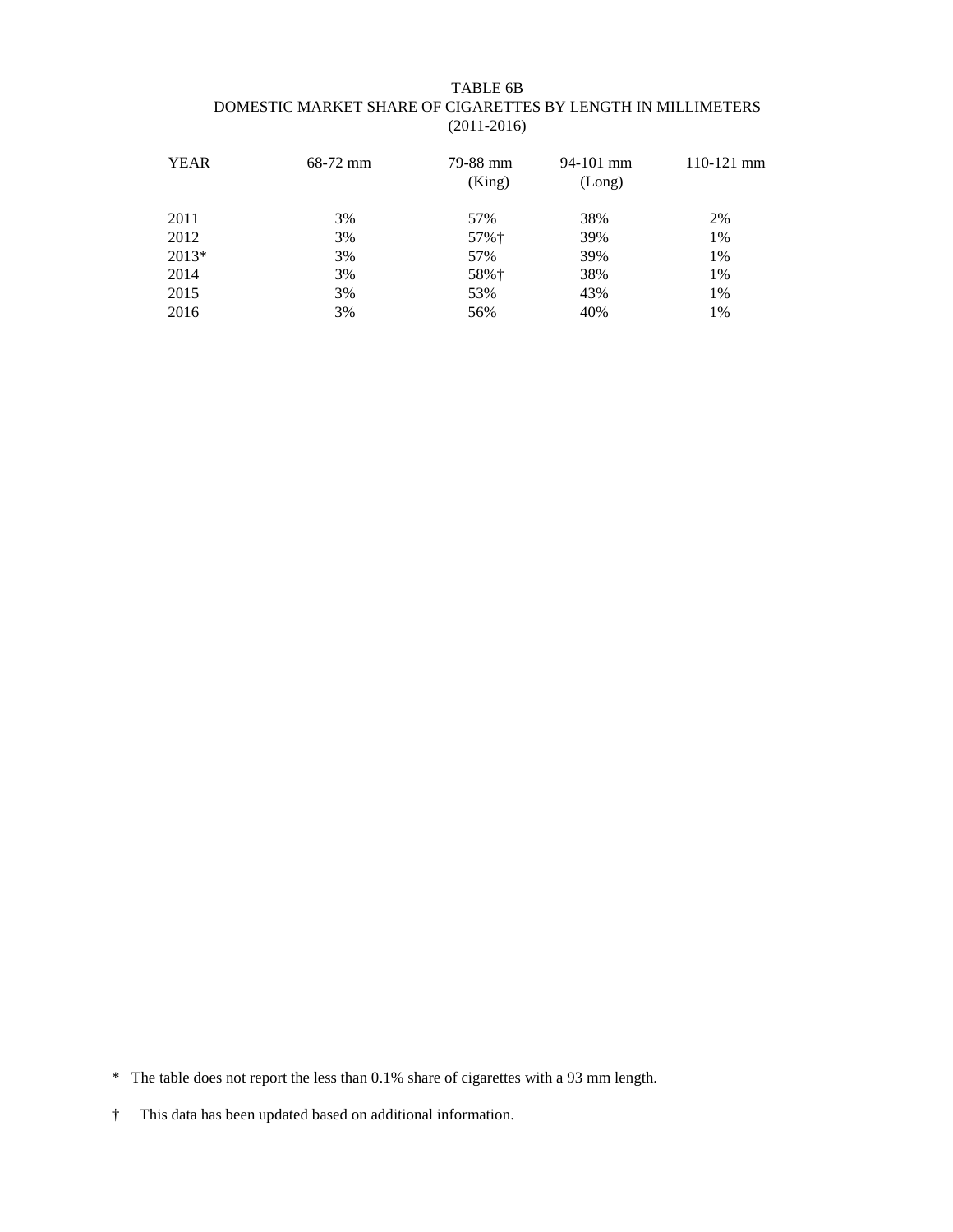# TABLE 7A

| <b>YEAR</b> | <b>MENTHOL</b> | NON-MENTHOL |
|-------------|----------------|-------------|
| 1963        | 16%            | 84%         |
| 1964        | 16%            | 84%         |
| 1965        | 18%            | 82%         |
| 1966        | 19%            | 81%         |
| 1967        | 20%            | 80%         |
| 1968        | 21%            | 79%         |
| 1969        | 22%            | 78%         |
| 1970        | 23%            | 77%         |
| 1971        | 24%            | 76%         |
| 1972        | 24%            | 76%         |
| 1973        | 25%            | 75%         |
| 1974        | 27%            | 73%         |
| 1975        | 27%            | 73%         |
| 1976        | 28%            | 72%         |
| 1977        | 28%            | 72%         |
| 1978        | 28%            | 72%         |
| 1979        | 29%            | 71%         |
| 1980        | 28%            | 72%         |
| 1981        | 28%            | 72%         |
| 1982        | 29%            | 71%         |
| 1983        | 28%            | 72%         |
| 1984        | 28%            | 72%         |
| 1985        | 28%            | 72%         |
| 1986        | 28%            | 72%         |
| 1987        | 28%            | 72%         |
| 1988        | 28%            | 72%         |
| 1989        | 27%            | 73%         |
| 1990        | 26%            | 74%         |
| 1991        | 27%            | 73%         |
| 1992        | 26%            | 74%         |
| 1993        | 26%            | 74%         |
| 1994        | 25%            | 75%         |
| 1995        | 25%            | 75%         |
| 1996        | 25%            | 75%         |
| 1997        | 25%            | 75%         |
| 1998        | 26%            | 74%         |
| 1999        | 26%            | 74%         |
| 2000        | 26%            | 74%         |

# DOMESTIC MARKET SHARE OF MENTHOL AND NON-MENTHOL CIGARETTES (1963-2000)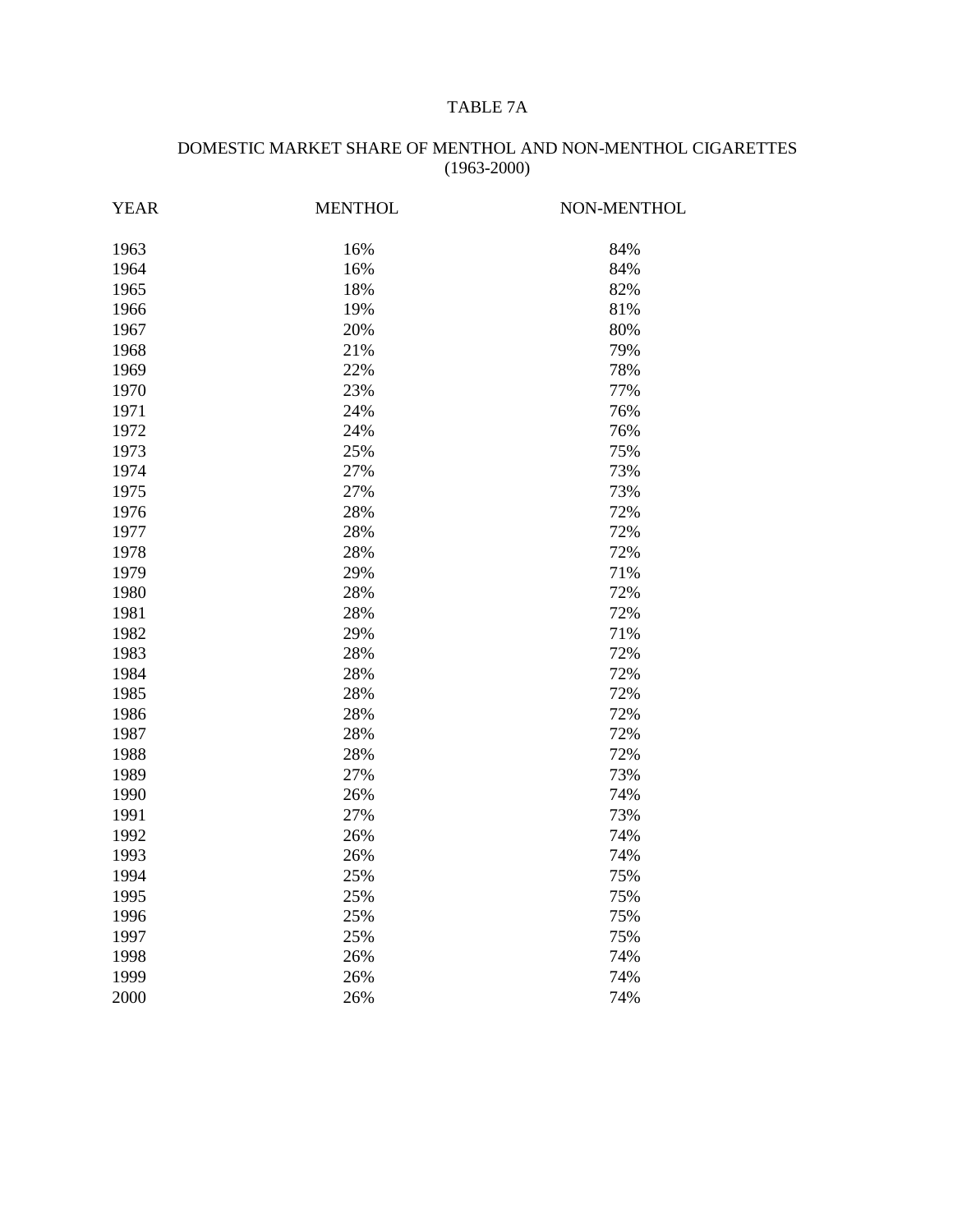#### TABLE 7B

#### DOMESTIC MARKET SHARE OF MENTHOL AND NON-MENTHOL CIGARETTES  $(2001 - 2016)$

| <b>YEAR</b> | <b>MENTHOL</b> | NON-MENTHOL        |
|-------------|----------------|--------------------|
| 2001        | 26%            | 74%                |
| 2002        | 27%            | 73%                |
| 2003        | 27%            | 73%                |
| 2004        | 27%            | 73%                |
| 2005        | 27%            | 73%                |
| 2006        | 28%            | 72%                |
| 2007        | 29%            | 71%                |
| 2008        | 27%            | 73%                |
| 2009        | 29%            | 71%                |
| 2010        | 31%            | 69%                |
| 2011        | 32%            | 68%                |
| 2012        | 33%†           | $67%$ <sup>+</sup> |
| 2013        | 34%†           | 66%†               |
| 2014        | 33%†           | $67%$ <sup>+</sup> |
| 2015        | 26%            | 74%                |
| 2016        | 35%            | 65%                |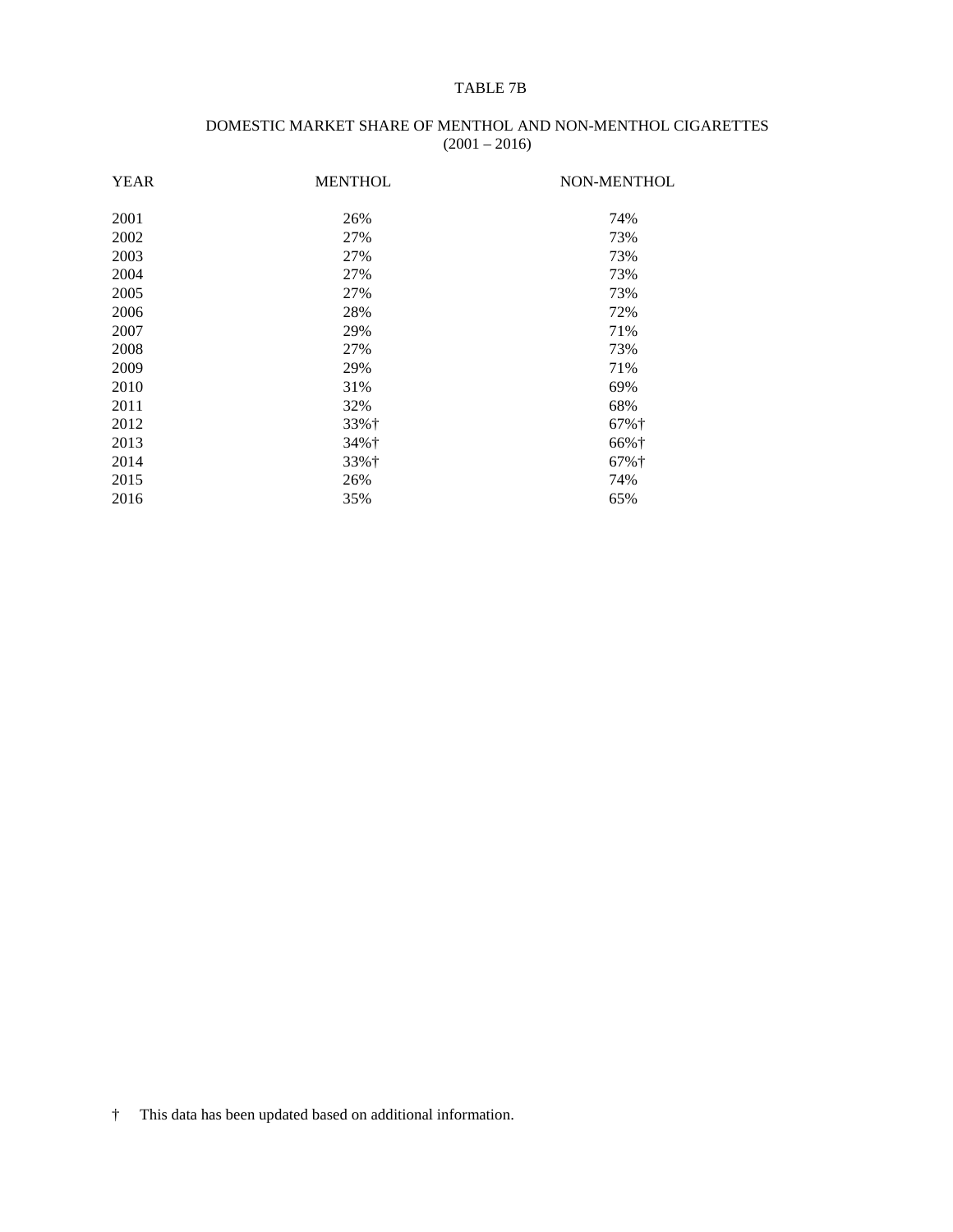#### TABLE 8A

# DISCLOSURE OF TAR AND NICOTINE RATINGS ON CIGARETTE PACKS (1994 - 2001)

|                                                           |                                        | 1994  | 1995  | 1996  | 1997  | 1998  | 1999  | 2000  | 2001  |
|-----------------------------------------------------------|----------------------------------------|-------|-------|-------|-------|-------|-------|-------|-------|
| % of cigarettes sold that disclose<br>ratings on the pack |                                        | 6.3%  | 6.3%  | 6.1%  | 5.8%  | 5.3%  | 4.1%  | 3.6%  | 1.8%  |
| more than 15 mg.<br>tar                                   | share of<br>varieties in tar<br>group  | 28.8% | 27.3% | 32.7% | 29.8% | 18.0% | 13.4% | 12.9% | 14.8% |
|                                                           | % that<br>discloses<br>ratings on pack | 0.0%  | 0.0%  | 0.0%  | 0.0%  | 0.0%  | 0.0%  | 0.0%  | 0.0%  |
| 12-15 mg. tar                                             | share of<br>varieties in tar<br>group  | 19.3% | 21.0% | 15.3% | 16.7% | 29.1% | 32.5% | 39.0% | 29.7% |
|                                                           | % that<br>discloses<br>ratings on pack | 0.0%  | 0.1%  | 0.1%  | 0.1%  | 0.1%  | 0.1%  | 0.1%  | 0.0%  |
| 8-11 mg. tar                                              | share of<br>varieties in tar<br>group  | 38.6% | 38.7% | 39.2% | 41.0% | 39.4% | 40.3% | 33.9% | 42.1% |
|                                                           | % that<br>discloses<br>ratings on pack | 2.4%  | 2.8%  | 2.6%  | 2.3%  | 3.2%  | 1.6%  | 0.7%  | 1.0%  |
| $4-7$ mg. tar                                             | share of<br>varieties in tar<br>group  | 11.2% | 10.8% | 10.9% | 10.8% | 11.9% | 12.2% | 12.9% | 12.5% |
|                                                           | % that<br>discloses<br>ratings on pack | 30.7% | 30.1% | 29.3% | 28.6% | 20.7% | 16.2% | 16.5% | 3.7%  |
| 3 mg. tar or less                                         | share of<br>varieties in tar<br>group  | 2.1%  | 2.2%  | 1.9%  | 1.7%  | 1.6%  | 1.6%  | 1.3%  | 1.0%  |
|                                                           | % that<br>discloses<br>ratings on pack | 91.8% | 89.1% | 97.2% | 97.3% | 97.4% | 92.3% | 92.0% | 87.9% |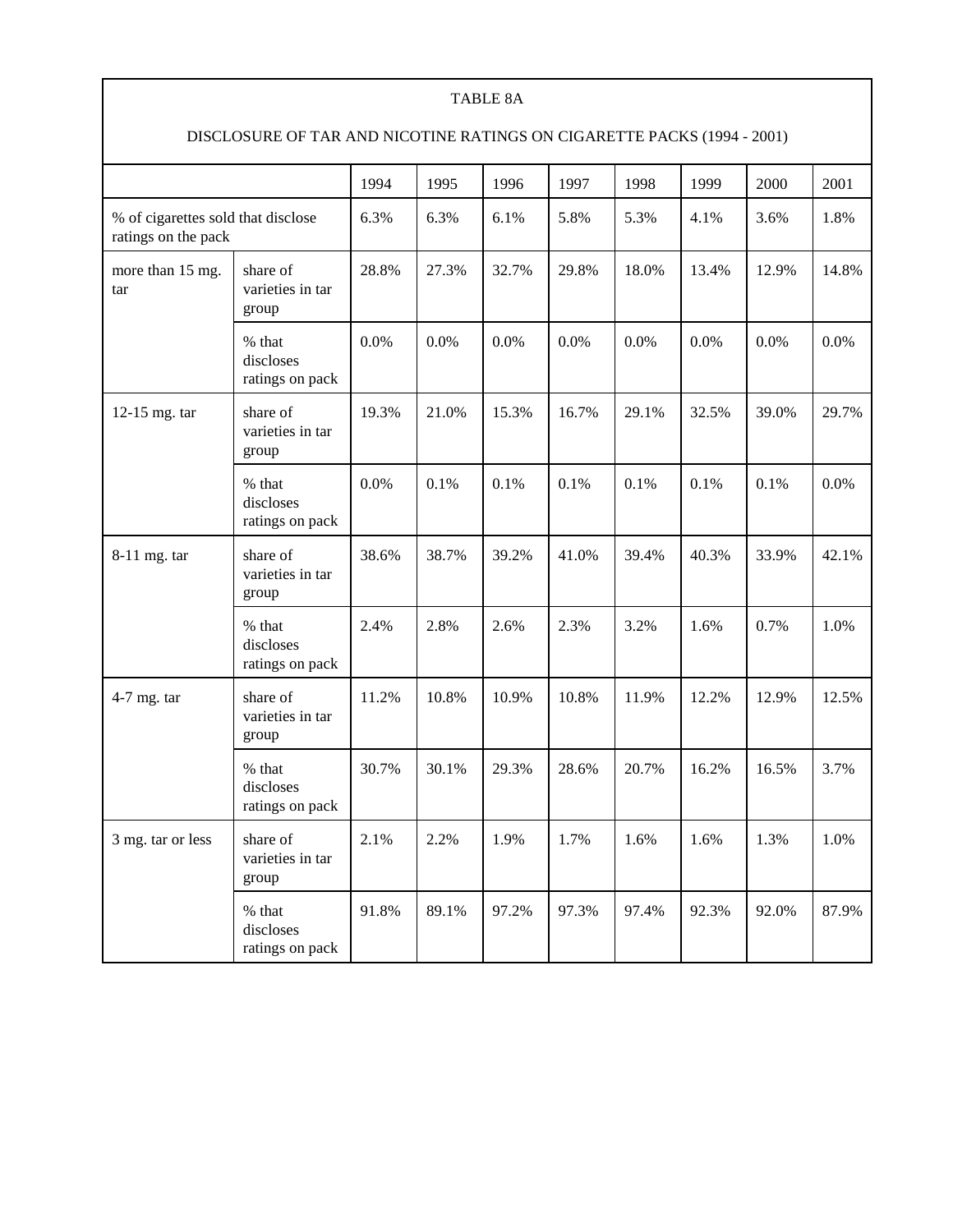| <b>TABLE 8B</b><br>DISCLOSURE OF TAR RATINGS ON CIGARETTE PACKS (2002-2011)* |                                     |       |       |         |       |       |        |       |       |          |       |
|------------------------------------------------------------------------------|-------------------------------------|-------|-------|---------|-------|-------|--------|-------|-------|----------|-------|
|                                                                              |                                     | 2002  | 2003  | 2004    | 2005  | 2006  | 2007   | 2008  | 2009  | 2010     | 2011  |
| % that discloses<br>ratings on the pack                                      |                                     | 1.4%  | 1.2%  | 1.2%    | 0.9%  | 0.8%  | 0.8%   | 0.0%  | 0.0%  | 0.0%     | 0.0%  |
| more than 15 mg.<br>tar                                                      | share of varieties<br>in group      | 15.1% | 15.1% | 15.2%   | 16.5% | 15.5% | 17.3%  | 15.7% | 25.2% | 13.7%+   | 5.9%† |
|                                                                              | % that discloses<br>ratings on pack | 0.0%  | 0.0%  | $0.0\%$ | 0.0%  | 0.0%  | 0.0%   | 0.0%  | 0.0%  | $0.0\%$  | 0.0%  |
| 12-15 mg. tar                                                                | share of varieties<br>in group      | 28.8% | 28.9% | 30.3%   | 28.3% | 28.4% | 27.4%  | 29.9% | 23.1% | 33.5%    | 46.5% |
|                                                                              | % that discloses<br>ratings on pack | 0.0%  | 0.0%  | 0.0%    | 0.0%  | 0.0%  | 0.0%   | 0.0%  | 0.0%  | 0.0%     | 0.0%  |
| 8-11 mg. tar                                                                 | share of varieties<br>in group      | 43.0% | 43.2% | 42.5%   | 43.3% | 44.5% | 44.3%  | 43.7% | 41.8% | 43.8%+   | 38.8% |
|                                                                              | % that discloses<br>ratings on pack | 0.9%  | 0.8%  | 0.7%    | 0.6%  | 0.5%  | 0.5%   | 0.0%  | 0.0%  | 0.0%     | 0.0%  |
| 4-7 mg. tar                                                                  | share of varieties<br>in group      | 12.2% | 12.0% | 11.2%   | 11.3% | 10.9% | 10.5%  | 10.3% | 9.7%  | $8.6%$ † | 8.6%  |
|                                                                              | % that discloses<br>ratings on pack | 1.8%  | 1.5%  | 1.5%    | 1.2%  | 1.0%  | 0.8%   | 0.0%  | 0.0%  | 0.0%     | 0.0%  |
| 3 mg. tar or less                                                            | share of varieties<br>in group      | 0.9%  | 0.8%  | 0.8%    | 0.6%  | 0.5%  | 0.4%   | 0.3%  | 0.3%  | 0.2%     | 0.2%  |
|                                                                              | % that discloses<br>ratings on pack | 88.7% | 89.9% | 91.6%   | 90.7% | 94.9% | 100.0% | 0.0%  | 0.0%  | $0.0\%$  | 0.0%  |

\* Prior to 2011, the companies were required to submit tar yield data for every cigarette variety they sold. Since 2011, the companies have only been required to submit data in their possession or control; the Commission has not required them to test every one of their cigarettes. As a result, market share comparisons both within a given year and to previous years might no longer be accurate. Given that and the fact that since 2008 the companies have reported that they have not disclosed tar ratings on any of their packs, the Commission will no longer be updating this table.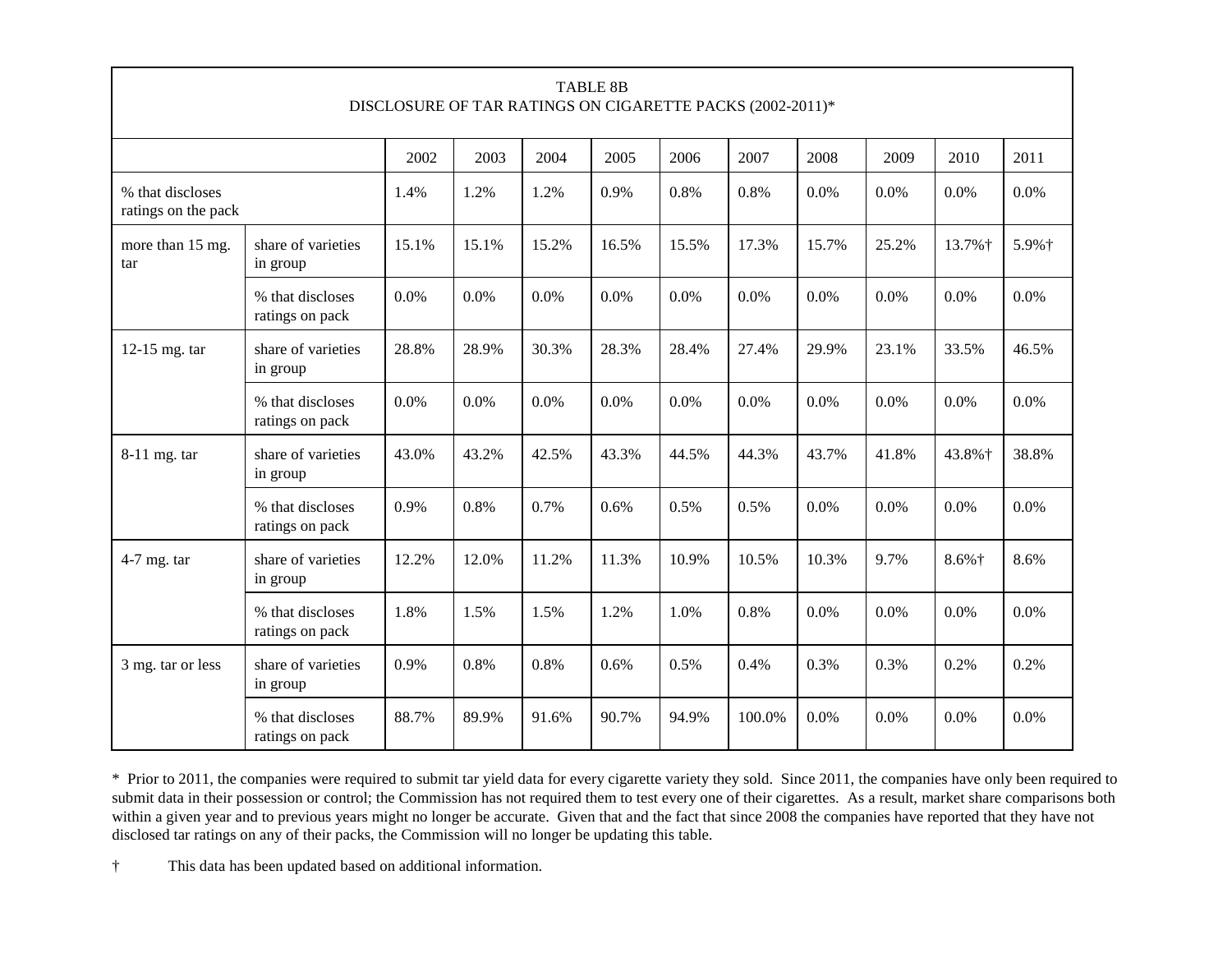# **APPENDIX**

# 2016 Advertising and Promotional Expenditure Categories

**Newspapers**: Newspaper advertising; but excluding expenditures in connection with sampling, consumer engagement, specialty item distribution, public entertainment, endorsements, sponsorships, coupons, and retail-value-added.

**Magazines**: Magazine advertising; but excluding expenditures in connection with sampling, consumer engagement, specialty item distribution, public entertainment, endorsements, sponsorships, coupons, and retail-value-added.

**Outdoor:** Billboards; signs and placards in arenas, stadiums, and shopping malls, whether they are open air or enclosed; and any other advertisements placed outdoors, regardless of their size, including those on cigarette retailer property; but excluding expenditures in connection with sampling, consumer engagement, specialty item distribution, public entertainment, endorsements, sponsorships, coupons, and retail-value-added.

**Point-of-Sale**: Point-of-sale advertisements, that is materials displayed or distributed at a retail location; but excluding expenditures in connection with outdoor advertising, sampling, consumer engagement, specialty item distribution, public entertainment, endorsements, sponsorships, coupons, and retail-value-added.

**Direct Mail**: Direct mail advertising; but excluding expenditures in connection with sampling, consumer engagement, specialty item distribution, public entertainment, endorsements, sponsorships, coupons, retail-value-added, and Internet advertising not on the company website.

**Price Discounts – Retailers**: Price discounts paid to cigarette retailers in order to reduce the price of cigarettes to consumers, including off-invoice discounts, buy-downs, voluntary price reductions, and trade programs; but excluding retail-value-added expenditures for promotions involving free cigarettes and expenditures involving coupons.

**Price Discounts – Wholesalers:** Price discounts paid to cigarette wholesalers in order to reduce the price of cigarettes to consumers, including off-invoice discounts, buy-downs, voluntary price reductions, and trade programs; but excluding retail-value-added expenditures for promotions involving free cigarettes and expenditures involving coupons.

**Promotional Allowances – Retailers**: Promotional allowances paid to cigarette retailers in order to facilitate the sale or placement of any cigarette, including payments for stocking, shelving, displaying and merchandising brands, volume rebates, incentive payments, and the cost of cigarettes given to retailers for free for subsequent sale to consumers; but excluding expenditures in connection with newspapers, magazines, outdoor, audio-visual, direct mail, point-of-sale, and price discounts.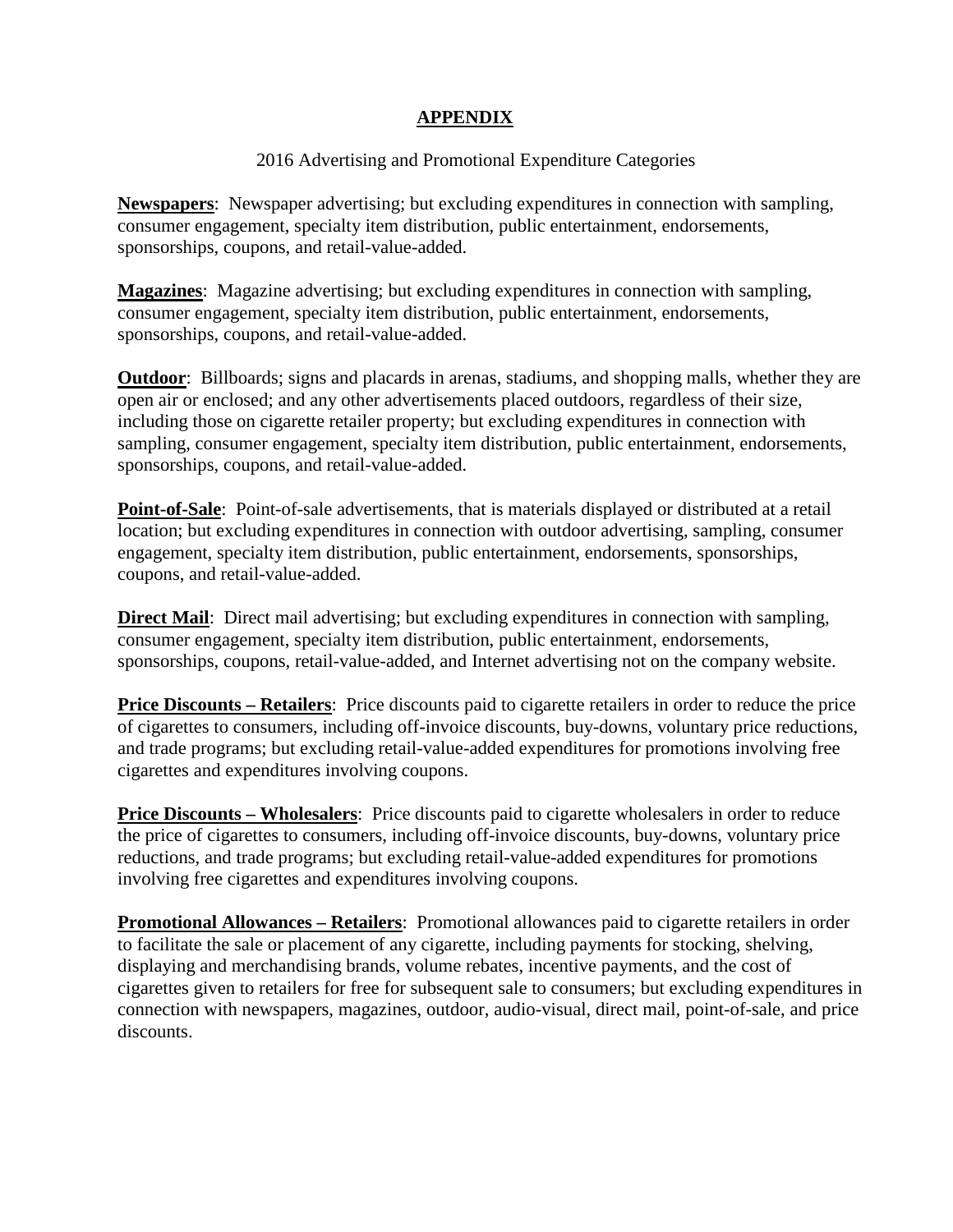**Promotional Allowances – Wholesalers**: Promotional allowances paid to cigarette wholesalers in order to facilitate the sale or placement of any cigarette, including payments for volume rebates, incentive payments, value added services, promotional execution and satisfaction of reporting requirements; but excluding expenditures in connection with newspapers, magazines, outdoor, audio-visual, direct mail, point-of-sale, price discounts, and retail promotional allowances.

**Promotional Allowances – Other:** Promotional allowances paid to any persons other than retailers, wholesalers, and full-time company employees who are involved in the cigarette distribution and sales process in order to facilitate the sale or placement of any cigarette; but excluding expenditures in connection with newspapers, magazines, outdoor, audio-visual, direct mail, point-of-sale, price discounts, and retail and wholesale promotional allowances.

**Sampling Distribution**: Sampling of cigarettes, including the cost of the cigarettes, all associated excise taxes and increased costs under the Master Settlement Agreement, and the cost of organizing, promoting, and conducting sampling. Sampling includes the distribution of cigarettes for consumer testing or evaluation when consumers are able to smoke the cigarettes outside of a facility operated by the Company, but not the cost of actual clinical testing or market research associated with such cigarette distributions. Sampling also includes the distribution of coupons for free cigarettes, when no purchase or payment is required to obtain the coupons or cigarettes.

**Specialty Item Distribution – Non-Branded**: All costs of distributing any items (other than cigarettes, items the sole function of which is to advertise or promote cigarettes, or written or electronic publications), whether distributed by sale, redemption of coupons, or otherwise, that do not bear the name, logo, or an image of any portion of the package of any brand or variety of cigarette, including the cost of the items distributed but subtracting any payments received for the item. The costs associated with distributing non-cigarette items in connection with sampling or retail-value-added programs are reported in those categories, not as specialty item distribution.

**Consumer Engagement – Retail**: All costs of consumer engagement at cigarette retail locations open to underage individuals, including any third-party agency fees, but excluding the cost of coupons distributed in the course of consumer engagement activities.

**Consumer Engagement – Adult-Only**: All costs of consumer engagement of smokers in adultonly facilities, including any third-party agency fees, but excluding the cost of coupons distributed in the course of consumer engagement activities.

**Public Entertainment – Adult-Only**: Public entertainment events bearing or otherwise displaying the name or logo or an image of any portion of the package of any of a company's cigarettes or otherwise referring or relating to cigarettes, which take place in an adult-only facility, including all expenditures made by the company in promoting and/or sponsoring such events; but excluding expenditures in connection with adult-only consumer engagement. Such events must include entertainment, as opposed to simply consumer engagement.

**Public Entertainment – General-Audience**: Public entertainment events bearing or otherwise displaying the name or logo or an image of any portion of the package of any of a company's cigarettes or otherwise referring or relating to cigarettes, which do not take place in an adult-only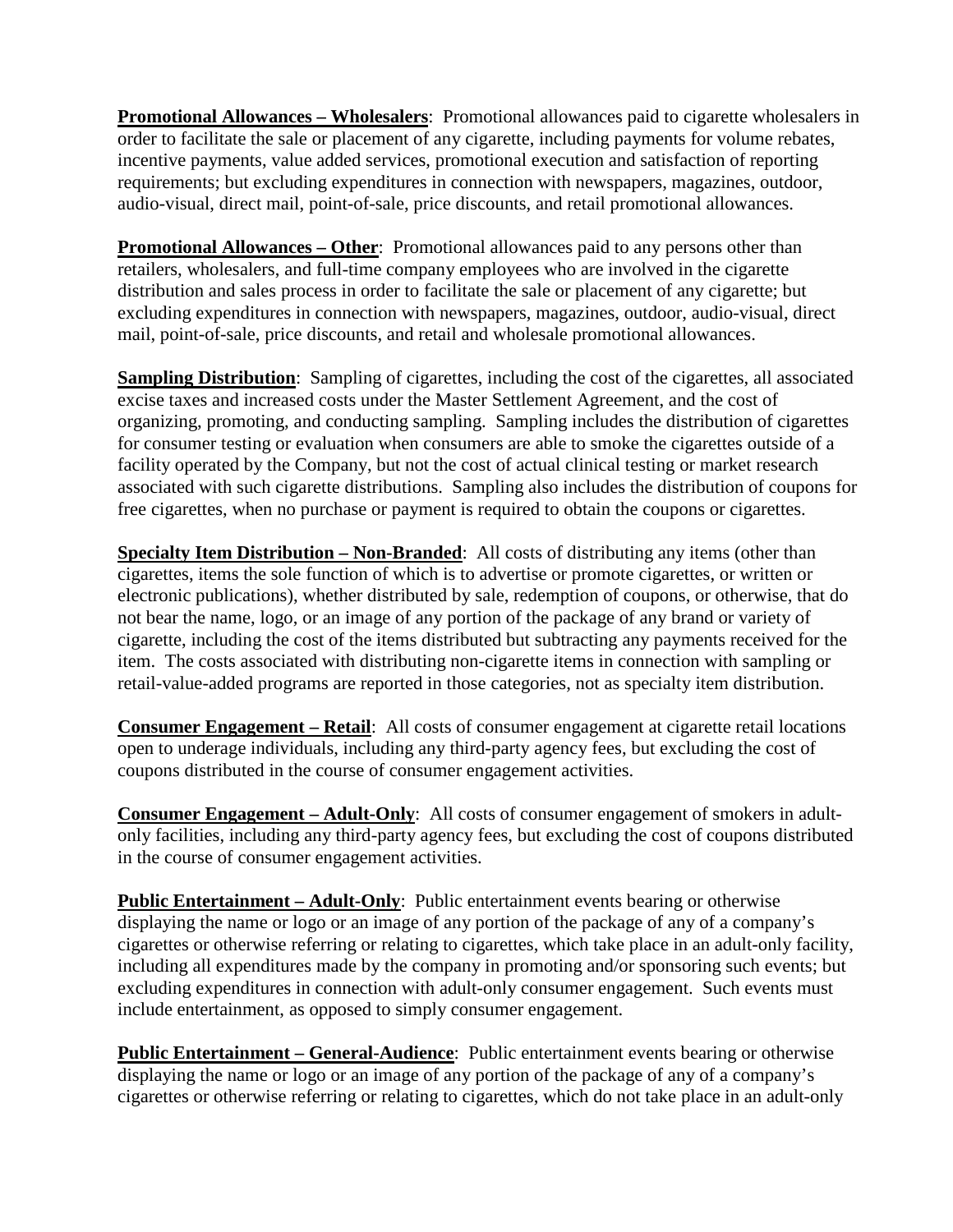facility, including all expenditures made by the company in promoting and/or sponsoring such events. Such events must include entertainment, as opposed to simply consumer engagement.

**Sponsorships**: Sponsorships of sports teams or individual athletes, but excluding endorsements.

**Endorsements & Testimonials**: Endorsements, testimonials, and product placement.

**Coupons**: All costs associated with coupons for the reduction of the retail cost of cigarettes, whether redeemed at the point-of-sale or by mail, including all costs associated with advertising or promotion, design, printing, distribution, and redemption. However, when coupons are distributed for free cigarettes and no purchase or payment is required to obtain the coupons or the cigarettes, these activities are considered to be sampling and not couponing.

**Retail-Value-Added – Bonus Cigarettes**: Retail-value-added expenditures for promotions involving free cigarettes (*e.g.,* buy two packs, get one free), whether or not the free cigarettes are physically bundled together with the purchased cigarettes, including all expenditures and costs associated with the value added to the purchase of cigarettes (*e.g.*, excise taxes paid for the free cigarettes and increased costs under the Master Settlement Agreement).

**Retail-Value-Added – Non-Cigarette Bonus**: Retail-value-added expenditures for promotions involving free or discounted non-cigarette product (*e.g.*, buy two, get a cigarette lighter or buy two, save 20 cents per gallon of gasoline), including all expenditures and costs associated with the value added to the purchase of cigarettes.

**Company Website**: All expenditures associated with advertising on any company Internet website that can be accessed by computers located in the United States.

**Internet – Other**: Internet advertising other than on the Company's own Internet website, including on the World Wide Web, on commercial on-line services, and through electronic mail messages; but excluding costs associated with social media marketing.

**Telephone**: Telephone advertising, including costs associated with the placement of telemarketing calls or the operation of incoming telephone lines that allow consumers to participate in any promotion or hear pre-recorded product messages; but excluding costs associated with having customer service representatives available for responding to consumer complaints or questions.

**Social Media Marketing**: All expenditures for social media marketing on websites or other online services or communities, including but not limited to social networking sites, microblogging sites, content-sharing sites, and blogs.

**Audio-visual**: Audio-visual or video advertising on any medium of electronic communication not subject to the Federal Communications Commission's jurisdiction, including screens at motion picture theaters, video cassettes or DVDs, and television screens or monitors in stores; but excluding expenditures in connection with Internet advertising.

**Other:** Advertising and promotional expenditures not covered by another category. To the extent